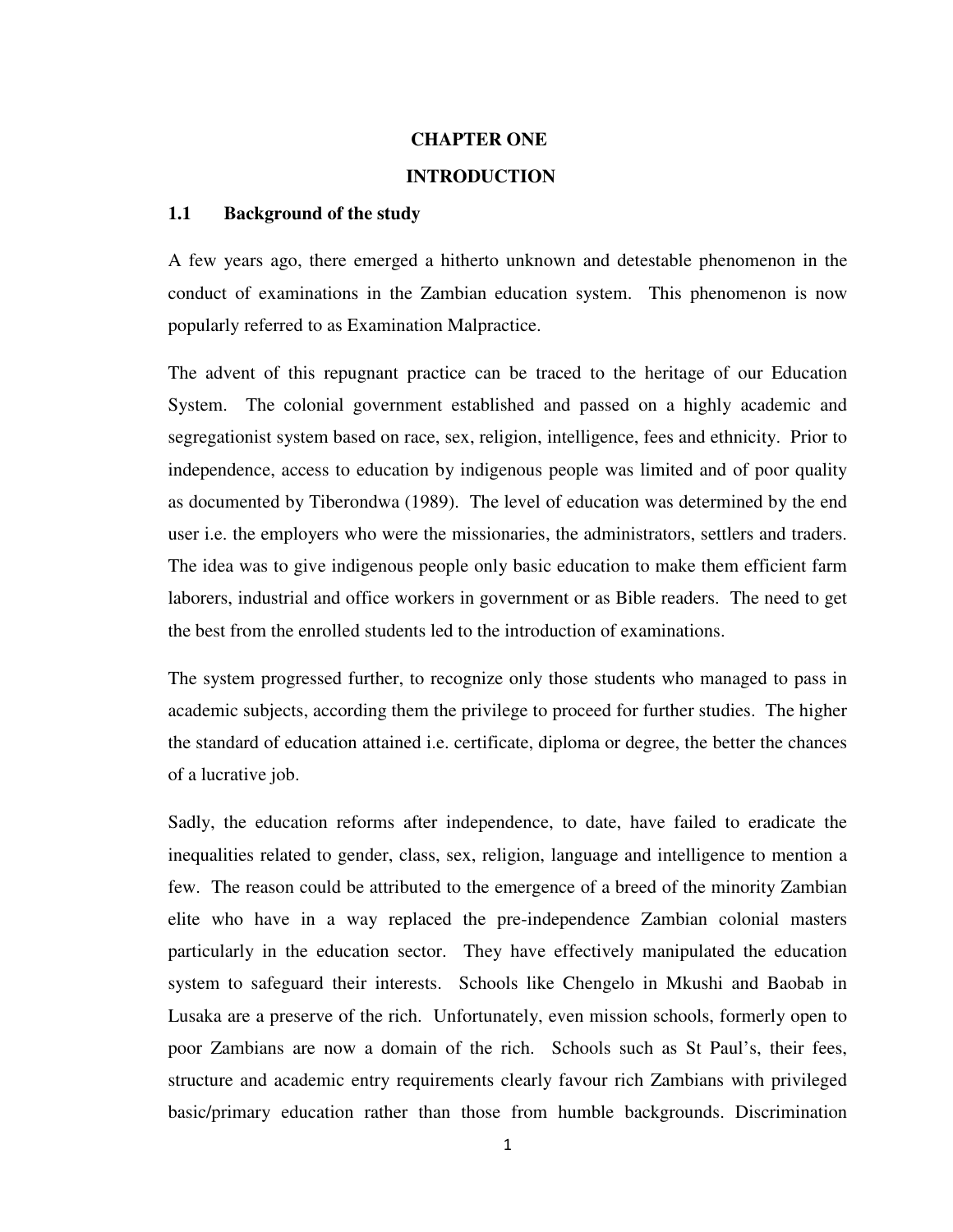based on gender e.g. Kabulonga Girls and Kabulonga Boys, Intelligence e.g. Hillcrest and David Kaunda are also in existence.

To worsen the situation the Education System favours an academic approach to learning over the hands on skills approach. There is no system or policy to separate and give equal incentives to those who are inclined to hands on or practical skills. Those who fail to score high marks in academic examinations are considered failures. It is this over emphasis on academic excellence as the one and only route to success in life that has created fertile ground for the examination malpractice.

Examination malpractice has been difficult to eradicate because it involves and apparently benefits everyone in the system i.e. pupils, parents, teachers, and even head teachers, who want to reflect high pass marks, or purely for profiteering purposes. As a result, academic pursuit has become a money spinner. "Today, there is an unholy, unwholesome conspiracy to aid and abet examination malpractices by school heads, teachers, invigilators, parents, students and 'mercenaries' whose motive is to make quick money rather than genuine love for candidates."(Adenipekun, 2004; Idaka, 2006).

#### **1.2 Statement of Problem**

Despite several studies conducted on examination malpractices, the vice continues and seems to be on the increase. Year after year, there is a press statement on examination malpractices especially during grade twelve Joint Examinations for School Certificate and General Certificate of Education Ordinary Levels. The Examinations Council of Zambia (2011) report shows that a total of 253 cases of Examination Malpractices were recorded during the 2010 examination session country wide. The vice has continued to be of concern. Therefore, this study was undertaken to establish factors contributing to Examination Malpractices and strategies likely to curtail the vice.

## **1.3 Purpose of Study**

The study sought to establish factors contributing to Examination Malpractices in Secondary Schools of Kabwe Urban District.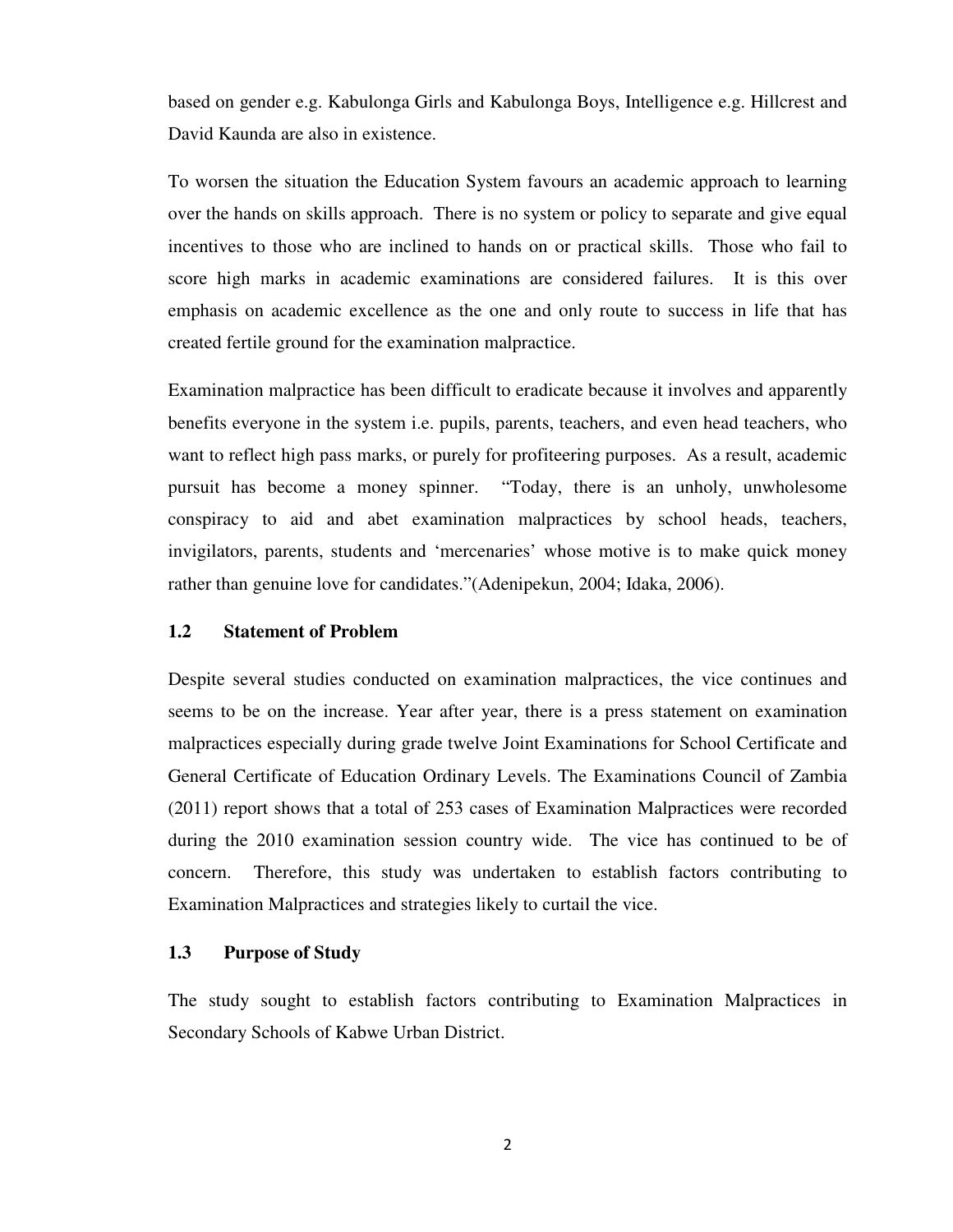# **1.4 Objectives of the Study**

The objectives of the study were to:

- (a) Establish the factors which contribute to Examination Malpractices in Secondary Schools of Kabwe Urban District.
- (b) Explore the nature of Examination Malpractices used in secondary schools.
- (c) Examine the effects of Examination Malpractices.
- (d) Establish strategies to help curb Examination Malpractices.

# **1.5 Research Questions**

- (a) What factors lead to Examination Malpractices in Secondary Schools of Kabwe Urban District?
- (b) What is the nature of Examination Malpractices used in Secondary Schools?
- (c) What are the effects of Examination Malpractices?
- (d) What strategies can help in curtailing Examination Malpractices?

# **1.6 Significance of the Study**

It was hoped that the findings of the study would generate information which policy makers and examining bodies could use to correlate with the already existing body of knowledge to curb Examination Malpractices. It would also help build confidence in our education system by producing graduates of substance who will in turn contribute effectively to the economic development of our country.

# **1.7 Delimitations**

This study was conducted in secondary schools of Kabwe Urban District only.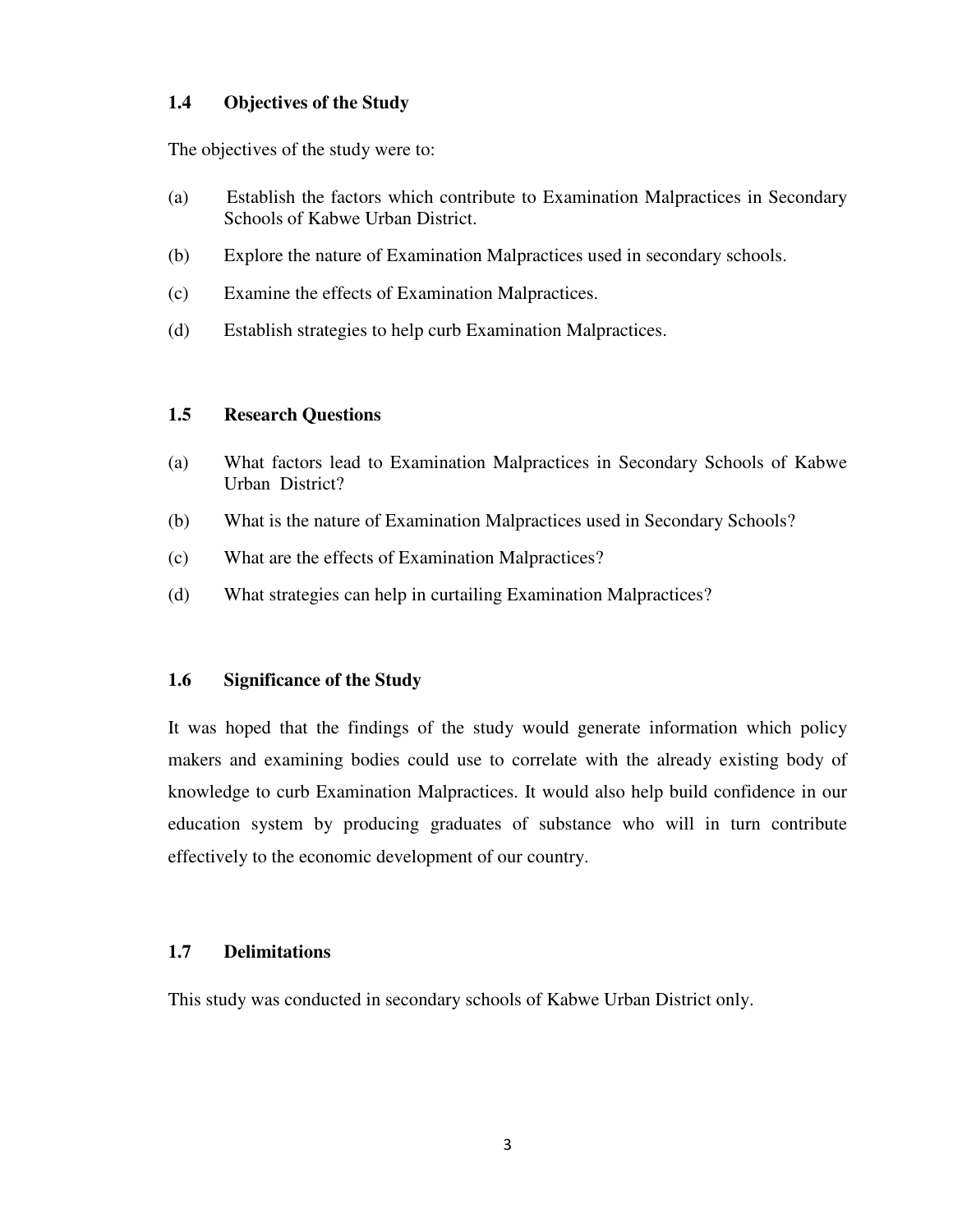## **1.8 Limitation of the Study**

The validation of the research findings are threatened by one limitation which must be considered when interpreting and concluding the results. The respondents were only drawn from eight secondary schools when the ideal situation would have been to interview respondents from all the secondary schools in Kabwe District.

However, it is expected that the sample will be representative enough to come up with results that should harmonies with the available literature worldwide. Generalization of the findings would therefore still be acceptable.

# **1.9 Operational Definitions of Terms**

The terms used in this study have the following meanings:-

**Anomie** Lack of purpose, identity or ethical values in a society. It also means rootlessness (Collins Concise Dictionary, 1978).

**Decadence** A process, condition or period of decline, deterioration or decay as in morals. (Collins Concise Dictionary, 1978)

**Examination Malpractice** An illegal act done by student, teacher, invigilator, supervisor, school administrator, parent or any public officer, before, during and after examinations in order for the pupil to be awarded undeserved marks. (Chapi, 2011)

**Expedient** Suited to the circumstances; convenient; based on what is of use or advantage rather than what is right or just; self-interest. (Collins Concise Dictionary, 1978)

**Managing** To direct or control the use of something; bringing something under control, to handle something efficiently.

**Mercenaries** People involved in examination malpractices for monetary gains.

**Mutate** To change.

**Paradigm** A pattern, example or model

**Segregationist** Discrimination

**Strategy** A plan of action designed to achieve a particular goal. A well planned series of actions for achieving an aim, especially success against a potent or challenge. ( Collins Concise Dictionary 1978)

**Thematically** Based on recurring, unifying subject or idea.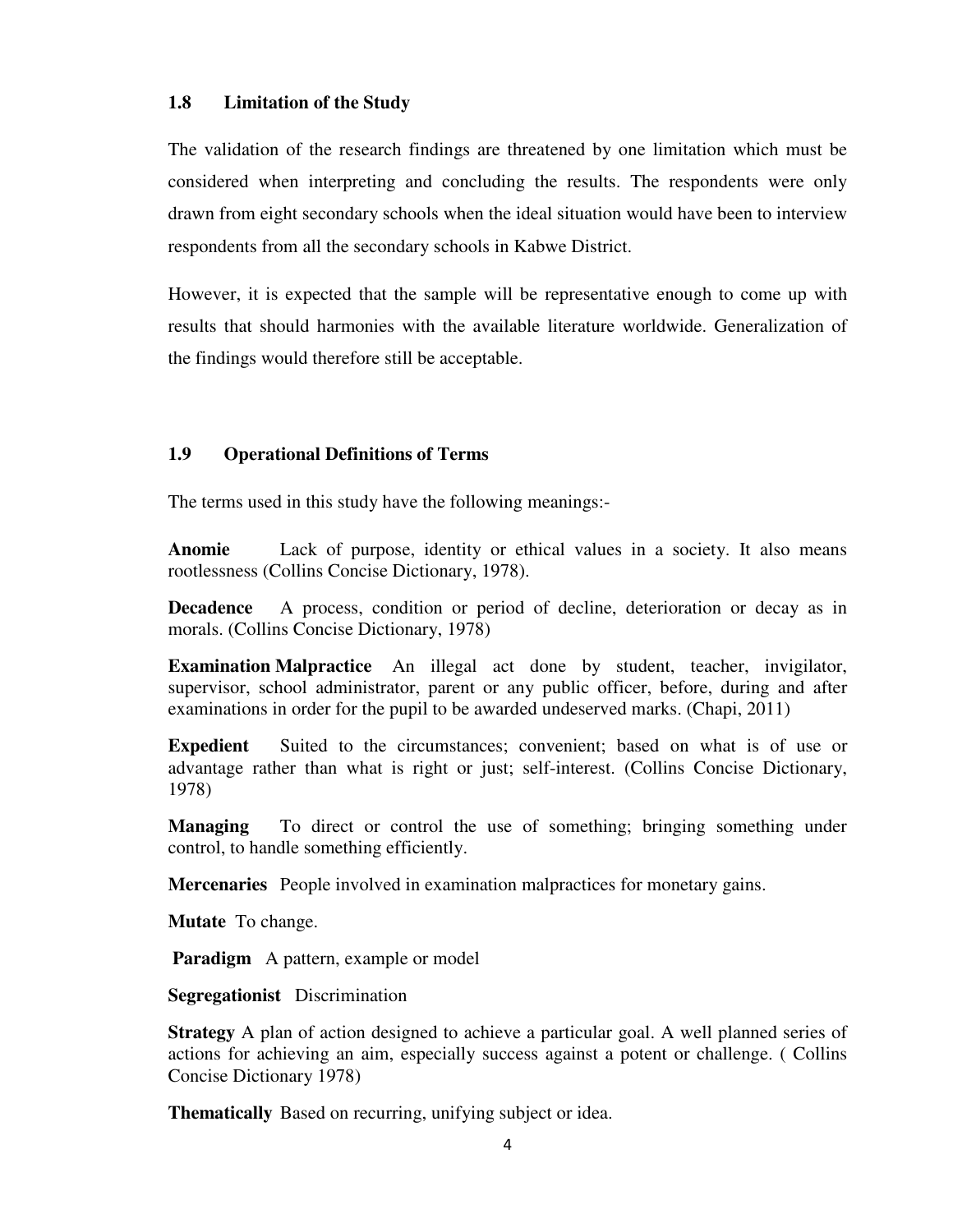**Unorthodox** Unconventional, not conforming to the usual practice.

**Vice** An evil or wicked action, habit, depravity or corruption.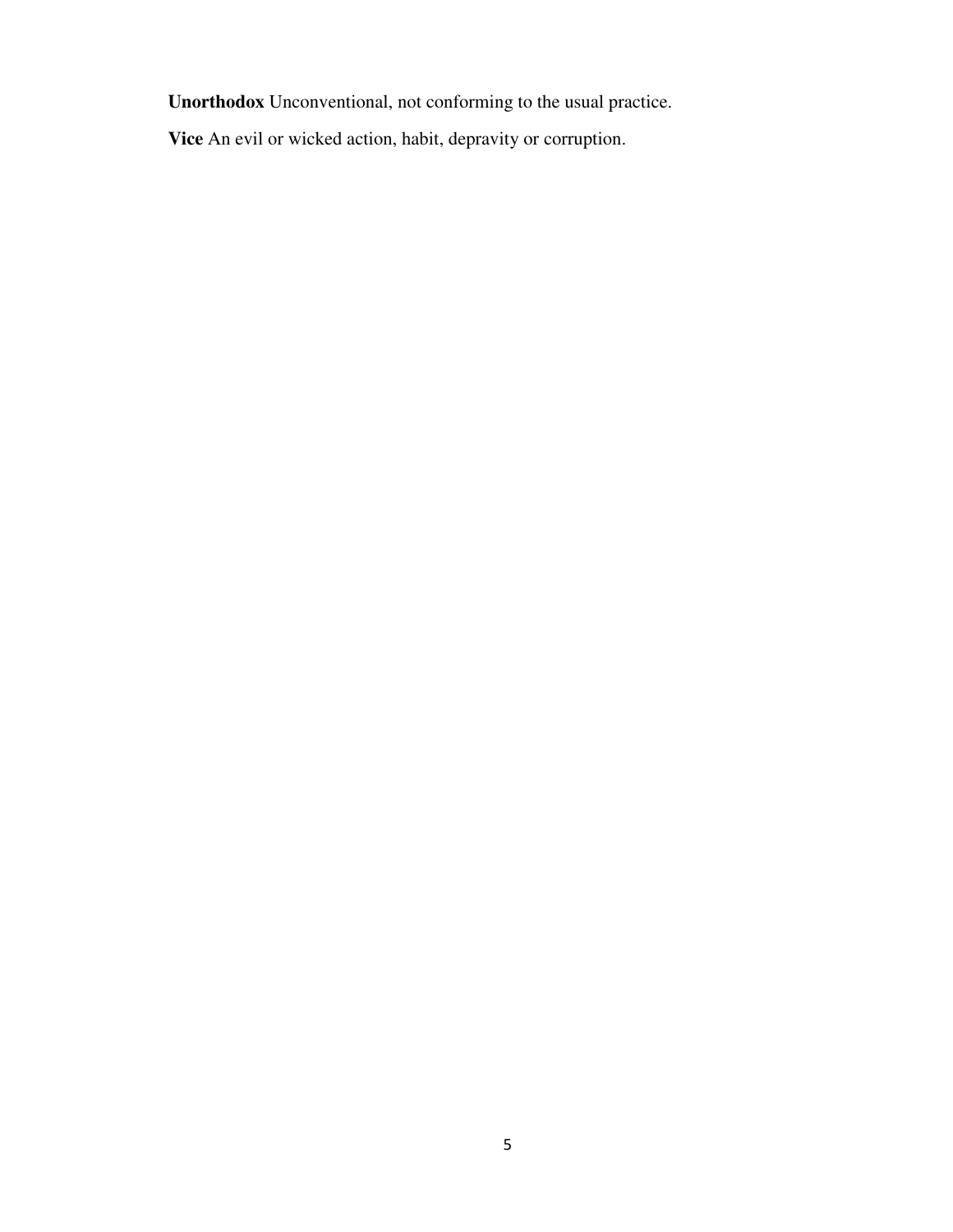#### **CHAPTER TWO**

## **LITERATURE REVIEW**

#### **2.1 Overview**

This chapter presents studies conducted by other scholars on the factors that lead to examination malpractices in different countries. It also highlights studies on the types of examination malpractices as well as studies on the effects of examination malpractices vis-à-vis performance of learners in class. Further, it reviews studies on the measures that may eliminate examination malpractices. Finally, it draws a conclusion pertaining to the entire chapter.

#### **2.2 Factors Leading to Examination Malpractices**

In Nigeria, factors leading to examination malpractices according to Ivowi (1997). Include, lack of confidence due to inadequate preparation, peer influence, societal influence, parents knowingly supporting or even funding the pupils to engage in malpractices and poor educational facilities in schools. Other factors which are responsible for examination malpractices in Nigeria according to Awambor (2005), Nwandiani (2005), Badmus (2006) and Aminu (2006) are bad school programs, inferior teaching and learning environment, the teacher and the student over valuing certificates and decadence generally in the Nigerian society. Onakwakpor (2005) recognizes undue competition, disregard for spiritual values, greed, poverty and unpaid salaries as other factors that encourage examination malpractices.

Merton (1968) asserts that in Nigeria, anomie is one factor that seems to predispose teachers to examination malpractices in Edo State. Anomie in this context simply means the breakdown in cultural structure due to separation between cultural norms and goals and the socially structured capacities of members of the group to act in accord with them. This results in aberrant conduct and of course non-conformity, symbolizing dissociation between culturally prescribed goals and the acceptable means for realizing these goals. He further states that a society that over-emphasizes goal achievement disregarding corresponding emphasis on institutionalized means of achieving these goals pressurizes some members of society to use the end result to justify whatever means seems expedient to them, even if it means engaging in examination malpractices. Also, according to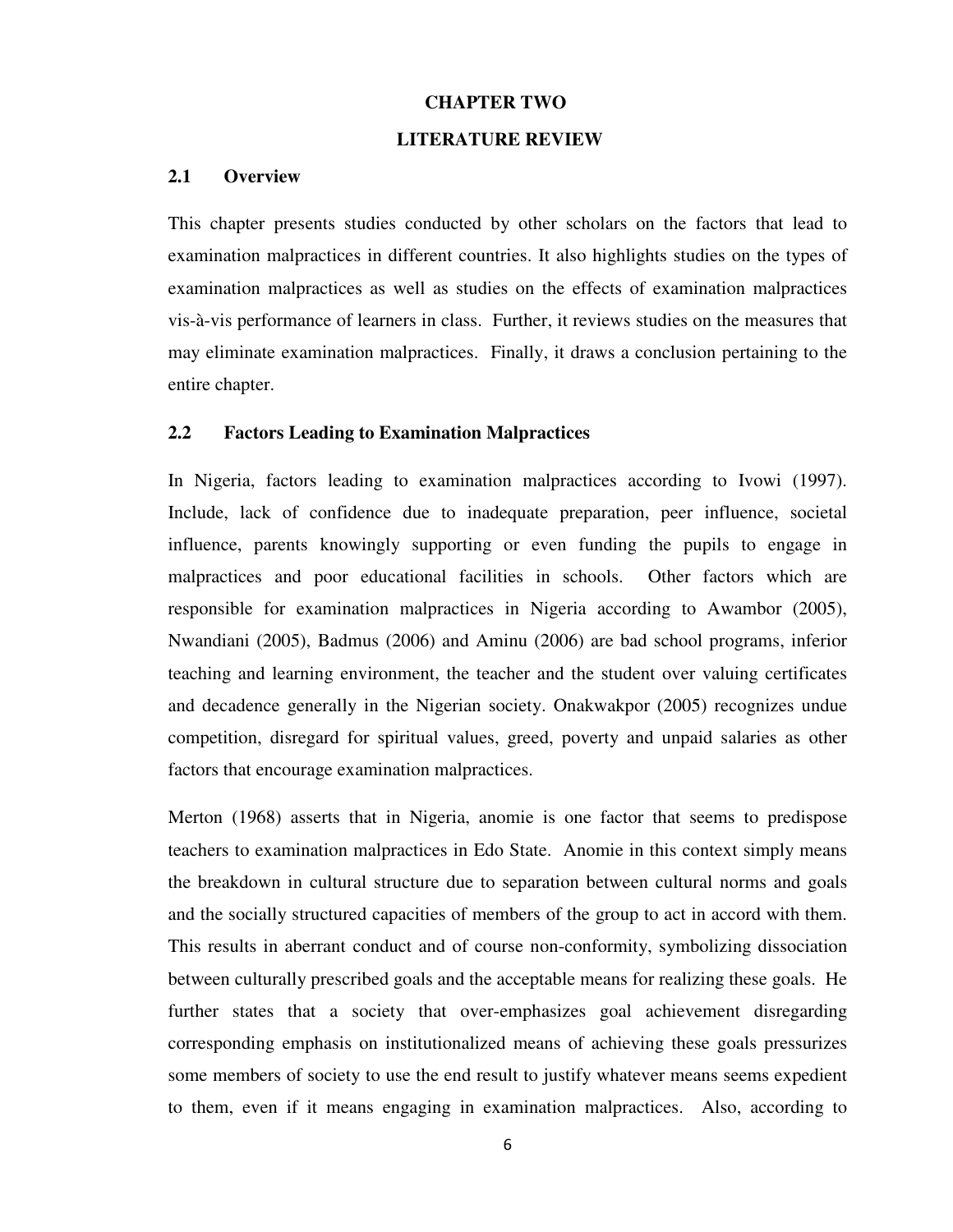Bodimus (2006), the Nigerian situation of examination malpractice is further perpetuated by low caliber teachers, themselves being products of inferior teacher education colleges with mediocre training. Finally, according to Cizek (2003), it is perhaps the emergence of technological devices that has spawned new and more sophisticated approaches to dishonest conduct during examinations. Pupils/candidates are able to hide information or answers in mobile phone storage memory and also to communicate and exchange information with people outside the examination room/hall.

In Kenya, factors leading to examination malpractices according to Ramani etal (2010) include competition for limited opportunities in training institutions and labour engagements where employers demand good academic results, lack of adequate student preparation for examinations, culture of cheating in some schools, poor invigilation and supervision during examinations, limited teaching facilities and desire by both students and institutions to be ranked highly. Kisilu (2000) contends that poor facilities in the examination centers expose students to the act of copying and carrying illegal notes. Wasanga and Muiruri (2002) state that the pressure pegged on the benefits expected to be accrued from passing an examination, such as advance in education and training, job opportunities, perceived financial gains as well as elevation in social status is another factor which influences examination malpractices in Kenya. It has also been noted by various studies in Kenya that individuals involved in examination malpractices include students, teachers, school administrators and parents, meaning that there is inadequate internal checks against the vice.

Bamusananire (2010) in the Rwanda situation contends that examination malpractices is not a preserve of the lazy students, or pupils. Some hard workers, quite capable of continuing studies at higher levels, are forced by their parent's great ambitions, not satisfied with merely passing but passing par excellence, to indulge in examination malpractices. He states further that there are yet some pupils who are promised great rewards or are driven by obsessive ambition to be publicized in the media as the best pupil in some examination, forcing them to indulge in examination malpractices. Bamusananire also observes that in Rwanda, the policy of signing 'performance contracts' (locally known as Imihigo) between district authorities and education officials puts undue pressure on headmasters and teachers to resort to examination malpractices, just to 'fulfill' the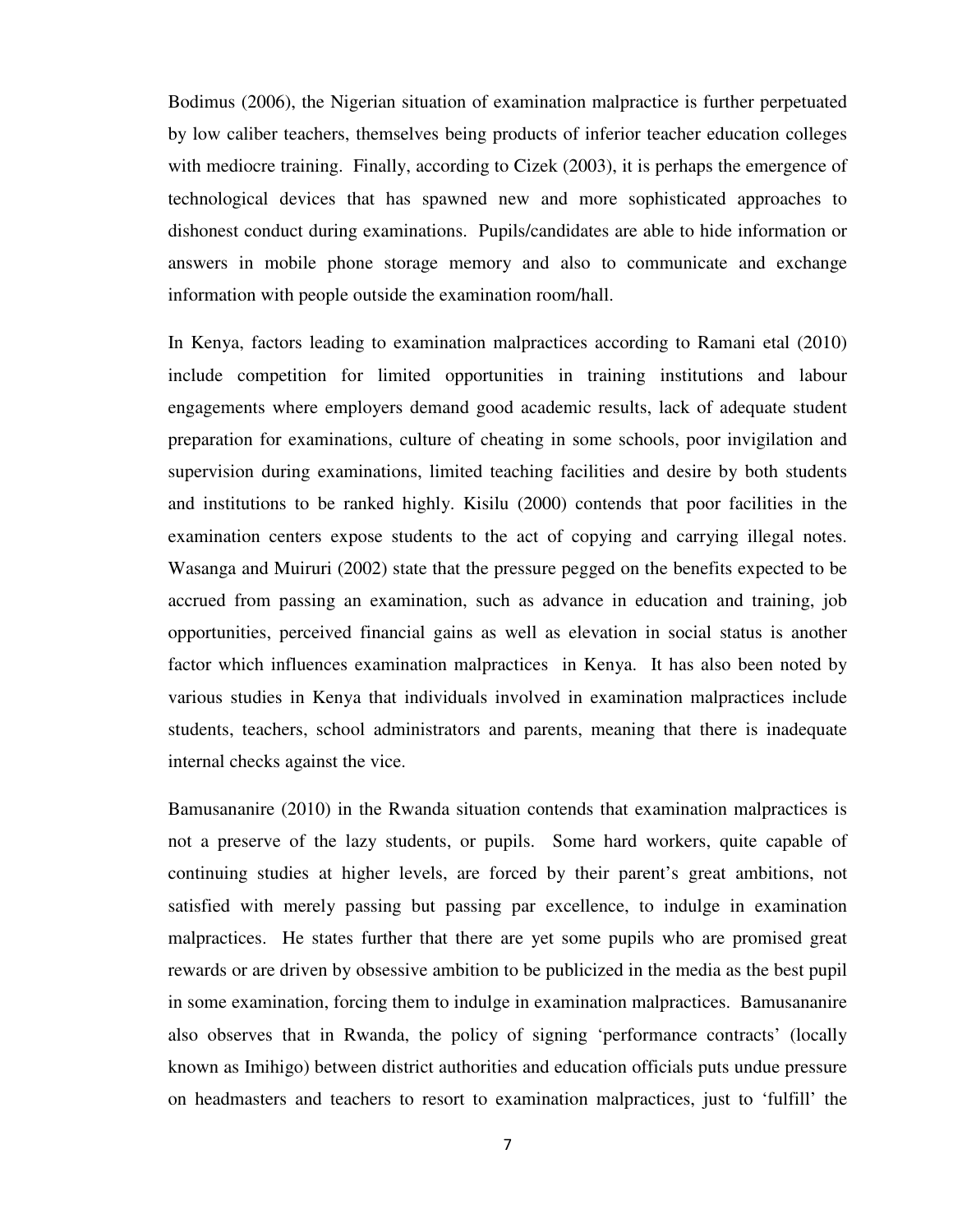contractual obligation. The other factors identified are corrupt invigilators and supervisors, overcrowded examination halls that encourage copying and remotely located examination centers, being hardly accessible by examination authorities' supervisory staff hence being fertile ground for examination malpractices. Komungoma and Magembe (2002) observe that some unfaithful teachers, eager to excel just in order to rid themselves of the feeling of shame, embarrassment and guilt in the eyes of the public, engage in examination malpractices.

Afemikhe (2010), sited the desire to pass at all costs, since paper qualifications are perceived as the passport to good livelihood, as a prominent factor encouraging examination malpractices. Ijaiya (1998) says of equal prominence is the factor of the greedy nature of some teachers, school heads, examination administrators among others in the system who strive to live above their legitimate incomes. Aminu (2006) contends that the poor school programs, learning environment, decadence in societal values are equally to blame for perpetration of examination malpractices. Jimoh (2009) strongly asserts that societal apathy, to a greater extent anomie, is the root cause, fueling and sustaining examination malpractices.

 In Zambia, among the factors leading to examination malpractices according to Mwenya Chileshe (2010) is the poor education system which Zambia inherited from her colonial masters. He stated that the system favors an academic approach to hands-on skills. Passing of examinations is highly emphasized and those who cannot score high marks in this system are abandoned along the way and labeled as failiures or dropouts. Given this scenario, pupils are under pressure to perform well in academic subjects in order to have a better future. Those who think they cannot succeed the conventional way resort to examination malpractices.

 Chileshe (2010) further on contends that over enrollment in some government schools with a ratio of 85 pupils per teacher is another factor leading to examination malpractices in Zambia. This has reduced the teacher pupil contact resulting in poor delivery on the part of the teacher and poor pupil self-actualization. Only bright learners benefit.

 Chileshe (2010) also states that pressure from the community on pupils to perform better in academics regardless of their abilities and academic history is another factor that leads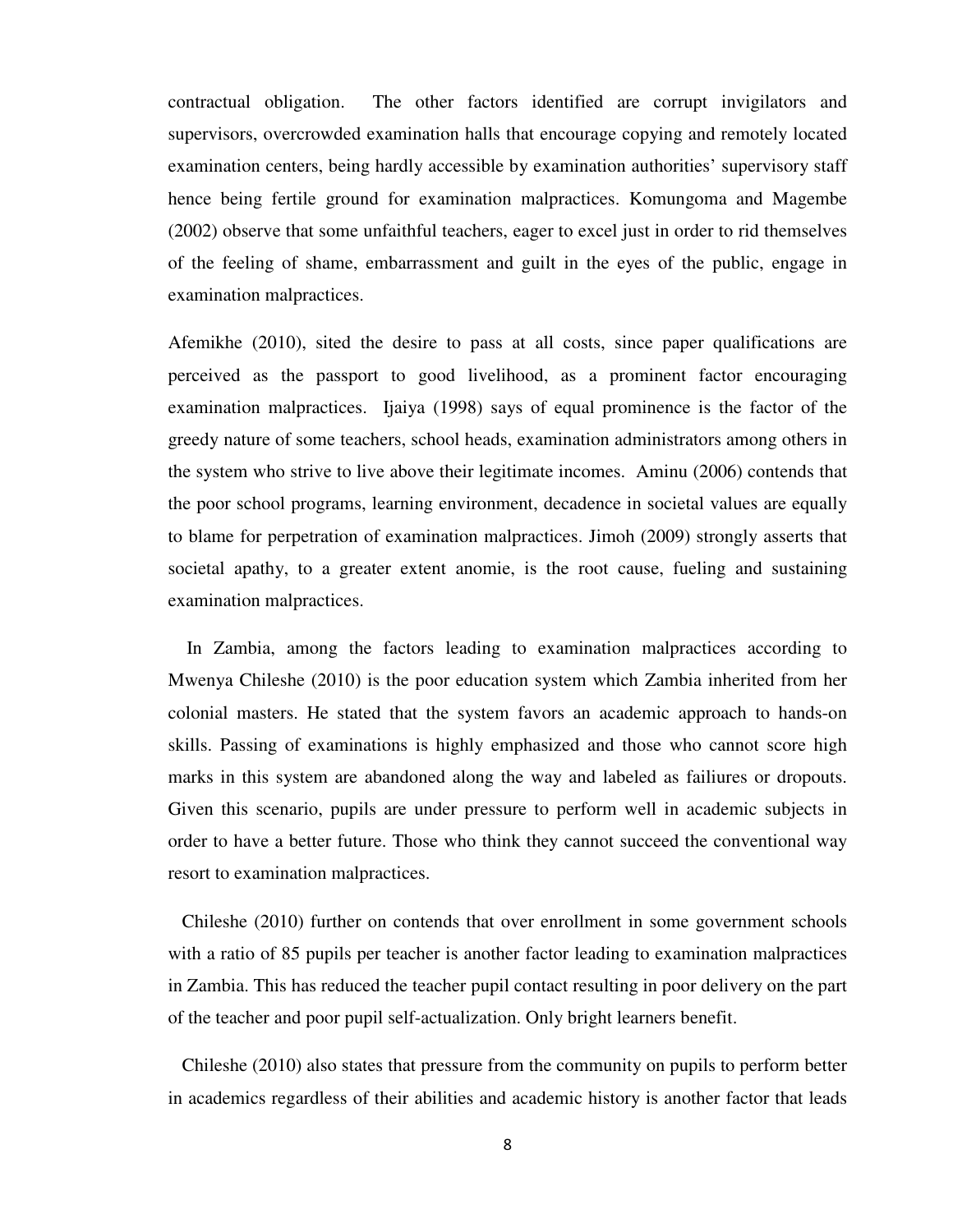to examination malpractice. Parents, guardians, teachers and friends want to see their wards get good marks during the initial years of their education in the hope that they will go to colleges or Universities and get high paying jobs.

 Chileshe (2010) is also of the view that some tuition centers are actually sources of exam-malpractices. They buy exam papers which they use to drill their pupils in order to attain a 100% pass in examinations. This way parents are duped and send more children to these centers thinking real teaching goes on.

 The Zambia Daily Mail (2012) Commentary quoted the Zambia National Union of Teachers spokesman that some of the leakages originate from some members of the Examination Council of Zambia. Secondary School Teachers Union of Zambia (SESTUZ) Deputy Secretary General was quoted by the same paper on the same date saying, teachers get involved in examination mal-practice because of greed.

#### **2.3 Nature of Examination Malpractices**

According to Bamusananire (2010) the administration of examinations in Rwanda has in recent years experienced increasing incidences of various forms of examination malpractices. Inclusive of these is impersonation, external assistance with the connivance of invigilators and supervisors, smuggling of foreign materials into the examination rooms, copying and collusion by candidates. In broad terms the nature of examination malpractices is categorized as those that are: (i) adopted before the commencement of the examination, (ii) adopted during the conduct of the examination and (iii) adopted after the conduct of the examination.

Malpractices conducted before the commencement of the examinations may involve candidates, teachers and parents alike. In the case of candidates, malpractices during the examination process are normally in form of impersonation. In this case a substitute ends up writing the examinations on behalf of the official candidate. Another situation is where candidates write answers of expected questions on slips of paper, which are then hidden in shoes, pockets, sleeves etc. Other candidates write answers on body parts e.g. limbs, thighs, palms etc. Paper balls containing answers are sometimes thrown into the examination halls by friends from outside. Maps, formulas, diagrams, technical words etc.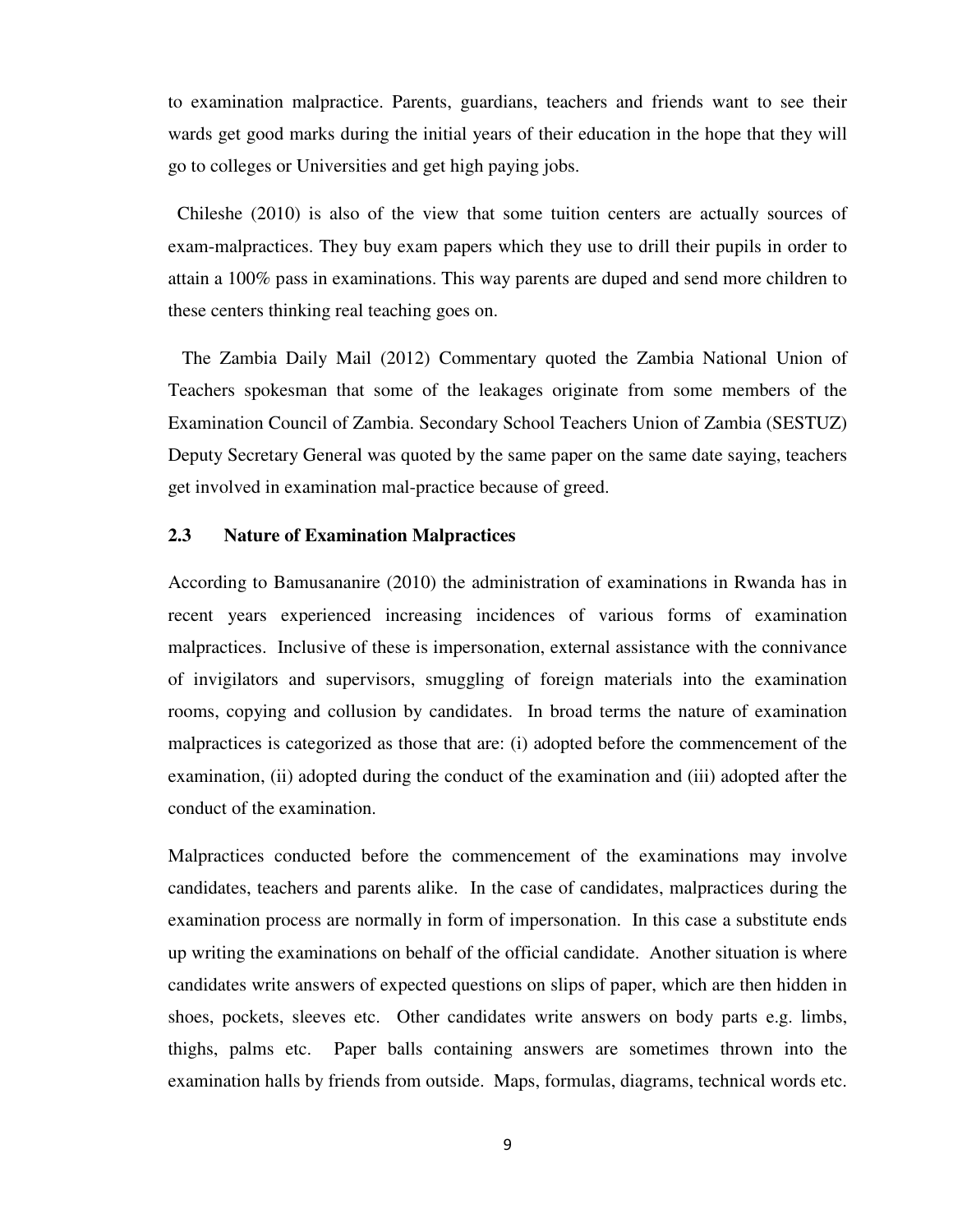are drawn or written on walls and desks in advance. In extreme cases, lives of invigilators are threatened.

Bamusananire (2010) contends that teachers in Rwanda play a four way role in examination malpractices before the examinations. The first one is ethics violation by misleading the candidates that they would be invigilators and markers. Secondly, teachers use unorthodox means where necessary, to help candidates who undergo special coaching under them. Thirdly, the teachers supply extra answer sheets to candidates before the examinations to enable them write the answers at home. Lastly, teachers inflate scores for practical exams and projects.

The role of parents in Rwanda's examination malpractices has been summarized in three categories thus:

- (i) Parents canvassing invigilators and markers to help their children in the examination.
- (ii) They encourage their children to secure question papers from any source.
- (iii) Parents try to find out the identity of paper setters, invigilators, examiners etc., with the illegal motive of helping their children in the examination.

The nature of examination malpractices adopted during the conduct of the examinations includes the following, which are by no means exhaustive:

- (i) Threatening the examiners with dire consequences in instances where they refuse to 'cooperate' with the candidates.
- (ii) Copying from slips of papers, text books etc. sneaked into the examination room, copying from neighbor's answer sheets etc.
- (iii) Copying from paper balls thrown in from outside.
- (iv) Illegal assistance from invigilators, teachers and others to answer questions.
- (v) Exchanging answer scripts with friends.
- (vi) Exchanging question papers with pre-written answers.
- (vii)Craftily securing answers from outside on pretext of going to the toilet.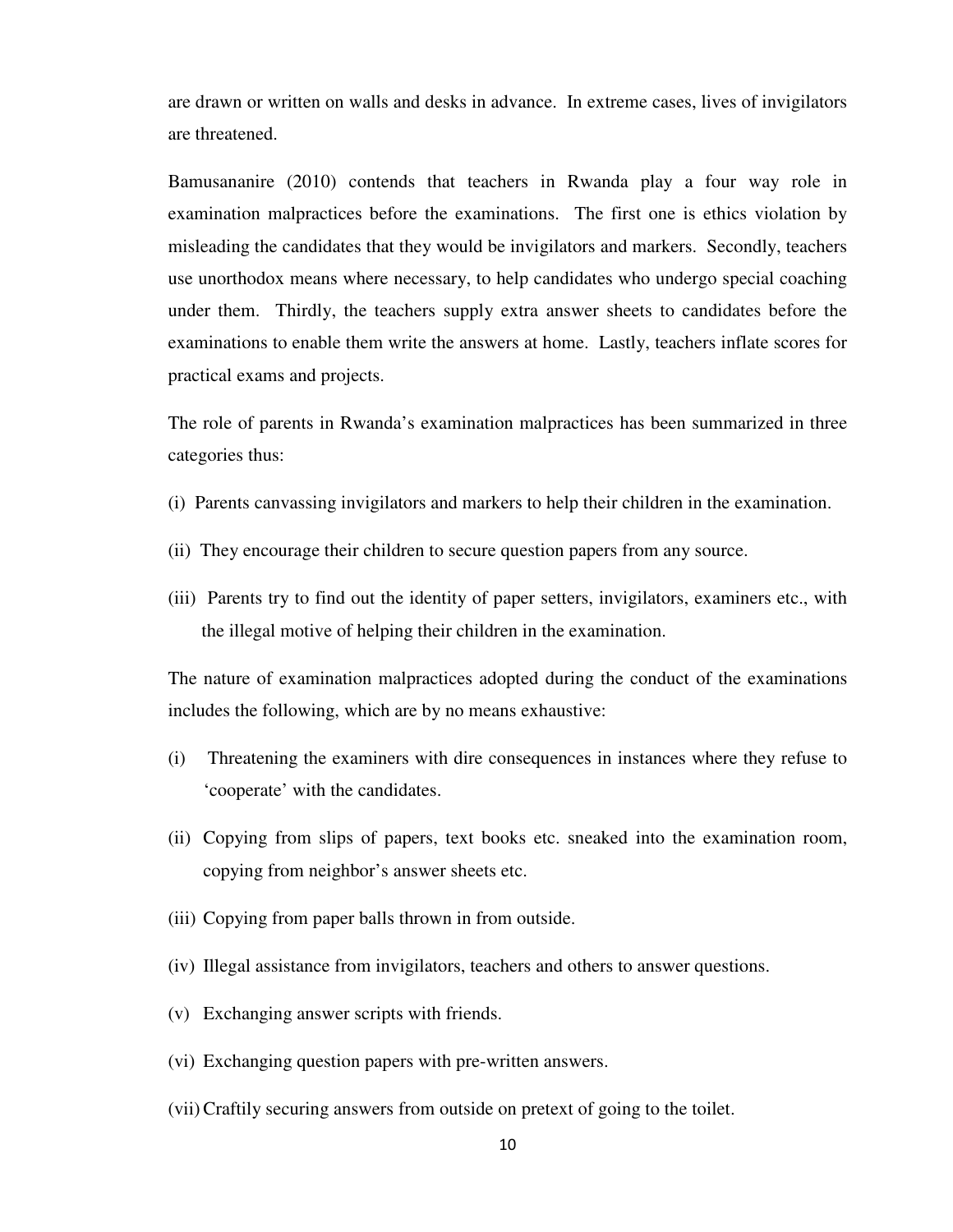(viii) Copying directly from each other because of congestion.

(ix) Insertion of additional answer sheets on which answers have been written at home.

Finally, the malpractices adopted after the conduct of the examinations involve

- (i) Insertion of additional material or making corrections in the answer books.
- (ii) Soliciting examiners and other officials with inducements to enhance marks secured.
- (iii) Changing / Swapping answer sheets.
- (iv) Inflation of candidate's marks.
- (v) Carelessness in marking or addition of marks etc by an examiner.
- (vi) Wrongfully issuing certificates to undeserving candidates because of mistakes during registration or through deliberate manipulation.

Cizek (2003) explains one of the types of examination malpractices in Nigeria. This one is a negative consequence of the technological advances, especially in the communication devices. This has spawned new and much more sophisticated methods of cheating during examinations. The advent of the Global System of Mobile Telephones (GSM) in Nigeria has literally revolutionized. Examination malpractices in schools; candidates are able to store information and answers in mobile phones for personal use inside the examination room or for sharing with other candidates via SMS, in any part of the country. Similarly, answers to multiple choice questions are circulated to candidates in the hall via SMS or more daringly by direct dictation by means of the ear piece.

In the case of Kenya, Godfrey (1990) brings out the fact that the students that are vulnerable to cheating use impersonation, illegal notes, copying and also stealing of examination papers. According to Ramani etal (2010), in Kenya there are various actors in examination malpractices and each player employs a particular type of approach in line with the position they occupy. In the case of school authorities, they are able to acquire examination questions prior to examinations. The Kenya National Examination Council (KNEC) itself is not exempt from such fraudulent deeds because some corrupt insiders are able to leak examination questions. The students/candidates themselves are guilty of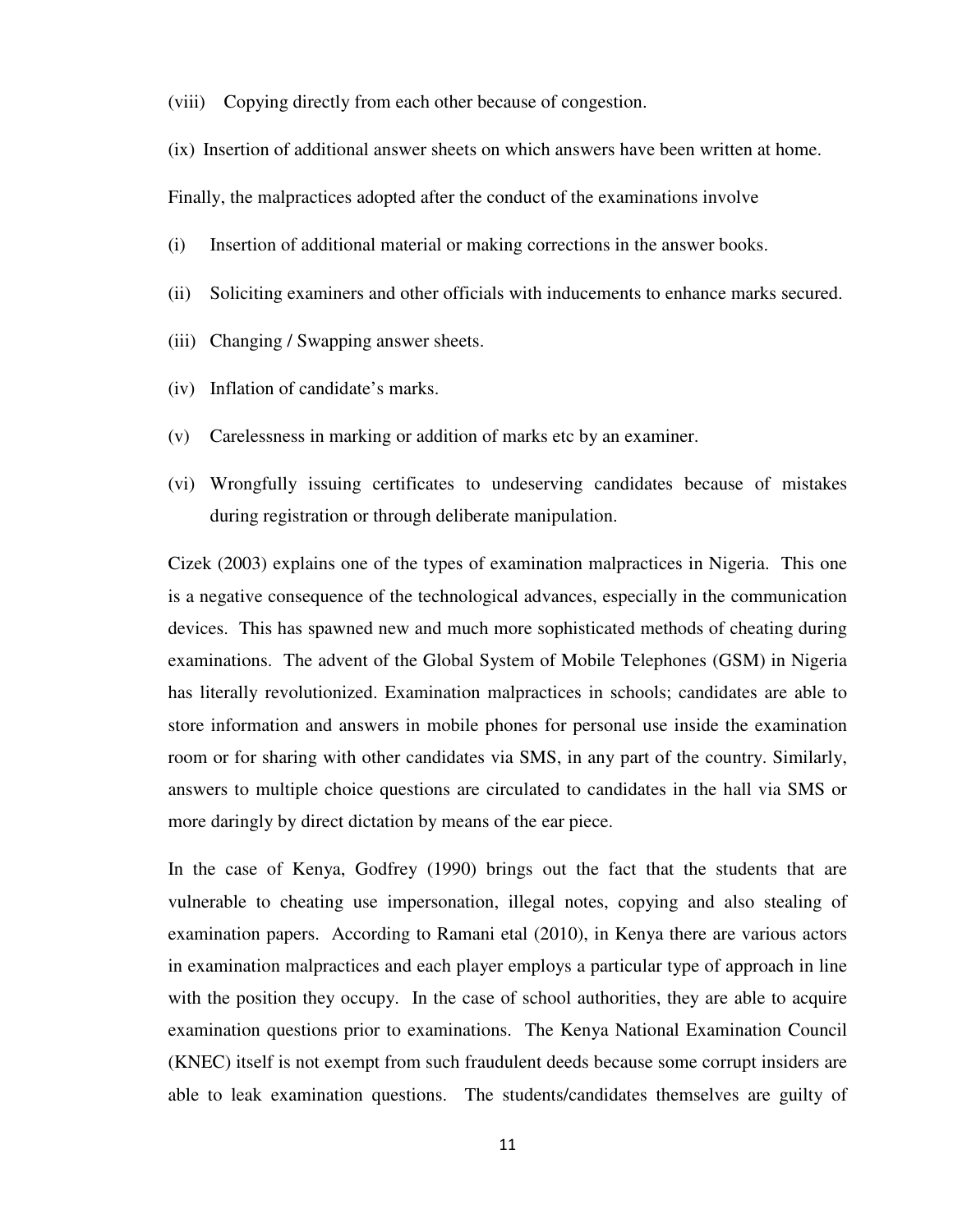copying answers from other candidates; sneaking in materials into the examination room and communicating via electronic gadgets during examinations. These illegal activities are made possible for the candidates through purchase and provision of snacks, conveniently served to invigilators by members of staff in a different room, to give space for collusion. Sometimes candidates fund-raise money for directly corrupting the supervisors and invigilators, to 'take it easy' during supervision. The parents on the other hand, take up the role of funding the purchase of examination papers; and also to facilitate the sneaking in of illegal materials into the examinations rooms and they are the ones that pay the impersonators to write examinations for their children. The teachers have been found wanting by way of laxity in invigilation.

Finally, Ramani et al (2010), contends that the examination agents have been known to succumb to manipulation by the school administration; the security of examination papers in their custody also leaves much to be desired and they are also somewhat still manipulated by fraudsters.

In Zambia, Chapi (2011) explains that there are two main categories of examination malpractices taking place namely; malpractice at examination centers and at marking centers. He further explains that an examination malpractice which takes place at examination centers is external assistance: This occurs when another person helps a candidate verbally in writing or in any other way to answer all or part of an examination question. It also includes dictating of answers, writing solutions for candidates to copy or writing in candidates answer script.

Smuggling: This occurs when a candidate without permission takes into the examination room written information relevant or irrelevant to the examination question paper with the intent to cheat in the examination. This also includes textbooks, written notes on pieces of paper, shirts, palms, thighs etc.

Collusion: occurs when two or more candidates secretly agree to assist to answer all or part of an examination question. This also includes whispering, passing notes to each other to copy and exposing their work for others to copy.

Impersonation: occurs when a registered candidate engages or hires some other person to sit in the examination on his or her behalf.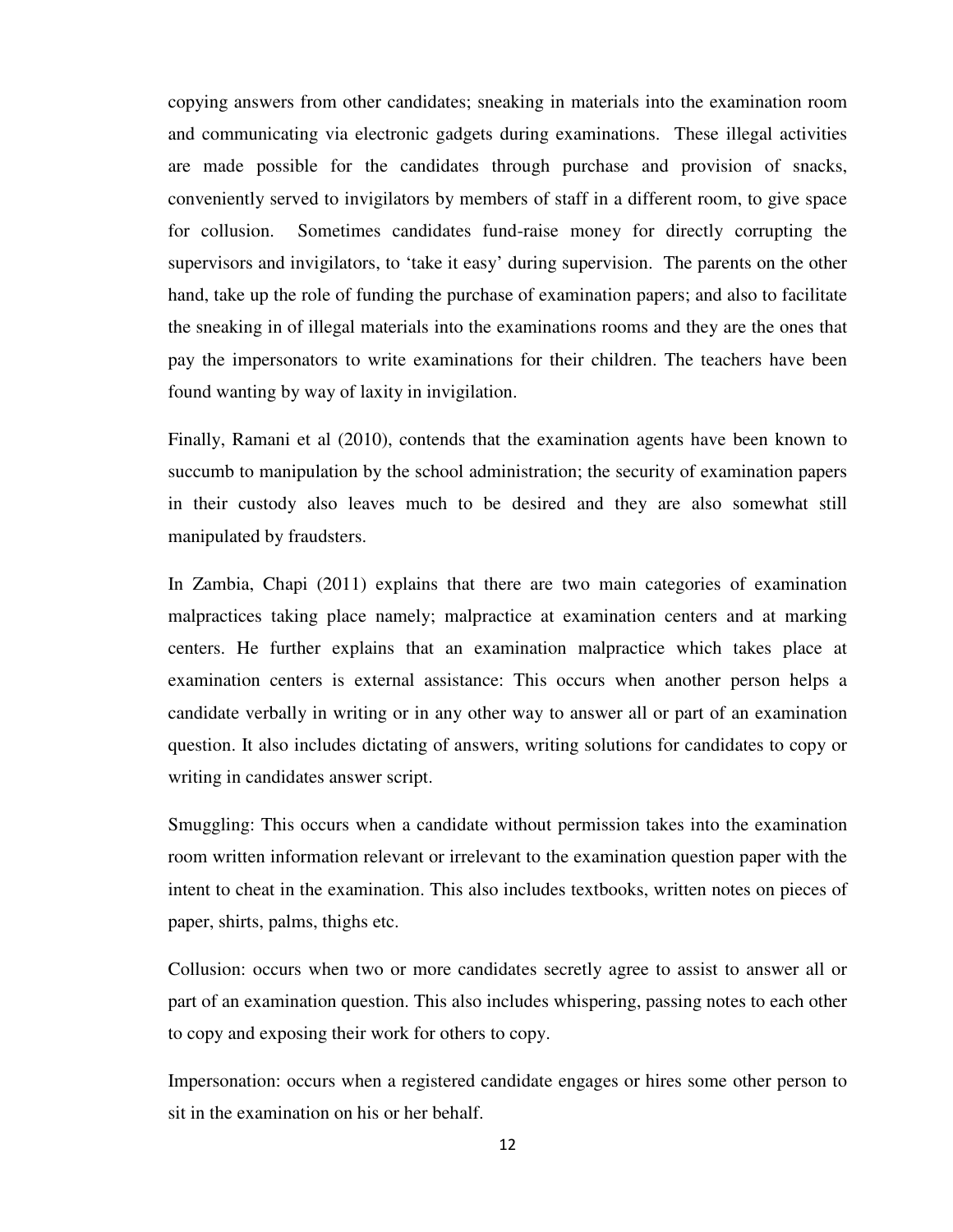Leakage/prior knowledge: This is when candidates have knowledge of examination questions prior to the set date.

Substitution: occurs when a candidate or some other person removes from the script envelope the work originally submitted by the candidate and replaces it with the work done by the candidate, or another person inside or outside the examination room, during or after the period of examination.

Chapi explains that the second type of examination malpractice perpetrated in Zambia is at marking centers after examinations. This involves examiners. Some examiners falsify marks at the point of entering them on mark sheets.

However, Chapi (2011) further explains that examination malpractices at marking centers have been eliminated to some extent by the introduction of conveyor belt marking system (CBMS) and the electronic mark capturing system (EMCS).

#### 2.4 **Effects of Examination Malpractices**

Adelakum and Lawal (2008) outline the under listed as evil, consequential effects of examination malpractices: erosion of confidence in the education system, credibility in the education assessment is lost, examination agencies are discredited leading to loss of confidence in the certificates that are issued by the agencies, the cost of conducting examinations goes up especially in areas where leakage is established, results are cancelled causing undue suffering to innocent candidates, increased corruption levels in society generally, and eventual retardation of national development.

 They further state that resourcefulness and creativity may be compromised due to examination malpractices wreaking havoc on the social, economic, religious and political lives of people in a number of ways. The resultant effects are corruption, un-seriousness, laziness. Self-confidence is therefore lost among both teachers and students, leading to over-dependence on external assistance. They also state that the graduates who are products of examination malpractices find themselves engaged in jobs that are beyond their competence. According to Olatunde, Aworanti, Adewuni, Imuetinyan and Arakpogy (2010), there is also the 'band wagon effect', meaning that even those students/candidates who ordinarily would not have been involved in examination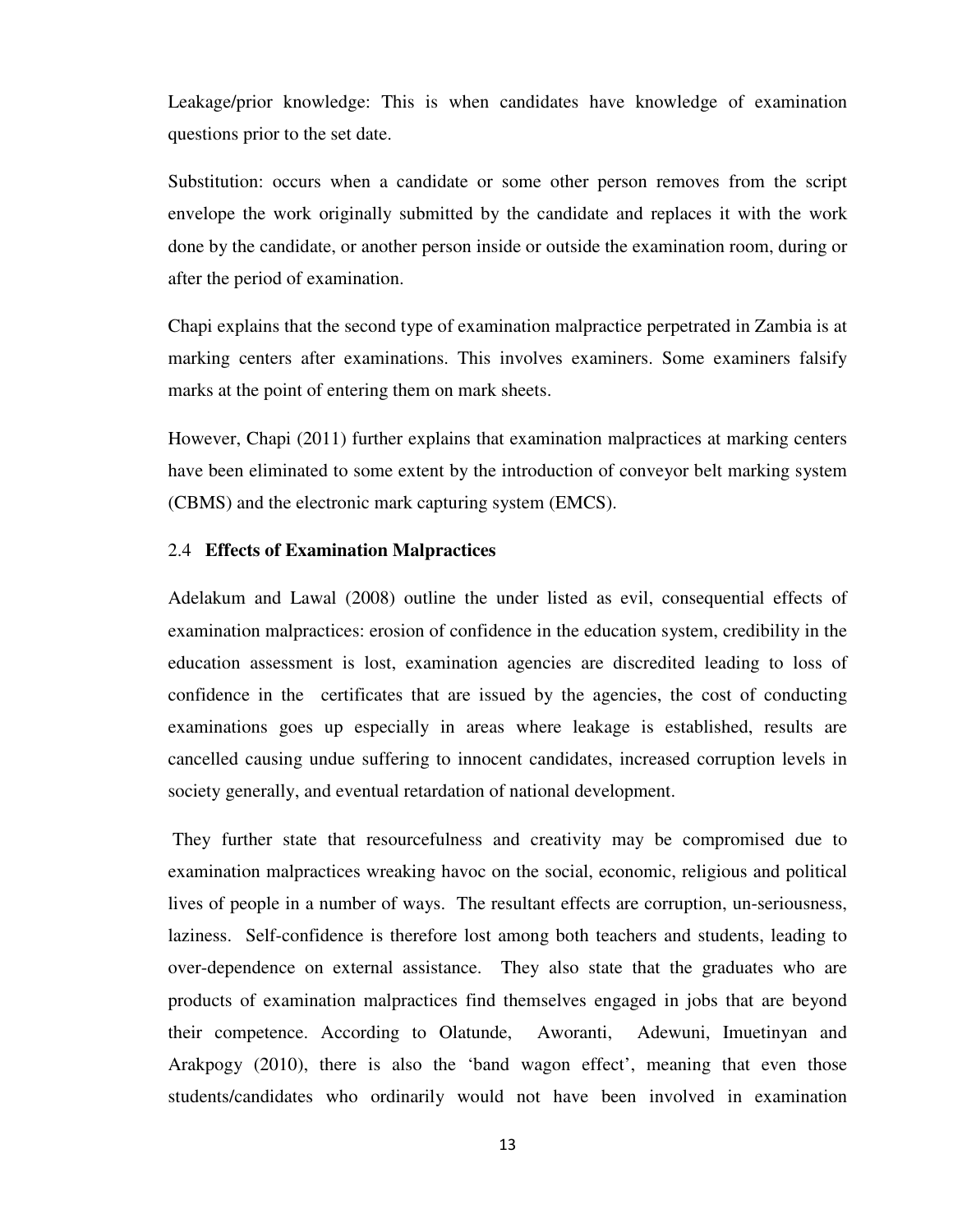malpractices end up saying "if you can't beat them, join them", just to be counted among the achievers.

 Chileshe (2010) outlines the following adverse effects of examination malpractice in Zambia; Firstly, individuals involved in examination-malpractices lose their moral direction. They no longer recognize ethics as a value in discharging their duties, such individuals become mediocre, corrupt bootlickers, rumor mongers, fault finders and grossly inefficient. Their self-confidence is eroded as they will want others to think, talk, or work for them. If they become politicians they will want to win their way through rigging of elections. Their policies will be warped and visionless. If they become medical doctors, they will wrongly diagnose their patients and send them to the grave. If they are lawyers they would corrupt justice and promote unjust causes. As professionals, they will fail to comprehend the complex rules of business and lead the country into underdevelopment.

 The Zambia daily mail (2012) in the commentary column it was stated that examination malpractices will erode confidence in the examination system of Zambia. In the same newspaper it was stated that the basic Teachers Union of Zambia has noted that teachers involved in the scum could compromise the quality of Zambia's education hence there is need to bring the practice to an end.

 Presently, Zambia's education is recognized worldwide. A lot of Zambians have left the country to work in other countries but with this scourge of examination mal-practice the world may lose confidence in our education system and our people may find it difficult to get employment in other countries.

Chileshe (2010) also states that employers will eventually struggle to identify with confidence, quality graduates.

## **2.5 Measures to Curb Examination Malpractices**

A number of measures have been devised to curb examination malpractices. According to Bamusananire (2010), the Rwanda National Examination Council (RNEC) has since inception in 1998, ensured that the printing is done in secure printers abroad, where secure packaging and storage of the papers prior to being air freighted is also guaranteed. In this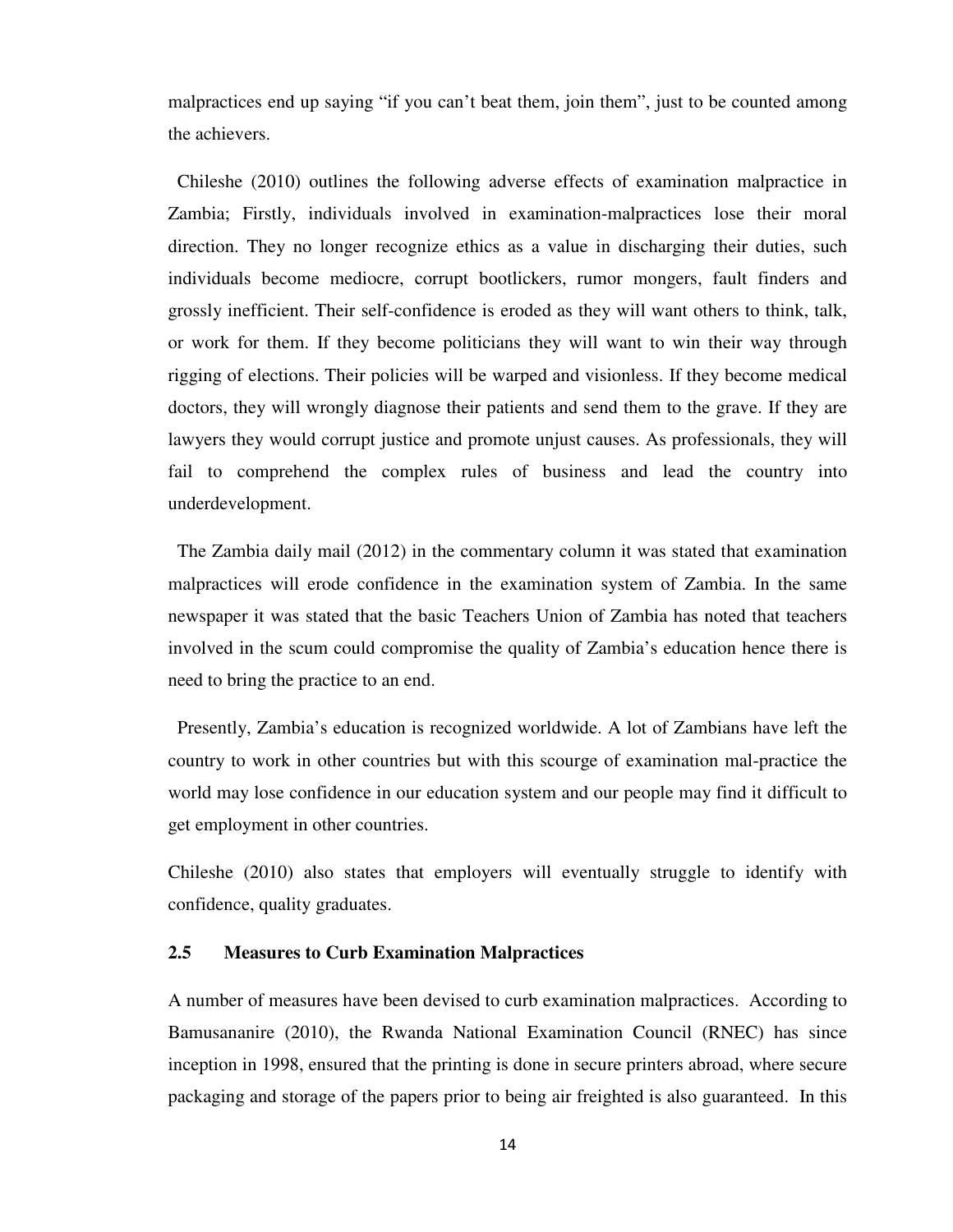way, chances of leakages are greatly minimized. The examination guiding rules and regulations are availed to District Education Officers, headmasters, supervisors, invigilators and prospective candidates well in advance i.e. before the examinations to ensure they get acquainted with them thoroughly. Other measures taken are that the examination papers are accompanied by the police and military personnel during transportation to and from the various locations. The same security measures are put in place at the working centers. One of the drastic measures employed is the cancellation of results of candidates involved in examination malpractices. Sometimes the entire centers' results are cancelled.

From 2008 onwards in Rwanda, senior six certificates that are awarded bear the candidates' photographs, resulting in great reduction in cases of impersonation. To eliminate or minimize forgery, modern gadgets have been purchased by the KNEC to detect such cases.

According to Ramani etal (2010), the Kenya National Examination Council (KNEC) outlines some measures to eliminate examination malpractices. The first one is the banning of offenders for at least two years from sitting for national examinations. The second is to ensure all the examinations are written in the morning since most examinations cheating occurred in the afternoon. Thirdly, the examination council has firmed up plans to commence embossing photographs of candidates on the certificates. On the other hand, teachers believe the KNEC act should be amended to include tough penalties for culprits. They also suggested that teaching of whole syllabus should be done before examinations begin. Others implored that as teachers, they should endeavor to build confidence in the students regarding their ability to succeed in examinations, unaided by unorthodox tricks. GrouniLund and Linn (1990) have also observed that developing a good rapport between teacher and pupil helps to minimize cheating.

Other recommendations designed to curb examination malpractices are the lengthening of the suspension period to more than 2 years, from taking national examinations, for all offenders. The KNEC Act to be revised to ensure culprits is prosecuted and stiff penalties meted out as a deterrent to others. The supervisory staff i.e. field officers to be adequately remunerated to minimize their susceptibility to being bribed or corrupted to permit cheating. The option of communication jamming within a certain radius of the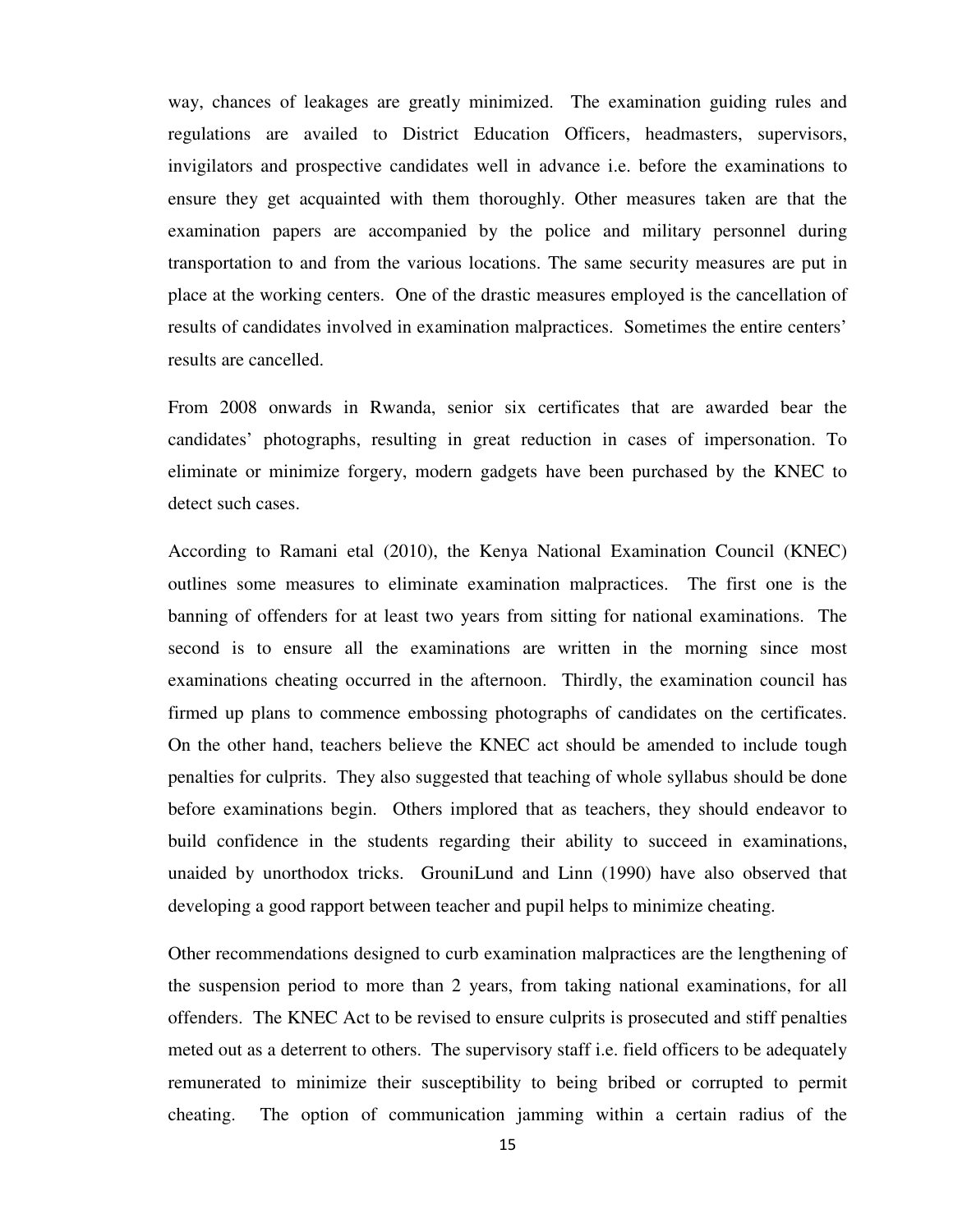examination center during the examination session, to prevent high-tech aided cheating has also been considered. The other recommendation is for government to reconsider the high premium attached to paper certificates, as opposed to talents and individual aptitudes, when selecting candidates for vacant positions. Certificates should only be for added advantage; hence their acquisition will no longer be a do or die effort. The examination boards also to look at possibilities of incorporating school based assessment as part of national examinations leading to certification. This will reduce the pressure and anxiety that fuel the tendency to cheat.

Reference is also made to a 1998 survey by the American School Board Journal among American High School Students, where the following guidelines to school boards to curb students' cheating were made: A survey to be conducted firstly on students, teachers and parents to determine the seriousness of the problem in a particular district and also to talk to school administrators. This is with a view to establish the extent of cheating and also to obtain ideas on possible solutions and finally, to outline specific punishments for cheating offences and to ensure consistent and firm enforcement.

In Zambia also, like other countries, a number of measures have been devised to curb examination malpractices.

Shabukali (2008) explains that the general certificate of education candidates are required to carry their registration cards for easy identification when writing examinations to avoid impersonation. Grade 12 pupils are given identity cards by their schools for identification.

Shabukali further explains that the ministry of education has improved examination papers storage facilities by introducing strong storage rooms were examination papers are stored in all examination centers and carrying of cell phones in examination rooms was prohibited.

In the Times of Zambia (2012), the examination council of Zambia, published a poster in which they brought out penalties for examination malpractices as being cancellation of results in all subjects for candidates who were found guilty as well as exclusion from all examinations conducted by ECZ (Examination Council of Zambia) for a period of two years.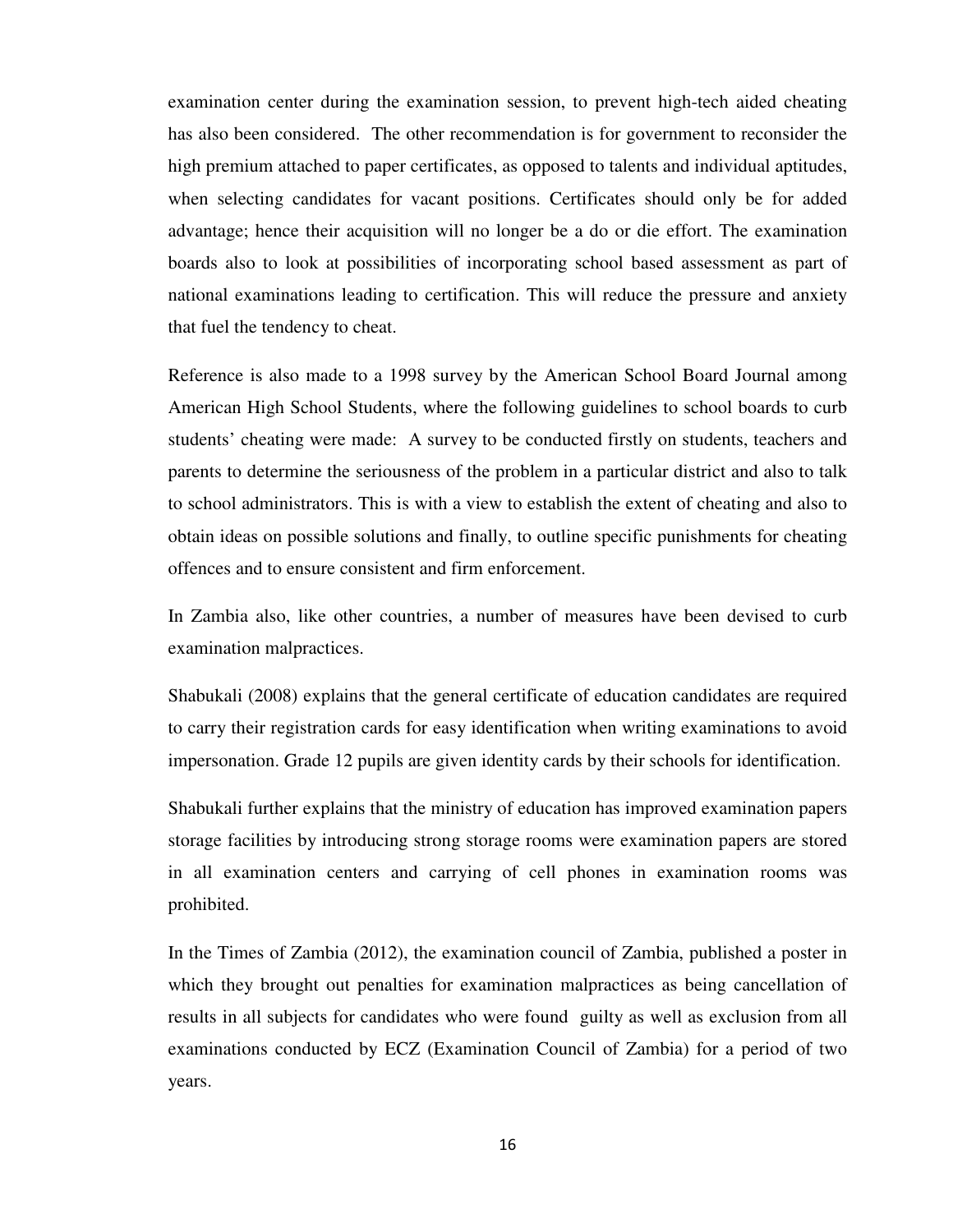The Times of Zambia (2013) opinion suggested that teachers and parents should co-exist and that the agenda for teacher's day should include how to address examination malpractices. Further the same paper reported that Government had directed the examination council to work with investigative wings to curb examination malpractices in order to ensure quality education without compromise.

Chileshe (2010) contends that parents, guardians and teachers need to have realistic expectations from their children. They must understand that it is not only a diploma or degree which counts in life. He further goes on to say that government must put in place policies which promote pupils with other interests not related to academics. Interests such as carpentry, bricklaying, music, football, dancing or farming have for many years been looked down upon as skills fit for failures.

## **2.6 Conclusion**

This review of literature on factors leading to examination malpractices, types and effects of examination malpractices, measures to curb or eliminate examination malpractices shows a dangerous trend of this unfortunate phenomenon, that seems to mutate almost at the rate at which new measures are devised to curb it, as observed by Ramani etal (2010), who state that examination cheats are moving with the times. There appears to be a similar pattern vis-à-vis examination malpractices in different countries. The major difference being the level of sophistication due to technological advances in developed countries.

From the reviewed literature, it could safely be concluded that there is no notable breakthrough in the numerous efforts devised to reduce the malpractice. There still remains to formulate a more pragmatic and long lasting solution to eradicate this complex trend which seems to be promoted or fuelled by the very people or agents that are supposed to help control it, hence rendering every positive move, an exercise in futility.

This research aims at coming up with a proposal that may lay a foundation upon which the various stake-holders in the education sector can re-design a new examination system that is not prone to rampant malpractices.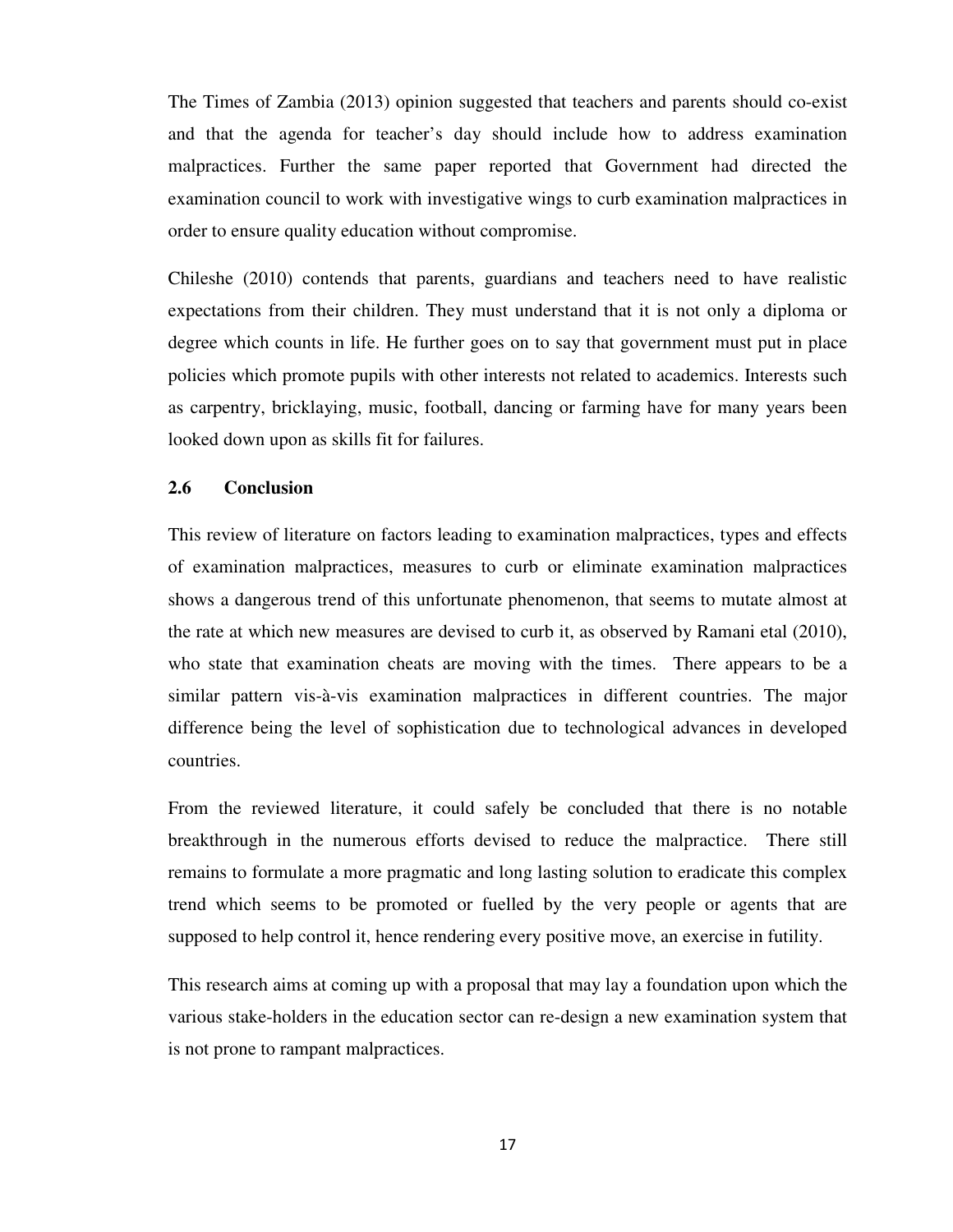## **CHAPTER THREE**

#### **METHODOLOGY**

#### **3.1 Overview**

This chapter discusses the methods used in collecting data. It describes the research design employed, the target population, sample size and sampling procedure, data collection procedure and data analysis as well as the instruments used with reasons for choosing them and finally ethical consideration.

#### **3.2 Research Design**

The study employed the descriptive survey method in determining factors contributing to examination malpractices in secondary schools of Kabwe District. The reason for choosing a descriptive survey was to allow for a broad based input into factors contributing to examination malpractices in secondary schools.

It has been pointed out that the descriptive survey can be used when collecting information about people's attitudes, opinions, habits or any of the variety of education or social issues (Orondho and Kombo, 2002).The study employed both qualitative and quantitative methods.

## **3.3 Target Population**

The study population consisted of all secondary schools in Kabwe Urban District, Ministry of Education district officials, school administrators, teachers and pupils.

#### **3.4 Sample**

The sample consisted of 150 respondents as follows: 80 pupils, 60 teachers, eight school administrators and two Ministry of Education officials.

#### **3.5 Sampling Procedure**

A simple random sampling procedure was used to select 80 pupils and 60 teachers. This procedure was chosen because it provides each element in the population an equal chance to be selected as a study sample (Kombo and Tromp 2006). Purposive sampling procedure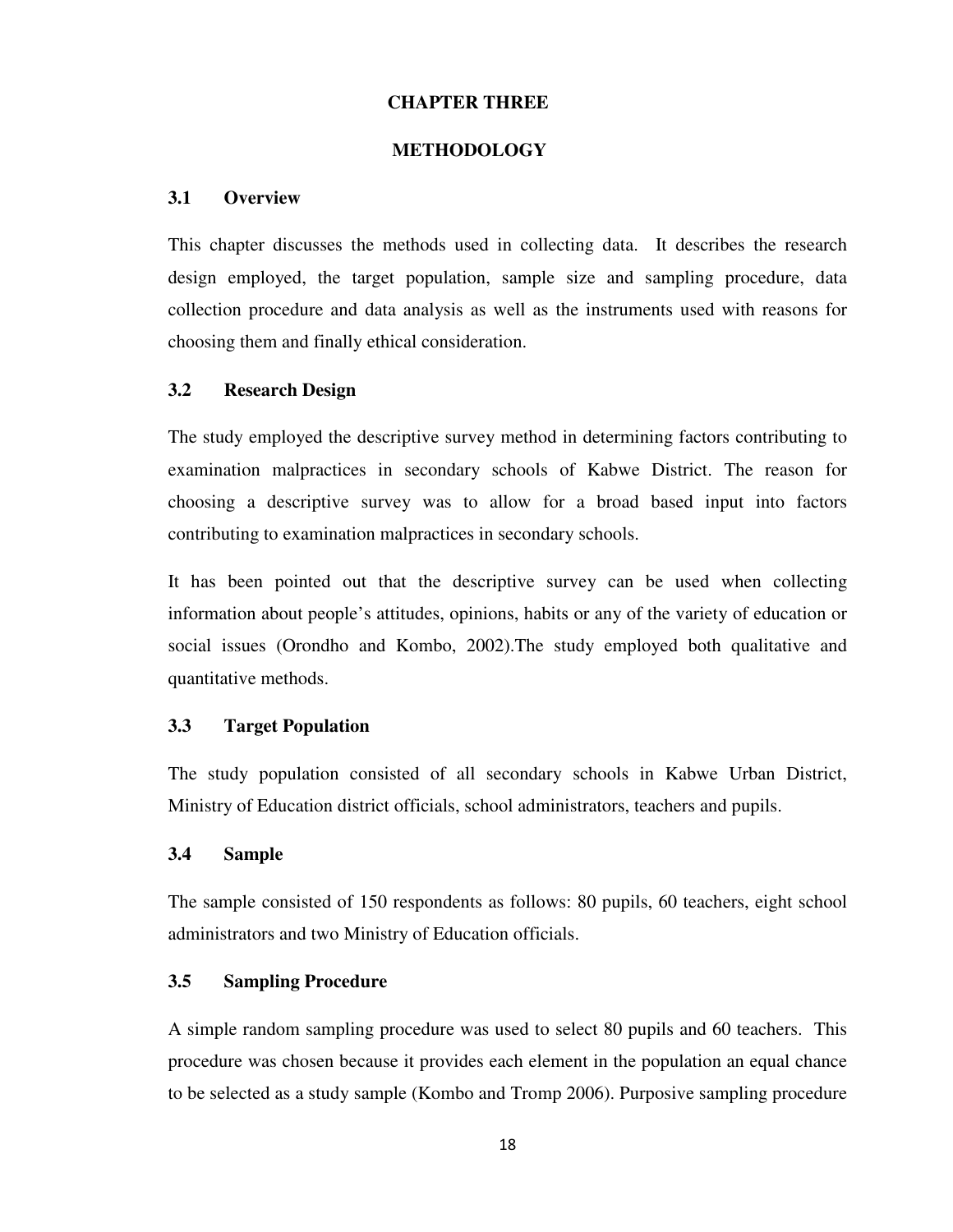was used to select eight school administrators and two Ministry of Education officials as informants, based on the researcher's judgment and knowledge.

#### **3.6 Research Instruments**

The instruments used in the data collection were semi-structured interviews using interview guides, questionnaires, observation sheets, and documentary analysis. Semistructured interviews were used to collect data from Ministry of Education officials and school administrators. The questionnaires were used to collect data from teachers and focus group discussions were used to collect data from pupils. Finally, documentary analysis involved reviewing important documents on examination malpractices. Reports, books, journals and compact discs were some of the documents used in documentary analysis.

#### **3.7 Validity of Instruments**

Before the study was conducted, the issue of validity of the instruments to be used was taken into account. Fisher et al (1991), state that the validity is the extent to which an instrument measures what it is supposed to measure.

Before undertaking the actual data collection a pre-testing of the instruments was done. The pre-testing provided a chance to revise ambiguous questions in the instruments.

## **3.8 Approval**

The researcher sought permission from the Provincial Education Officer (PEO) Central Province, and the District Education Board Secretary (DEBS) Office Kabwe District. In addition school administrators were informed through written requests by their superiors and permission was granted in Kabwe District.

#### **3.9 Data Collection Procedure**

Face to face interviews were used to collect data from school administrators and the Ministry of Education officials. This was to enable the researcher to make follow up questions.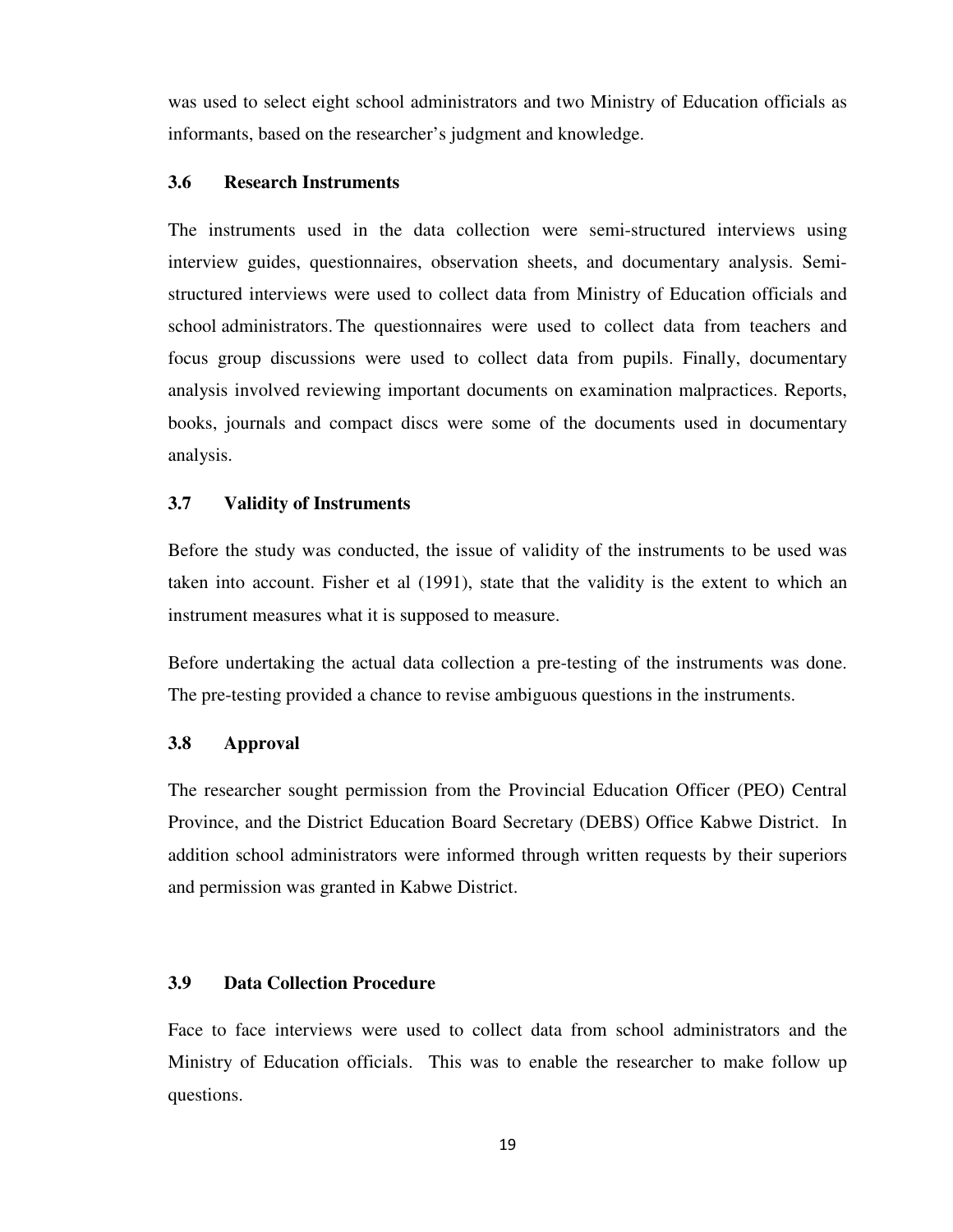Questionnaires were used to collect data from teachers as it allowed the researcher to use the same question items for all respondents. A total number of 60 respondents answered the questionnaires. Respondents were not to indicate their names on the questionnaires in order to enhance confidentiality, anonymity and honest responses. The researcher read out the instructions and allowed the respondents to ask questions in order for them to be clear on what was needed before filling in the questionnaires. A time frame of two days was given to the respondents to answer the questions. Altogether, 60 questionnaires were distributed.

Focus group discussions comprising 80 pupils were conducted, 10 from each school. Discussions were held in groups of ten per school. The researcher used a note book to record the responses.

The data were also collected from books available in the libraries, dissertations, reports, lectures and the Examinations Council of Zambia.

## **3.10 Data Analysis**

The qualitative data, inclusive of observation data, were analyzed thematically by coding and grouping emerging themes into categories using the constant comparative Analysis Technique. This entailed identifying major themes such as corruption, laziness, impersonation, poor remuneration and competition, then assigning codes to them. The coded themes were then grouped to correspond with specific research objectives.

Statistical Package for Social Sciences (SPSS) was used to analyse quantitative data in order to generate frequencies. Data collected through documentary analysis were compared with other data from face to face interviews, questionnaires and Focus Group Discussions to enhance triangulation. This was done to see whether the findings collaborated.

## **3.11 Data Interpretation**

Quantitative and qualitative data were gathered in this research. Data were both qualitatively and quantitatively interpreted. Data which were analyzed quantitatively were interpreted according to statistical procedures and inferences. In most cases respondents' views with the highest frequencies or percentages were considered to be the views of the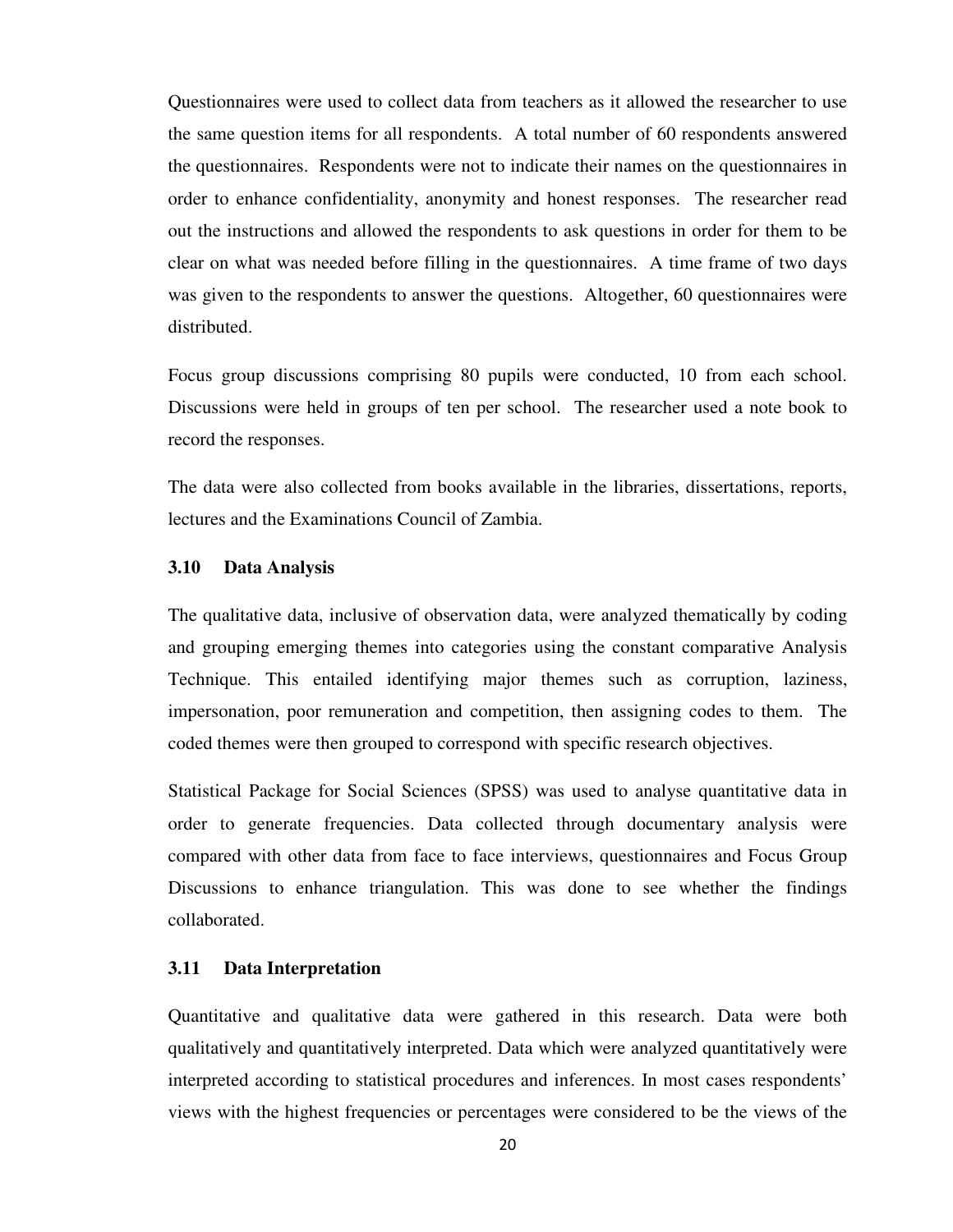majority. On the other hand qualitative data were interpreted as understood by the researcher without altering the meaning of the respondents' statements.

## **3.12 Ethical Consideration**

The researcher ensured that anonymity and confidentiality of the respondents were observed and maintained. This was done by asking respondents not to put their names on the questionnaires. Respondents were also assured that the information obtained through the questionnaire was for academic purposes only and would not be used for any other purpose without the respondent's permission. All the respondents participated freely.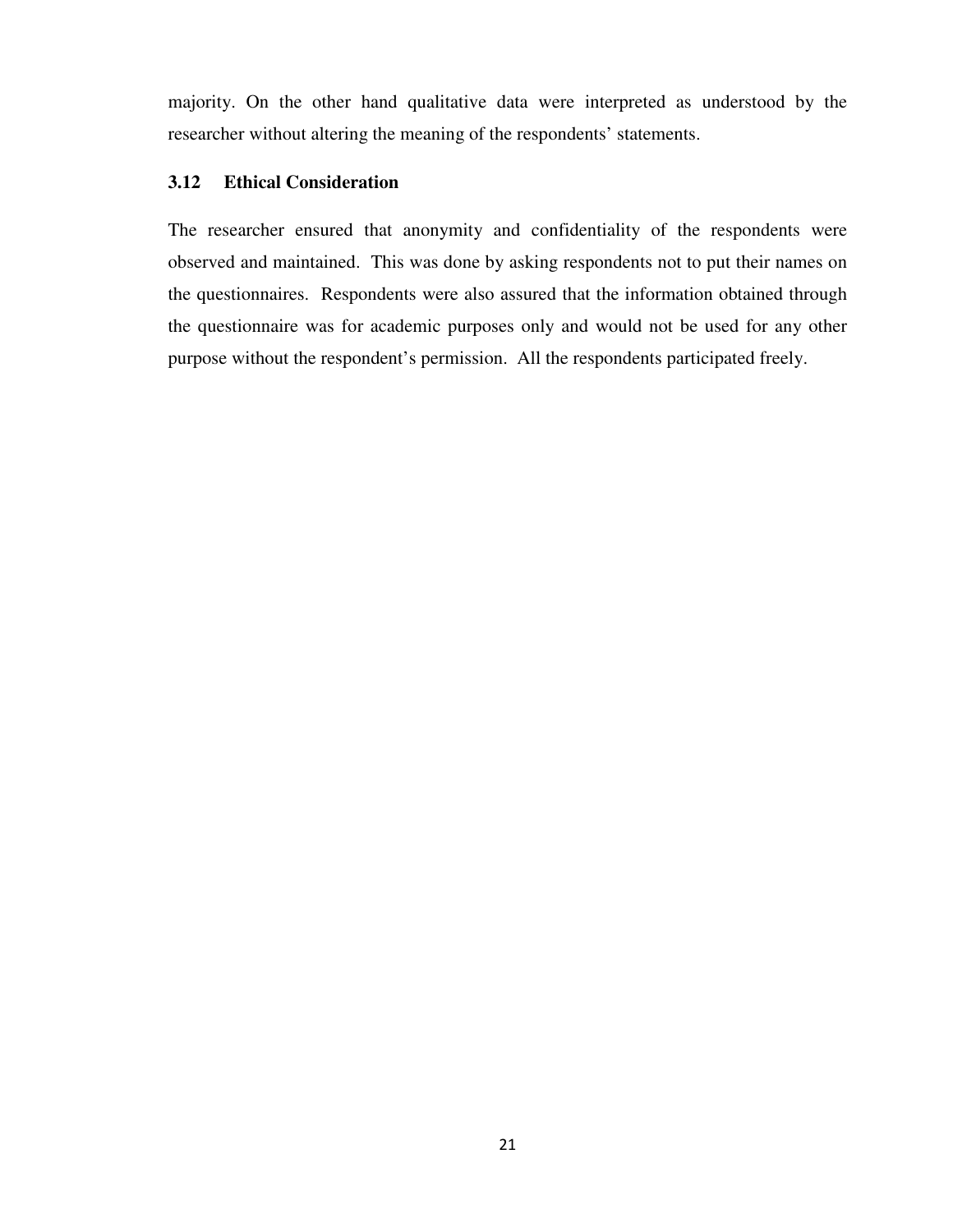# **CHAPTER 4**

# **PRESENTATION OF RESEARCH FINDINGS**

# **4.1 Overview**

This chapter presents the findings of the study on the factors contributing to Examination Malpractices in secondary schools of Kabwe Urban District. The presentation of the findings was in line with the objectives of the research which were as follows:-

- 1. To establish the factors that contributed to Examination Malpractices.
- 2. To explore the nature of Examination Malpractices used in secondary schools.
- 3. To examine the effects of Examination Malpractices.
- 4. To establish strategies to help curb Examination Malpractices.

Respondents in this research were drawn from the Ministry of Education offices and selected schools in Kabwe district. A total number of 150 respondents participated in the research of which 80 were pupils engaged in group discussions. The results of the 80 pupils were analyzed qualitatively. There were 60 teachers who all responded through questionnaires and their results were analyzed quantitatively. There were also eight school administrators and two ministry of Education officials who were engaged in face to face interviews.

# **4.2 Characteristics of Respondents**

**Table 1.** 

|                                          | <b>GENDER</b>  |             | <b>AGE</b>               |                          |                          |           |       |          | <b>TOTAL</b> |
|------------------------------------------|----------------|-------------|--------------------------|--------------------------|--------------------------|-----------|-------|----------|--------------|
| <b>Status</b>                            | Female         | <b>Male</b> | $16 - 24$                | $25 - 30$                | 31-35                    | $36 - 40$ | 41-45 | Above 45 |              |
| Teachers                                 | 35             | 25          | 03                       | 23                       | 16                       | 09        | 06    | 03       | 60           |
| Pupils                                   | 40             | 40          | 80                       |                          |                          |           |       |          | 80           |
| School<br>Administrators                 | $\overline{2}$ | 6           |                          |                          |                          |           |       | 08       | 08           |
| Ministry<br>of<br>Education<br>officials |                |             | $\overline{\phantom{0}}$ | $\overline{\phantom{a}}$ | $\overline{\phantom{a}}$ |           |       | 02       | 02           |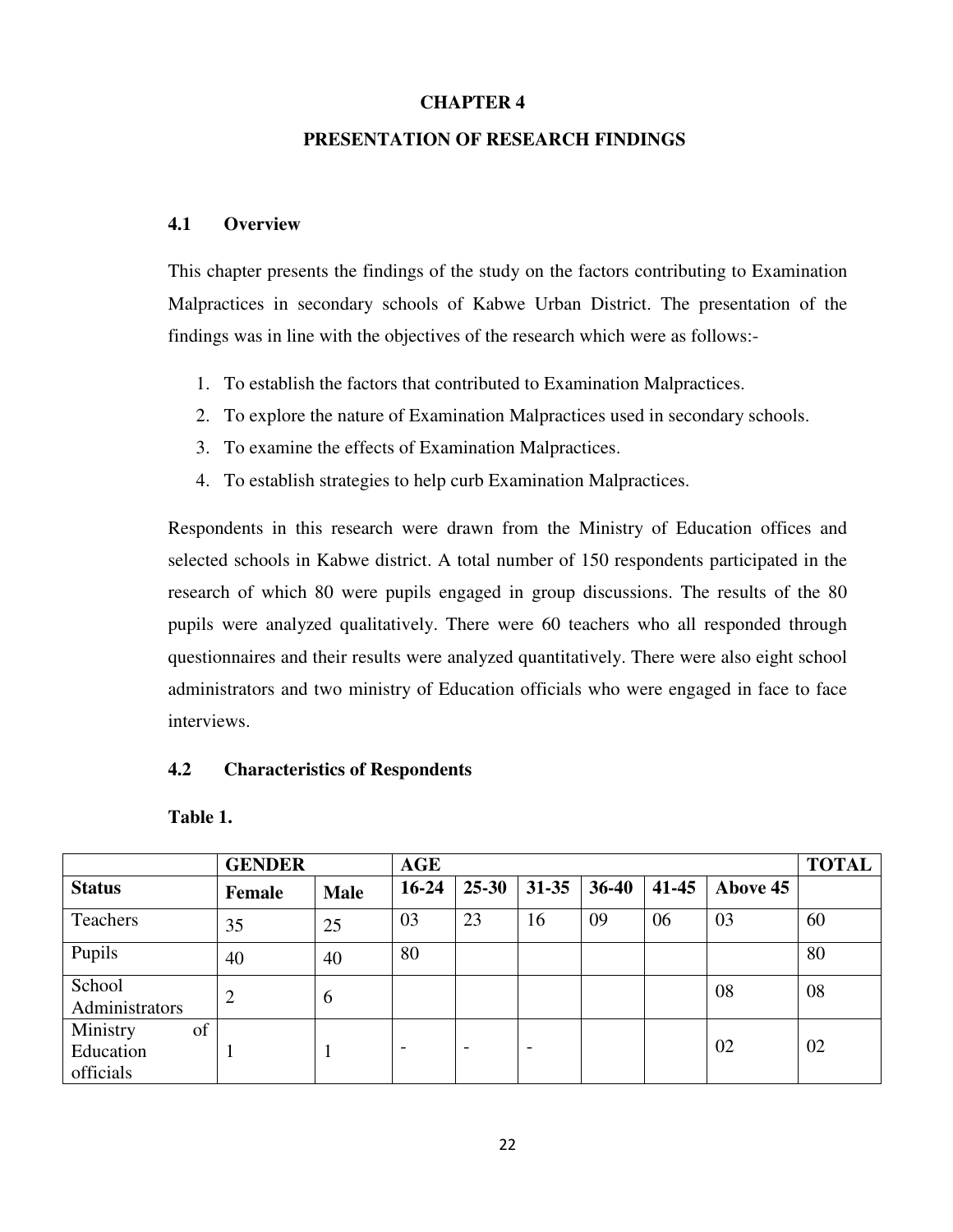The above table is a representation of respondents who are major stake holders in the education and examination process. They were therefore in a position where they were able to participate meaningfully and effectively in this research process.

## **4.3 Factors that Lead to Examination Malpractices**

Results from Pupils' Focus Group discussions were analyzed thematically and the following were the most significant, but by no means exhaustive themes identified:

- 1. Pupils' laziness compelled with lack of adequate preparation.
- 2. Pressure from peers in society and in school.
- 3. Pressure executed on pupils by parents.
- 4. Competition between the schools
- 5. Over enrolment in the schools leading to overcrowding in classrooms.
- 6. Corruption among teachers and other education authorities.
- 7. The easiness with which examination materials are accessed prior to examination.
- 8. The fear to be labeled a failure because of failing an examination.
- 9. Use of spoon feeding techniques in teaching.
- 10. Teaching that focuses on examinations preparation.
- 11. Rewarding teachers financially for good results.
- 12. Cheating in examinations becomes habitual.
- 13. Centers located in remote areas are vulnerable to examination cheating.

Quota system resulting in limited places in higher institutions

Results from the school administrators were analyzed thematically and the most prominent themes were as follows:

- 1. Laziness, inadequate preparation
- 2. Poor remuneration for teachers
- 3. Peer pressure
- 4. Parental pressure
- 5. Corruption
- 6. Inadequate facilities i.e. class rooms, laboratory equipment etc.
- 7. Fear of failure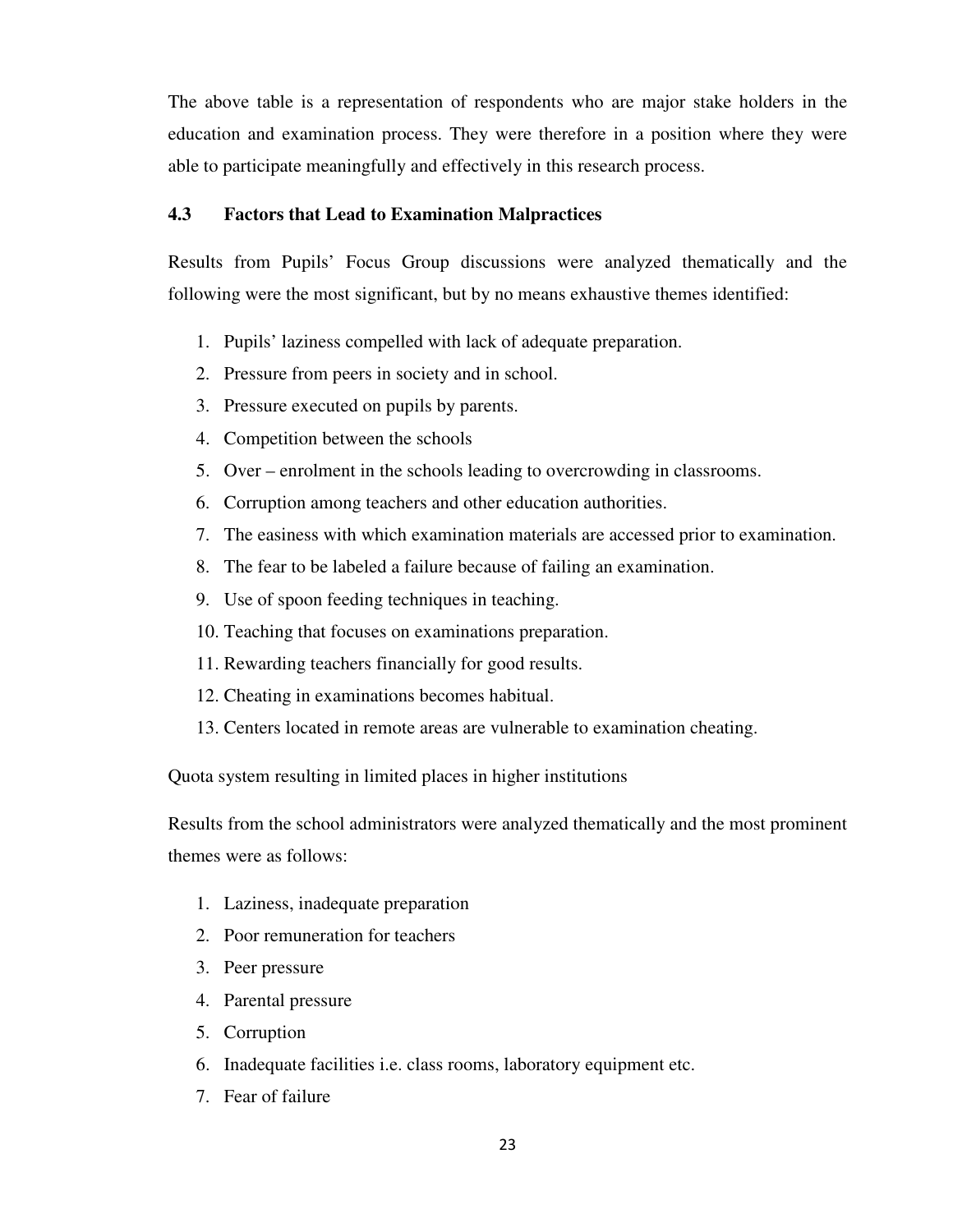- 8. Spoon feeding mentality
- 9. Examination oriented teaching
- 10. Remotely located examination centers

Results of the two Ministry of Education officials were also qualitatively analyzed and listed below were the significant emergent themes:

- 1. Corruption
- 2. Peer pressure
- 3. Parental pressure
- 4. Remotely located examination centers
- 5. Over enrolment in schools
- 6. Fear of failure
- 7. Laziness, inadequate preparation for examinations
- 8. Poor remuneration
- 9. Poor quality teaching
- 10. Inadequate facilities
- 11. Spoon feeding mentality
- 12. Examination oriented teaching

However, the results of the 60 teachers were analyzed quantitatively from the questionnaires and the following tables represent the findings.

**Table 2: Laziness / inadequate preparation** 

| <b>RESPONSE</b> | <b>FREQUENCY</b> | <b>PERCENT</b> |
|-----------------|------------------|----------------|
| Positive        | 49               | 81.6%          |
| Negative        |                  | 18.4%          |
| Total           | 60               | 100%           |

From the frequency Table 2 above, 49 (81.6%) of the respondents indicated laziness, inadequate preparation as significant factors to examination malpractices whilst the remaining 11(18.4%) did not.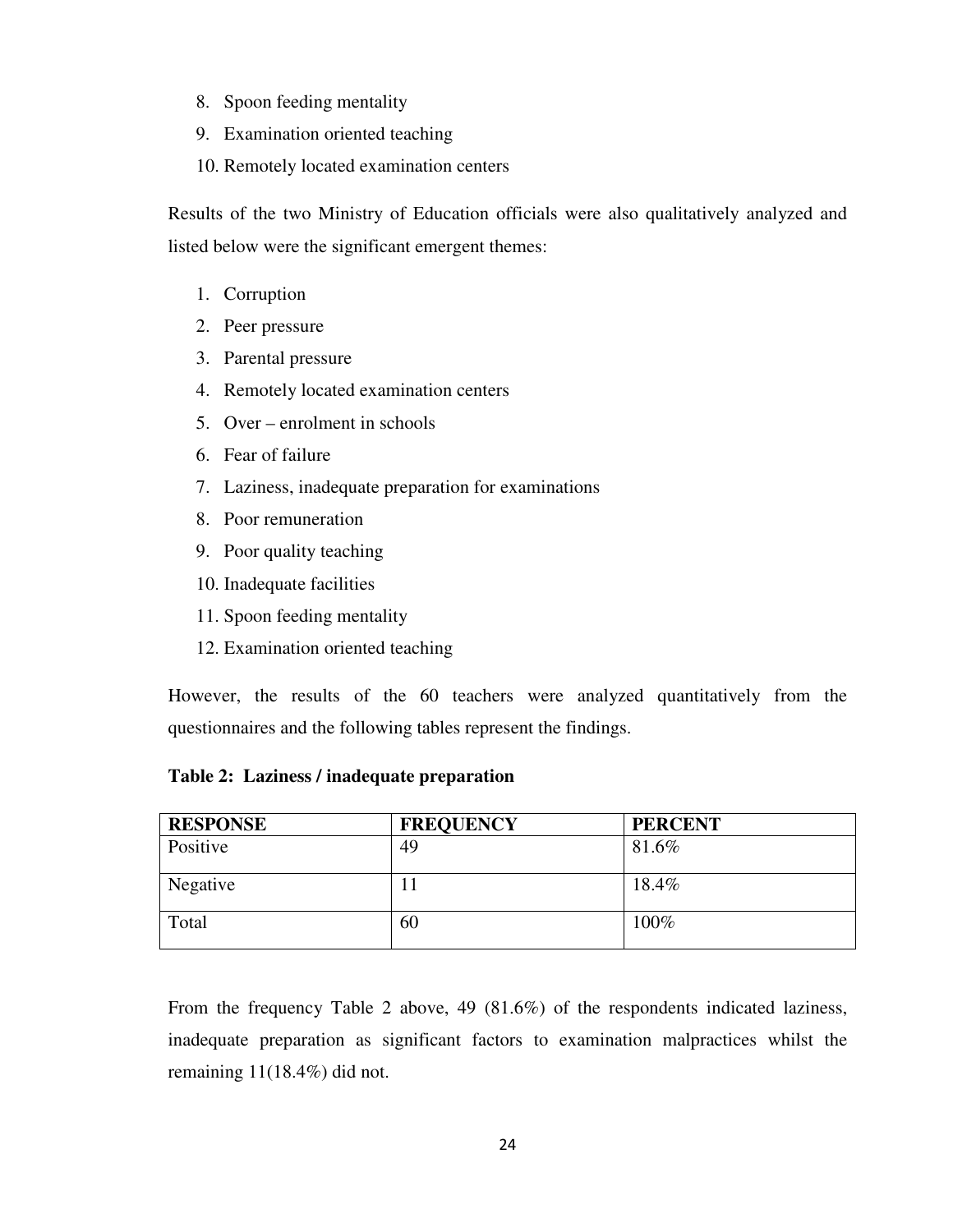# **Table 3: Competition between Teachers and Schools**

| <b>RESPONSE</b> | <b>FREQUENCY</b> | <b>PERCENT</b> |
|-----------------|------------------|----------------|
| Positive        | 43               | 71.7%          |
| Negative        | 17               | 28.3%          |
| Total           | 60               | 100%           |

Results from the questionnaires revealed a fairly high percentage of 71.7, frequency 43 numbers of respondents in agreement that competition pressure is a factor causing examination malpractices. 17 (28.3%) respondents did not agree competition pressure was a factor.

# **Table 4: Poor Remuneration for Teachers**

| <b>RESPONSE</b> | <b>FREQUENCY</b> | <b>PERCENT</b> |
|-----------------|------------------|----------------|
| Positive        | 44               | 73.3%          |
| Negative        | 16               | 26.7%          |
| Total           | 60               | 100%           |

Frequency Table 4 shows that 44 (73.3%) of the respondents believed poor teacher remuneration was a factor contributing to examinations malpractices whereas the remaining 16 (26.7%) did not.

# **Table 5: Parental Pressure**

| <b>RESPONSE</b> | <b>FREQUENCY</b> | <b>PERCENT</b> |
|-----------------|------------------|----------------|
| Positive        | 37               | 61.7%          |
| Negative        | 23               | 38.3%          |
| Total           | 60               | 100%           |

Parental pressure rated at 61.7%, i.e. 37 out of the 60 respondents were in support, as a factor contributing to examination malpractice. 23 (38.3%) of respondents either did not believe it was a factor or were ignorant of its existence.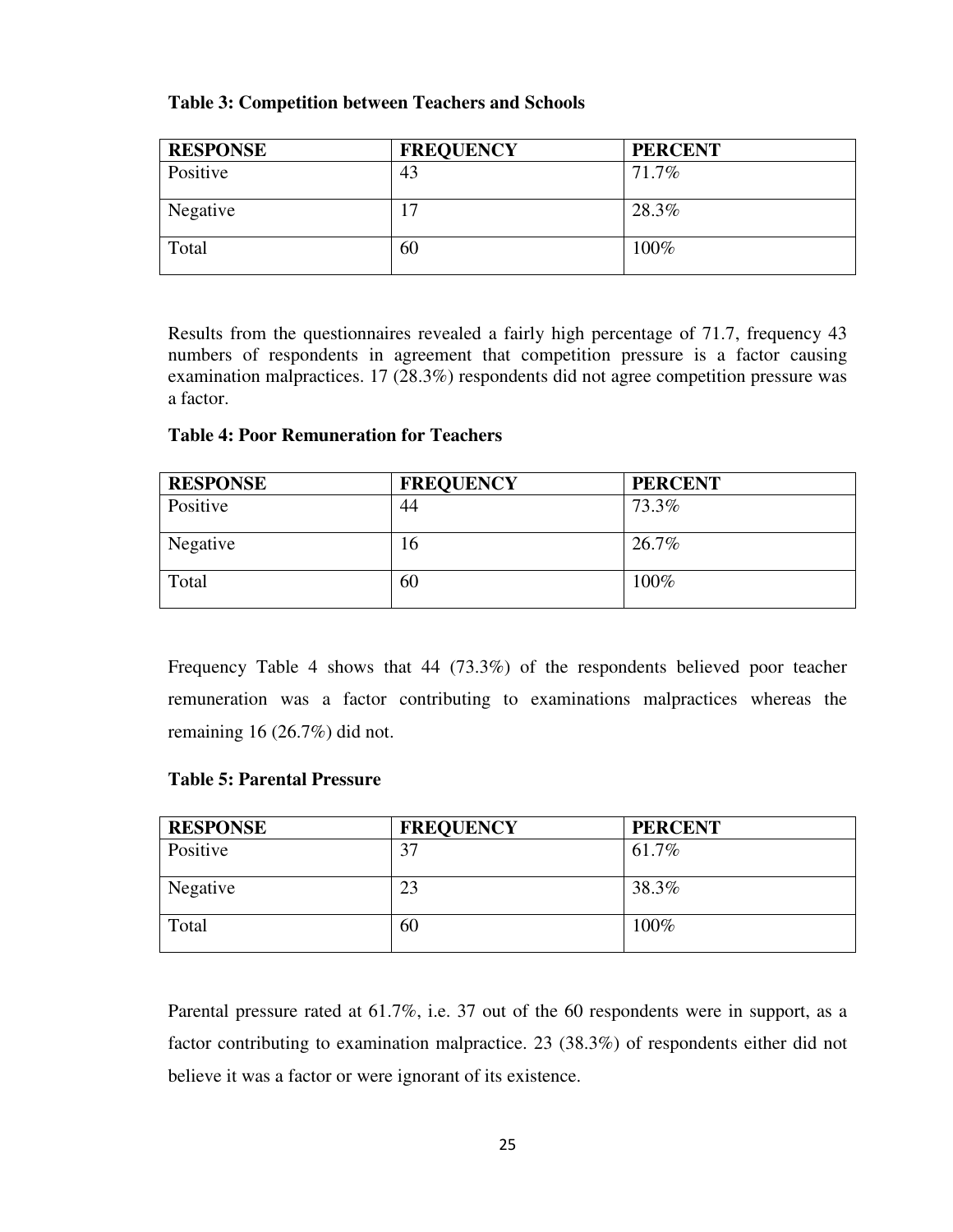# **Table 6: Inadequate Facilities**

| <b>RESPONSE</b> | <b>FREQUENCY</b> | <b>PERCENT</b> |
|-----------------|------------------|----------------|
| Positive        | 39               | 65%            |
| Negative        | 21               | 35%            |
| Total           | 60               | 100%           |

The above frequency table results show a frequency of 39 (65%) affirmative response to the assertion that inadequate facilities contribute to examinations malpractices whereas 21 (35%) either did not agree or had no idea.

# **Table 7: Corruption**

| <b>RESPONSE</b> | <b>FREQUENCY</b> | <b>PERCENT</b> |
|-----------------|------------------|----------------|
| Positive        | 45               | 75%            |
| Negative        | 15               | 25%            |
| Total           | 60               | 100%           |

The above frequency table indicates a positive response of 45 (75%) to the assertion that corruption is a contributory factor to examination malpractices whereas 15 (25%) believed otherwise.

|  |  | Table 8: Financial rewards to high performing teachers |
|--|--|--------------------------------------------------------|
|--|--|--------------------------------------------------------|

| <b>RESPONSE</b> | <b>FREQUENCY</b> | <b>PERCENT</b> |
|-----------------|------------------|----------------|
| Positive        | 36               | 60%            |
| Negative        | 24               | $40\%$         |
| Total           | 60               | 100%           |

From the frequency table above, it is clear that the majority of respondents shared the belief that financially rewarding high performing teachers leads to examination malpractices. A total of 36 (60%) of respondents agreed with this assertion whereas 24 (40%) did not.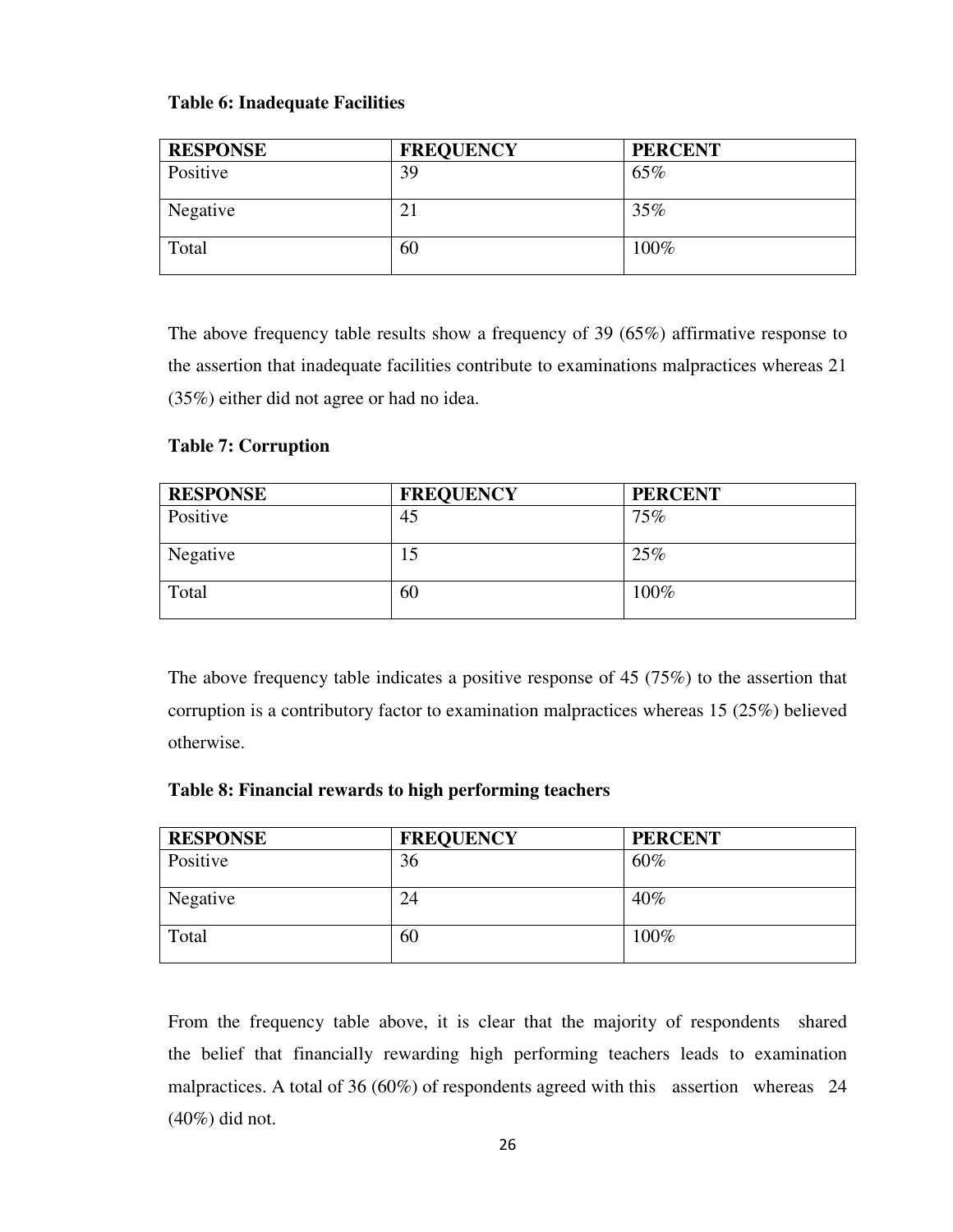# **Table 9: Peer Pressure**

| <b>RESPONSE</b> | <b>FREQUENCY</b> | <b>PERCENT</b> |
|-----------------|------------------|----------------|
| Positive        | 35               | 58.3%          |
| Negative        | 25               | 41.7%          |
| Total           | 60               | 100%           |

Frequency table above shows that of the 60 respondents 35 (58.3%) were of the view that peer pressure was a factor contributing to examinations malpractices while 25 (41.7%) did not or were not simply aware.

| <b>RESPONSE</b> | <b>FREQUENCY</b> | <b>PERCENT</b> |
|-----------------|------------------|----------------|
| Positive        | 34               | 56.7%          |
| Negative        | 26               | 43.3%          |
| Total           | 60               | 100%           |

# **Table 10: Poor Quality Teaching**

Frequency table 8 shows that 34 (56.7%) of respondents were of the belief that poor teaching quality contributed to examination malpractices whilst 26 (43.3%) either did not agree or were ignorant of the fact.

# **Table 11: Fear of Failure**

| <b>RESPONSE</b> | <b>FREQUENCY</b> | <b>PERCENT</b> |
|-----------------|------------------|----------------|
| Positive        | 30               | 50%            |
| Negative        | 30               | 50%            |
| Total           | 60               | 100%           |

The results from the respondents, upon being analyzed, revealed that 30 (50%) of the respondents supported the assertion that fear of failure is a factor causing examination malpractices. 30 (50%) did not support the above as a factor.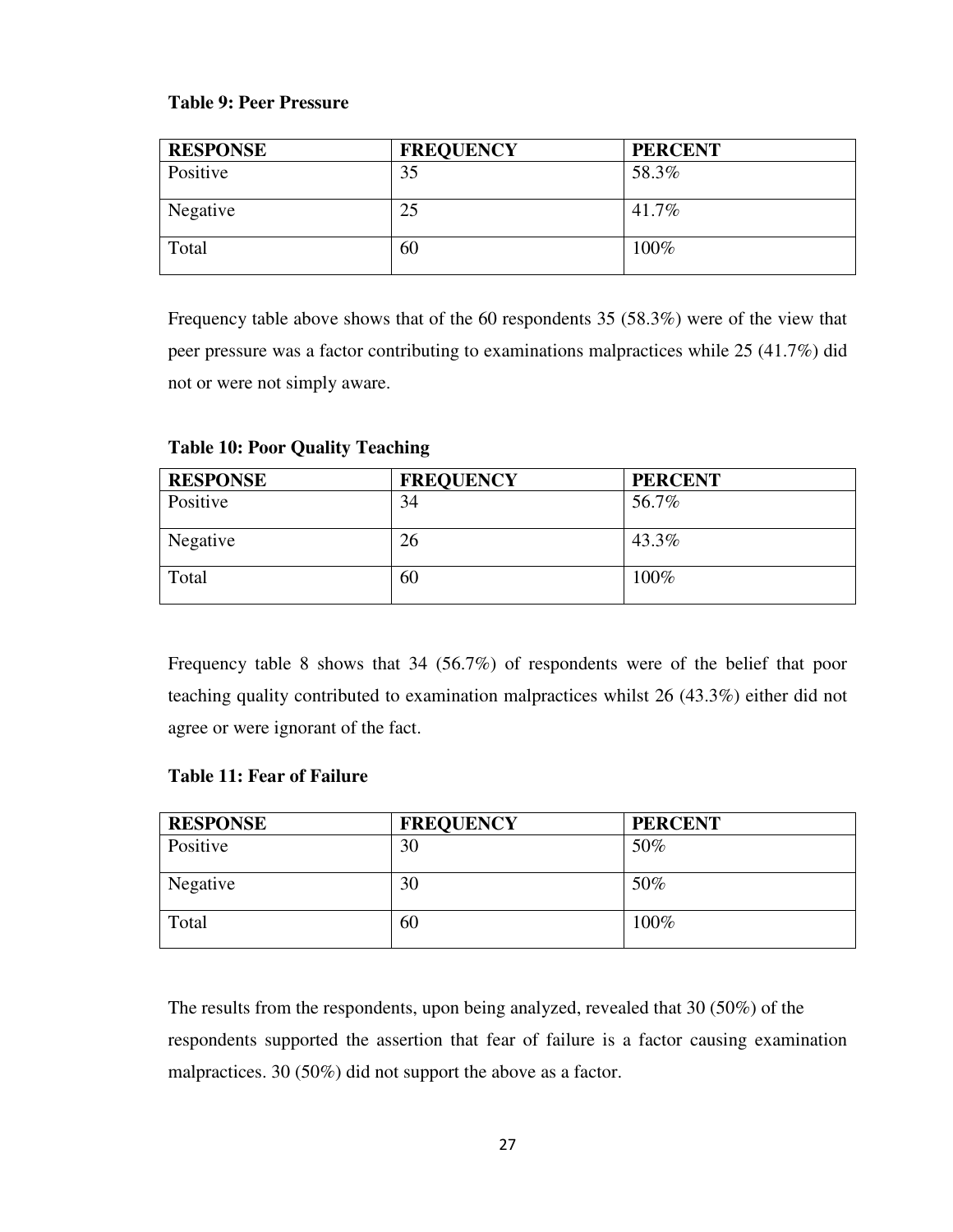|  | Table 12: Examination oriented teaching |  |  |
|--|-----------------------------------------|--|--|
|--|-----------------------------------------|--|--|

| <b>RESPONSE</b> | <b>FREQUENCY</b> | <b>PERCENT</b> |
|-----------------|------------------|----------------|
| Positive        | 30               | 50%            |
| Negative        | 30               | 50%            |
| Total           | 60               | 100%           |

The frequency table shows that the number of respondents in support of the assertion that examination oriented teaching is a factor causing examination malpractices is 30 (50%), exactly the same as those who did not.

**Table 13: Remotely located Examination Centers** 

| <b>RESPONSE</b> | <b>FREQUENCY</b> | <b>PERCENT</b> |
|-----------------|------------------|----------------|
| Positive        | 40               | 66.7%          |
| Negative        | 20               | 33.3%          |
| Total           | 60               | 100%           |

40 (66.7%) of the respondents supported or indicated that remotely located examination centers were a factor contributing to Examination Malpractices. The other 20(33.3%) were either of the opposite view or not sure.

|  |  |  | <b>Table 14: Spoon feeding mentality</b> |
|--|--|--|------------------------------------------|
|--|--|--|------------------------------------------|

| <b>RESPONSE</b> | <b>FREQUENCY</b> | <b>PERCENT</b> |
|-----------------|------------------|----------------|
| Positive        | 29               | 48.3%          |
| Negative        | 31               | 51.7%          |
| Total           | 60               | 100%           |

The frequency Table 13 shows that 29(48.3%) of respondents supported the belief that spoon feeding mentality was a factor that causes Examination Malpractices. However, even at below 50 percent, the factor is still significant. 31 (51.7%) did not support spoon feeding as a factor.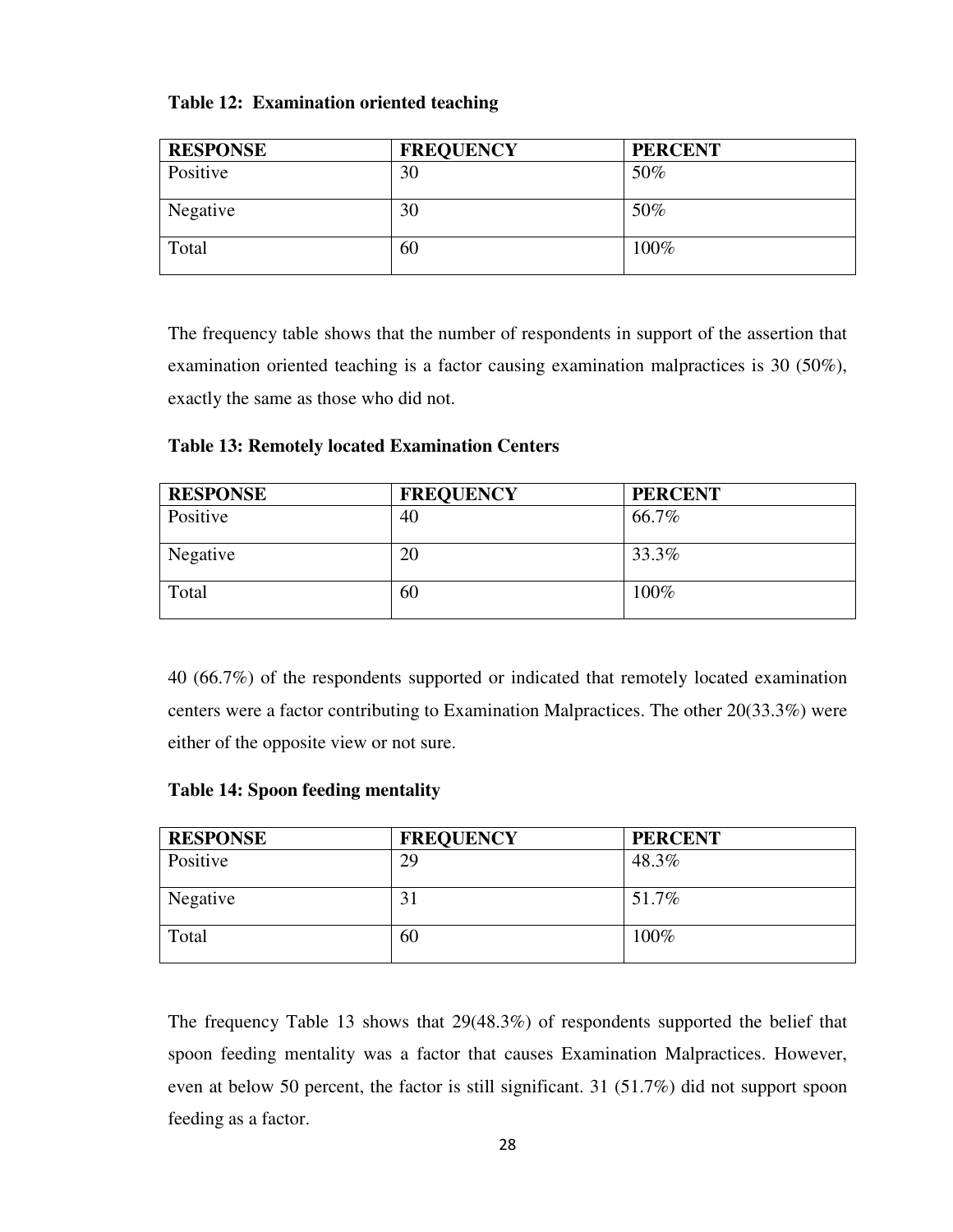## **Table 15: Habit**

| <b>RESPONSE</b> | <b>FREQUENCY</b> | <b>PERCENT</b> |
|-----------------|------------------|----------------|
| Positive        | 28               | 46.7%          |
| Negative        | 32               | 53.3%          |
| Total           | 60               | 100%           |

28 (46.7%) of respondents believed that the habit of cheating in examinations is a significant factor to perpetuation of Examination Malpractices while 32 (53.3%) were either not decided or did not believe habit of cheating can have meaningful impact.



## **Figure 1: Factors contributing examination malpractices**

#### **4.3.0 Part Two: Nature of Examination Malpractices**

After analyzing the results of the pupils' Focus Group Discussions qualitatively, the following were the prominent themes that emerged: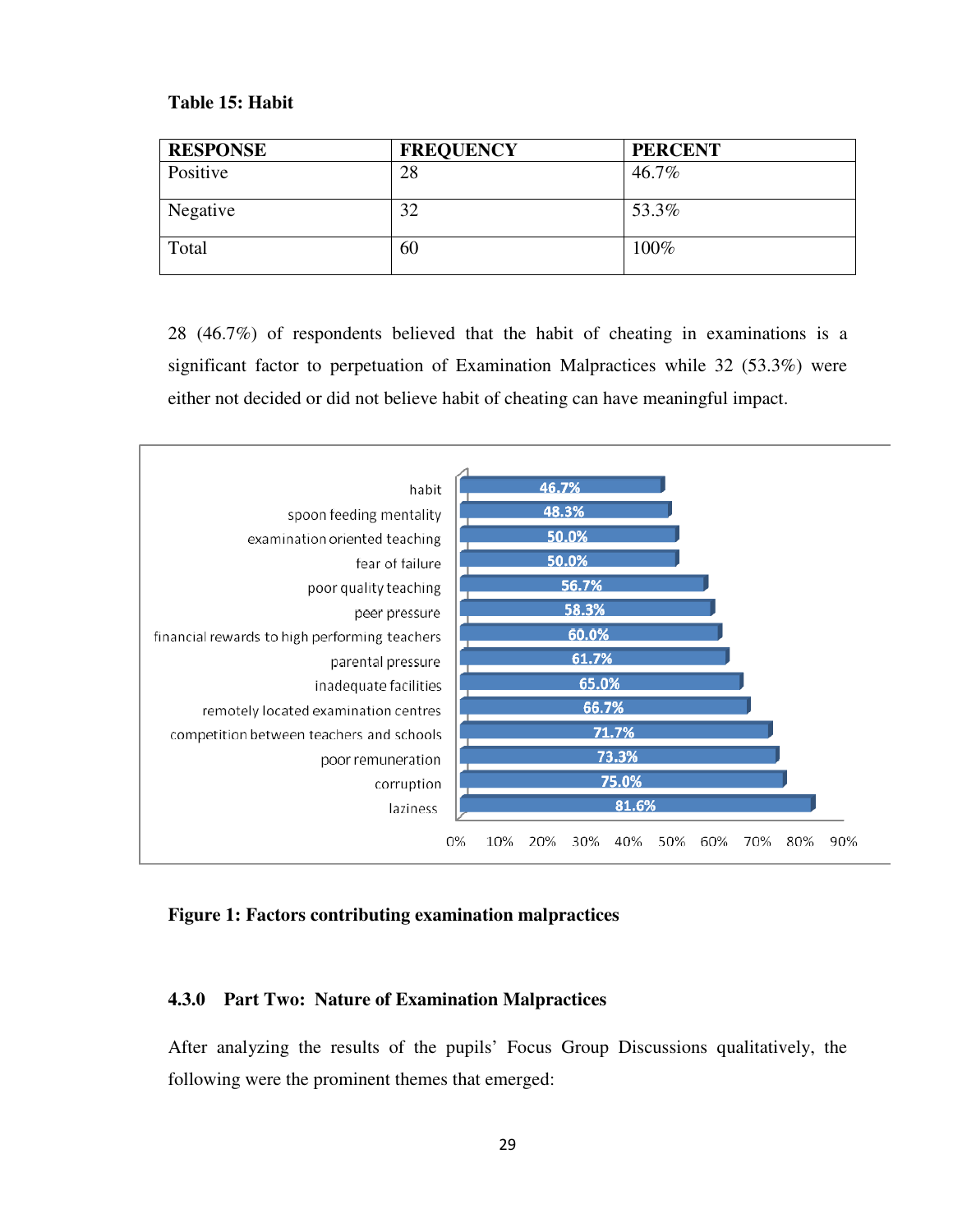Smuggling answers, foreign material into the examination room

- 1. Candidates are assisted by teachers with answers
- 2. Candidates access the examination questions before examination time.
- 3. Candidates copy from smuggled material and from each other in the examination room.
- 4. Candidates connive among themselves and with examiners to cheat.
- 5. Candidates hide information and answers by writing on parts of the body and examination room surfaces.
- 6. Examiners and pupils substitute already written answers whilst in examination rooms.
- 7. Using other people to write examinations for the candidates.
- 8. Marks are inflated for practicals and projects.
- 9. Teachers supply extra answer sheets to candidates
- 10. Teachers favor relatives when marking.

The results of the responses from the school administrators were qualitatively analyzed and the emergent significant themes were as follows:

- Teachers aiding pupils
- Copying
- Answers on body parts
- Leakage
- Smuggling answers, foreign material into the examination room
- Inflating the marks for practicals and projects

The results of the responses from the Ministry of Education officials were analyzed qualitatively and listed below were the prominent themes:

- Collusion
- Answers on body parts
- Copying
- Leakage
- Impersonation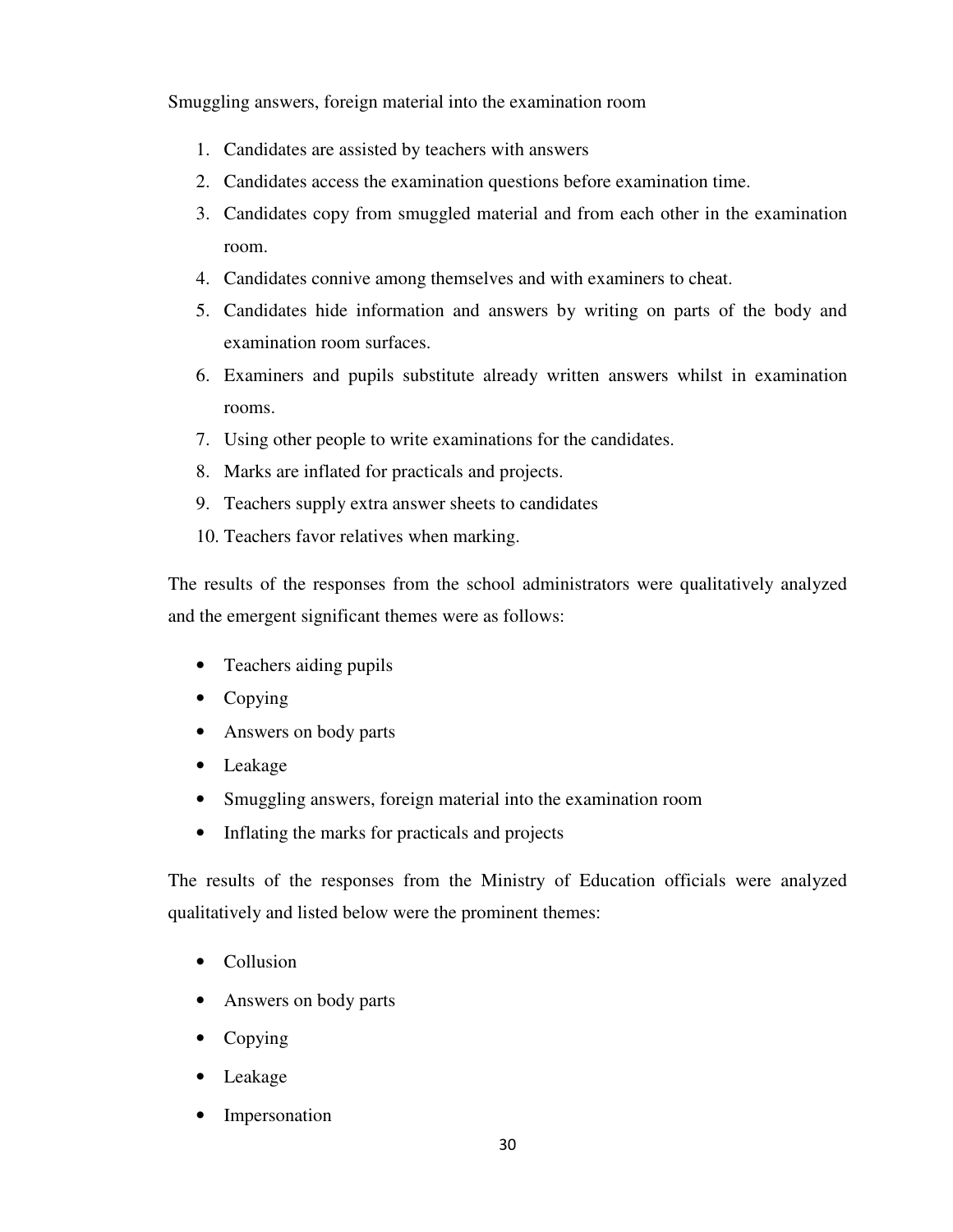- Smuggling answers, foreign material into the examination room
- Supply of extra answer sheets by teachers

The remaining results i.e. responses from the 60 teachers were analyzed quantitatively and tabulated in the following frequency tables.

# **Table 16: Leakages**

| <b>RESPONSE</b> | <b>FREQUENCY</b> | <b>PERCENT</b> |
|-----------------|------------------|----------------|
| Positive        | 48               | 80%            |
| Negative        | 12               | 20%            |
| Total           | 60               | 100%           |

Leakages as a type of examination malpractice enjoyed a 48 (80%) support from the respondents whilst only 12 (20%) were not in support or were ignorant.

|  | Table 17: Smuggling answers, foreign material into the examination room. |  |  |  |
|--|--------------------------------------------------------------------------|--|--|--|
|--|--------------------------------------------------------------------------|--|--|--|

| <b>RESPONSE</b> | <b>FREQUENCY</b> | <b>PERCENT</b> |
|-----------------|------------------|----------------|
| Positive        | 43               | 71.7%          |
| Negative        | −                | 28.3%          |
| Total           | 60               | 100%           |

The majority of the respondents, 43 (71.7%) indicated that smuggling of answers, foreign material into the examination room was a type of examination malpractice. On the other hand 17 (28.3%) of the respondents did not think so or were simply ignorant.

# **Table 18: Teachers aiding pupils**

| <b>RESPONSE</b> | <b>FREQUENCY</b> | <b>PERCENT</b> |
|-----------------|------------------|----------------|
| Positive        | 40               | 66.7%          |
| Negative        | 20               | 33.3%          |
| Total           | 60               | 100%           |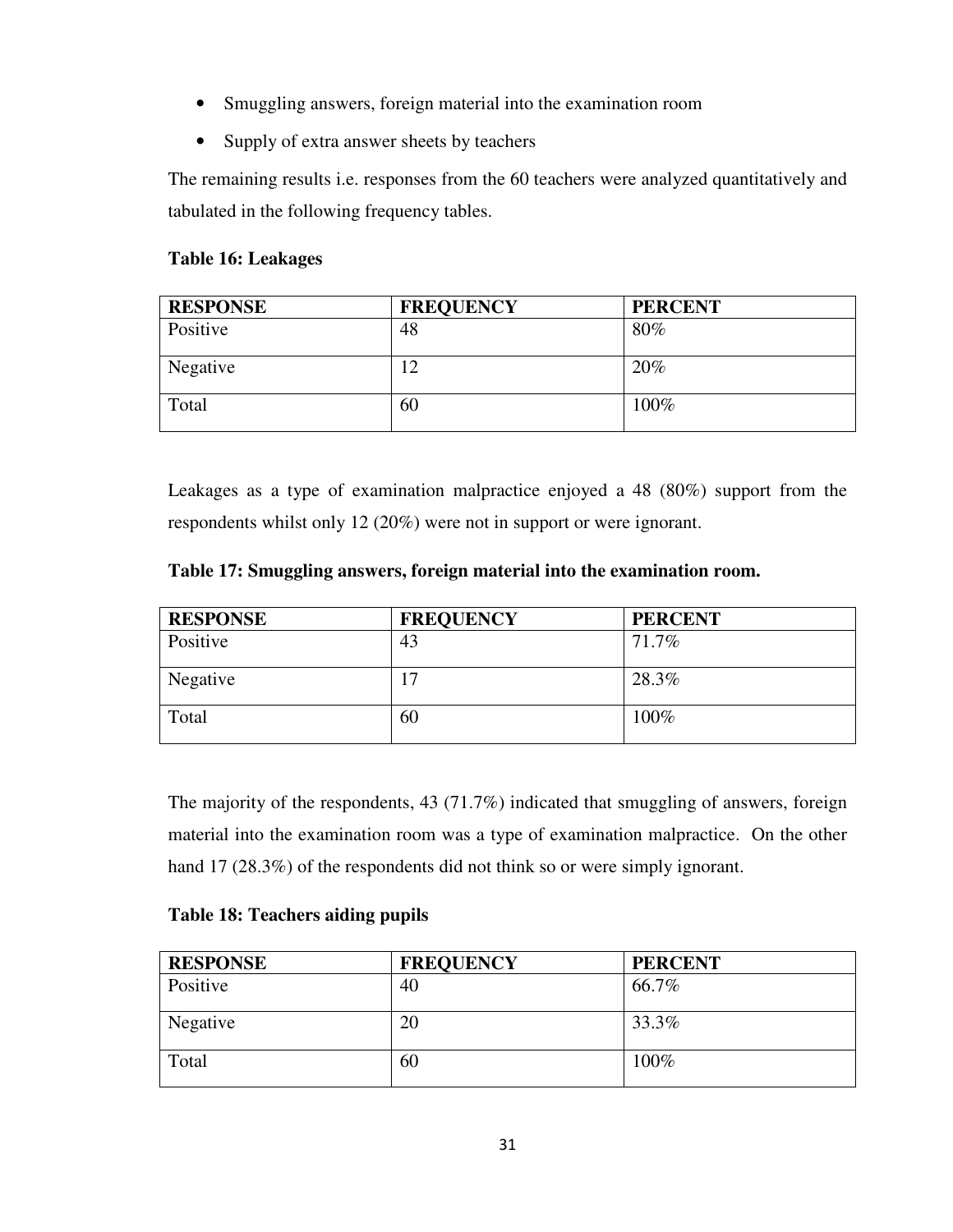The majority of the respondents i.e. 40 (66.7%) believed that teachers aid the pupils during examinations whereas 20 (33.3%) were either not aware or were of a different opinion.

| <b>RESPONSE</b> | <b>FREQUENCY</b> | <b>PERCENT</b> |
|-----------------|------------------|----------------|
| Positive        | 40               | 66.7%          |
| Negative        | 20               | 33.3%          |
| Total           | 60               | 100%           |

## **Table 19: Carelessness in marking or favouritism**

40 (66.7%) of the respondents believed there was an aspect of carelessness when marking as well as the tendency to favour relatives, friends etc. whilst 20 (33.3%) did not.

## **Table 20: Collusion**

| <b>RESPONSE</b> | <b>FREQUENCY</b> | <b>PERCENT</b> |
|-----------------|------------------|----------------|
| Positive        | 36               | 60%            |
| Negative        | 24               | $40\%$         |
| Total           | 60               | 100%           |

The respondents' response shows that 36 (60%) were of the view that collusion was a type of examination malpractice. 24 (40%) however were either ignorant of the existence of collusion or were simply not in support.

# **Table 21: Answers on body parts**

| <b>RESPONSE</b> | <b>FREQUENCY</b> | <b>PERCENT</b> |
|-----------------|------------------|----------------|
| Positive        | 39               | 65%            |
| Negative        | 21               | 35%            |
| Total           | 60               | 100%           |

The frequency table has 39 (65%) showing support for the assertion that answers are written on body parts, while 21 (35%) of respondents expressed ignorance of this assertion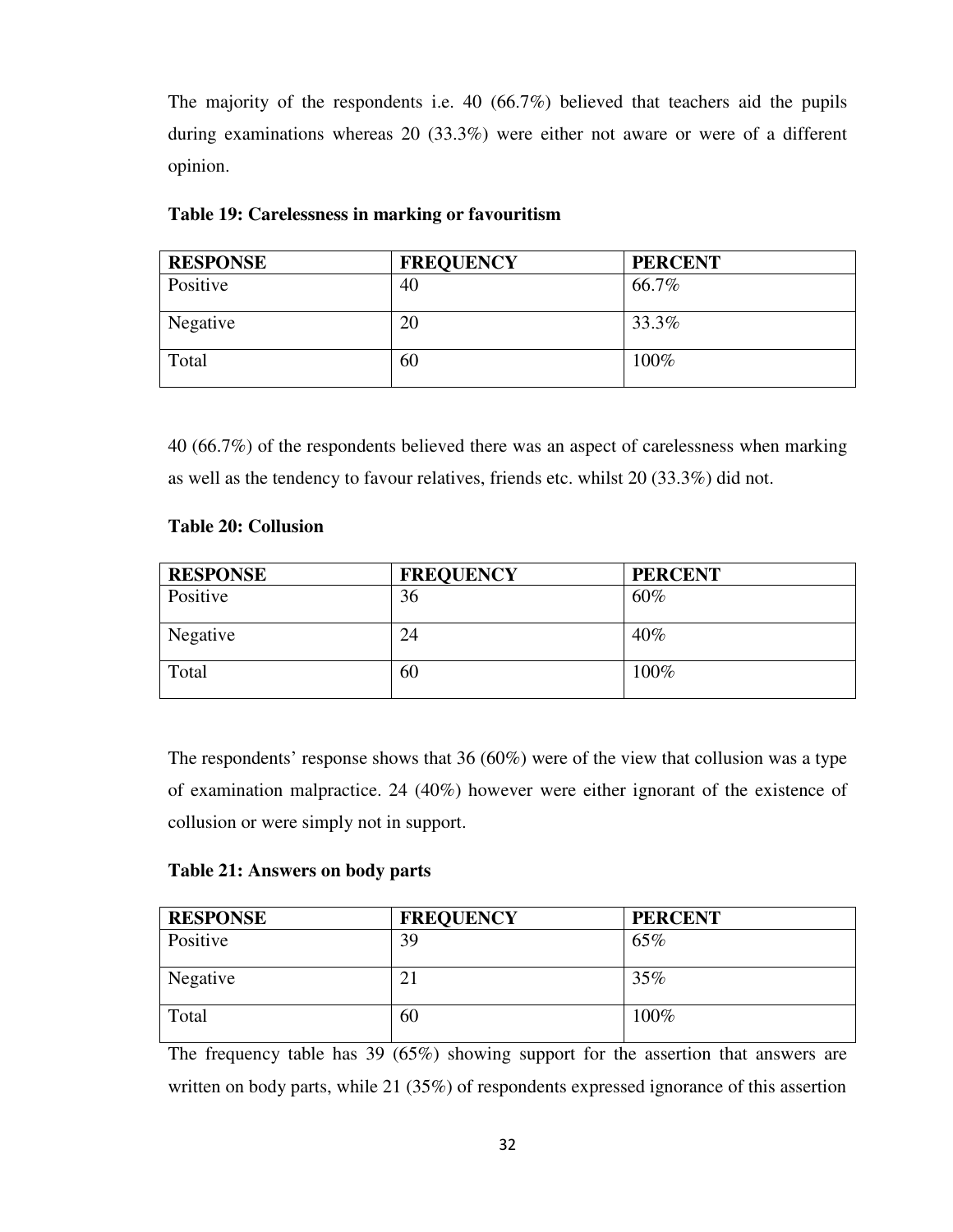# **Table 22: Inflating the marks for practical's and projects**

| <b>RESPONSE</b> | <b>FREQUENCY</b> | <b>PERCENT</b> |
|-----------------|------------------|----------------|
| Positive        | 36               | 60%            |
| Negative        | 24               | 40%            |
| Total           | 60               | 100%           |

The above frequency table shows that 36 (60%) of the respondents were in support of the view that candidates' score/marks were inflated in practicals and projects whilst 24 (40%) percent did not agree with this view.

# **Table 23: Copying from each other**

| <b>RESPONSE</b> | <b>FREQUENCY</b> | <b>PERCENT</b> |
|-----------------|------------------|----------------|
| Positive        | 30               | 50%            |
| Negative        | 30               | 50%            |
| Total           | 60               | 100%           |

The frequency table indicates a positive response of 30 (50%) in support of copying as a type of examination malpractice. 30 (50%) expressed ignorance.



**Figure 2: Nature of examination malpractices**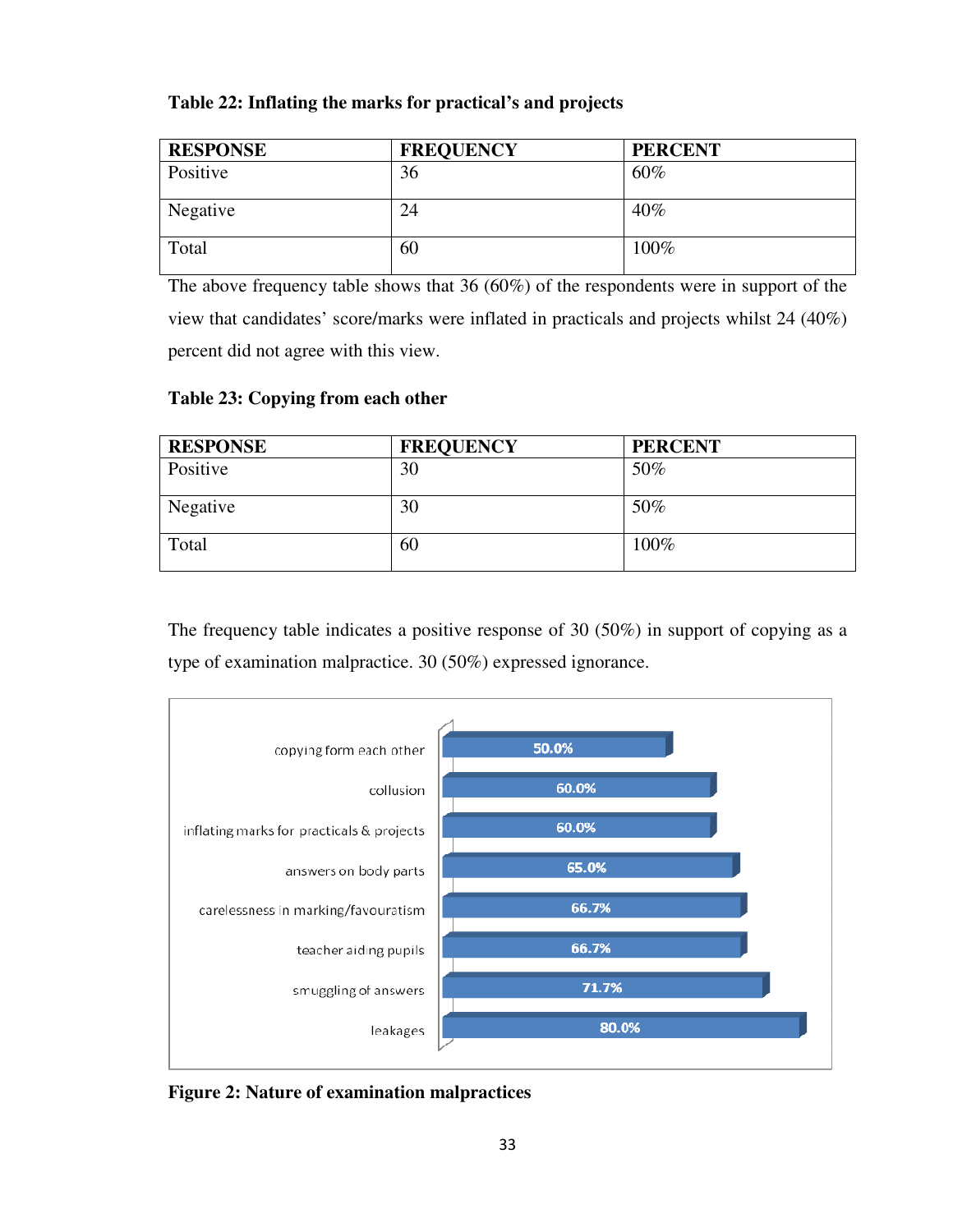## **4.3.1 Part three: Effects of Examinations Malpractices**

The results of the Pupils' Focus Group discussions were qualitatively analyzed and the resultant themes were as follows:

- 1. Those who indulge in cheating discourage the genuine hard workers leading to laziness as most candidates seek leakages.
- 2. Examination results are generally no longer deemed to be genuine hence the education sector is compromised or corrupted.
- 3. Development in the country is adversely affected all round i.e. socially, economically, morally and politically.
- 4. Wrong people advance to higher institutions of learning.
- 5. Corruption thrives due to demand for leakages etc.
- 6. Pupils absent themselves from classes as they search for leakages.
- 7. Candidates respect for school authorities is eroded because they are involved together in cheating.

The results of the school administrators were also thematically analyzed and the major themes are as below:

- 1. Promotes laziness, discourages hard workers
- 2. Education status is compromised
- 3. Leads to national underdevelopment
- 4. Encourages corruption
- 5. Loss of self-confidence on the part of pupils
- 6. Pupils lose respect for teachers
- 7. Wrong people advance to higher institutions of learning
- 8. Professionalism is compromised

The results of the two Ministry of Education officials revealed the following major themes:

- 1. Eventually leads to churning out of under qualified graduates from higher institutions of learning
- 2. Wrong people advance to higher institutions of learning.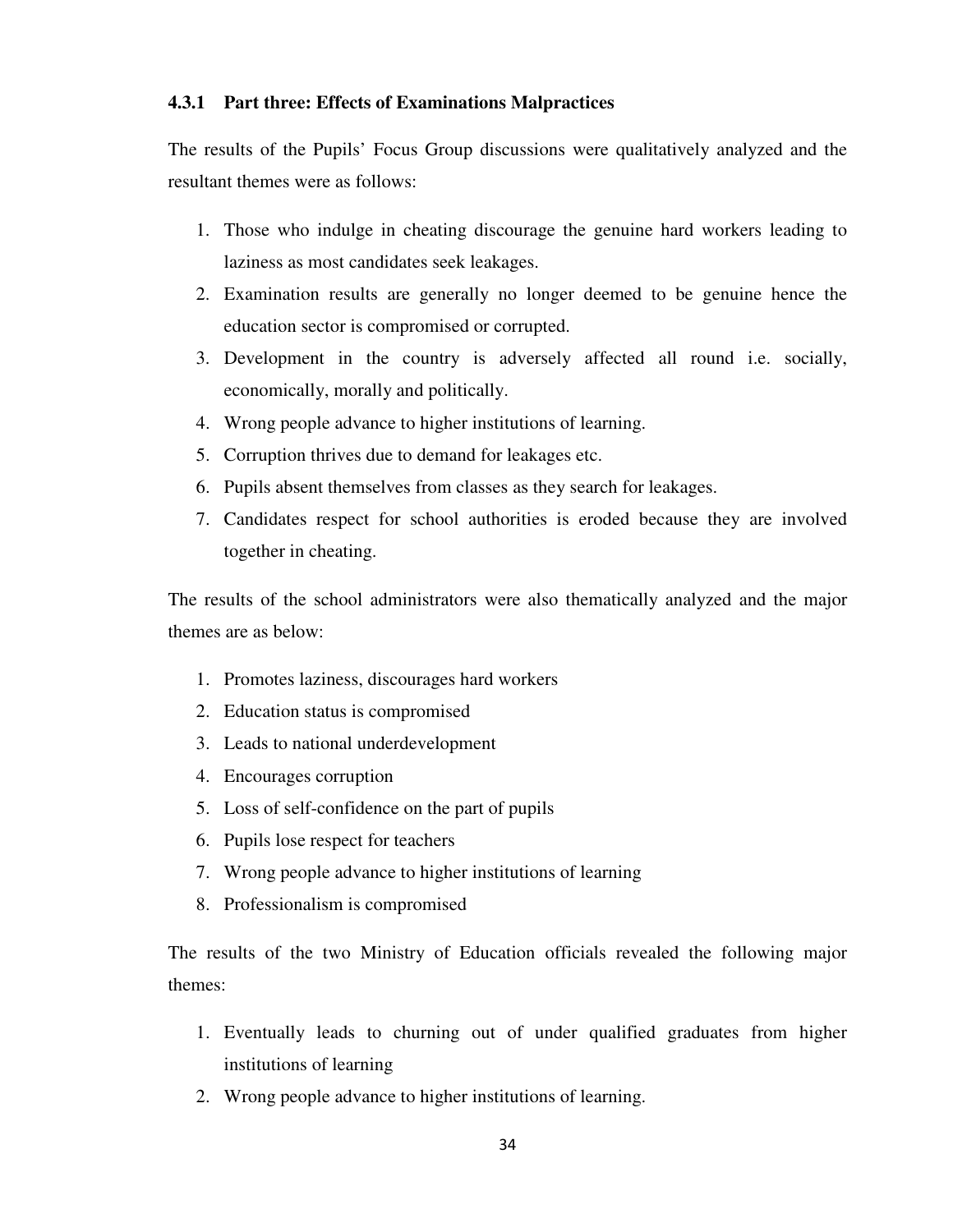- 3. Encourages corruption.
- 4. Pupils lose respect for higher authorities.
- 5. Education status is compromised
- 6. Results in overall national underdevelopment i.e. politically, economically, morally, socially etc.

On the other hand, results of the 60 teachers were quantitatively analyzed.

The frequency tables below represent the findings:

**Table 24: Promotes laziness, discourages hard workers.** 

| <b>RESPONSE</b> | <b>FREQUENCY</b> | <b>PERCENT</b> |
|-----------------|------------------|----------------|
| Positive        | 50               | 83.3%          |
| Negative        | 10               | 16.7%          |
| Total           | 60               | 100%           |

The above frequency table shows that of the 60 respondents, 50 (83.3%) believed that examination malpractices promote laziness and discourage had working candidates. Only 10 (16.7%) either did not support the view or were just ignorant.

# **Table 25: Pupils lose self confidence**

| <b>RESPONSE</b> | <b>FREQUENCY</b> | <b>PERCENT</b> |
|-----------------|------------------|----------------|
| Positive        | 49               | 81.7%          |
| Negative        |                  | 18.3%          |
| Total           | 60               | 100%           |

A very high percentage i.e.49 (81.7%) believed that pupils lose self-confidence because of examination malpractices whilst 11 (18.3%) did not.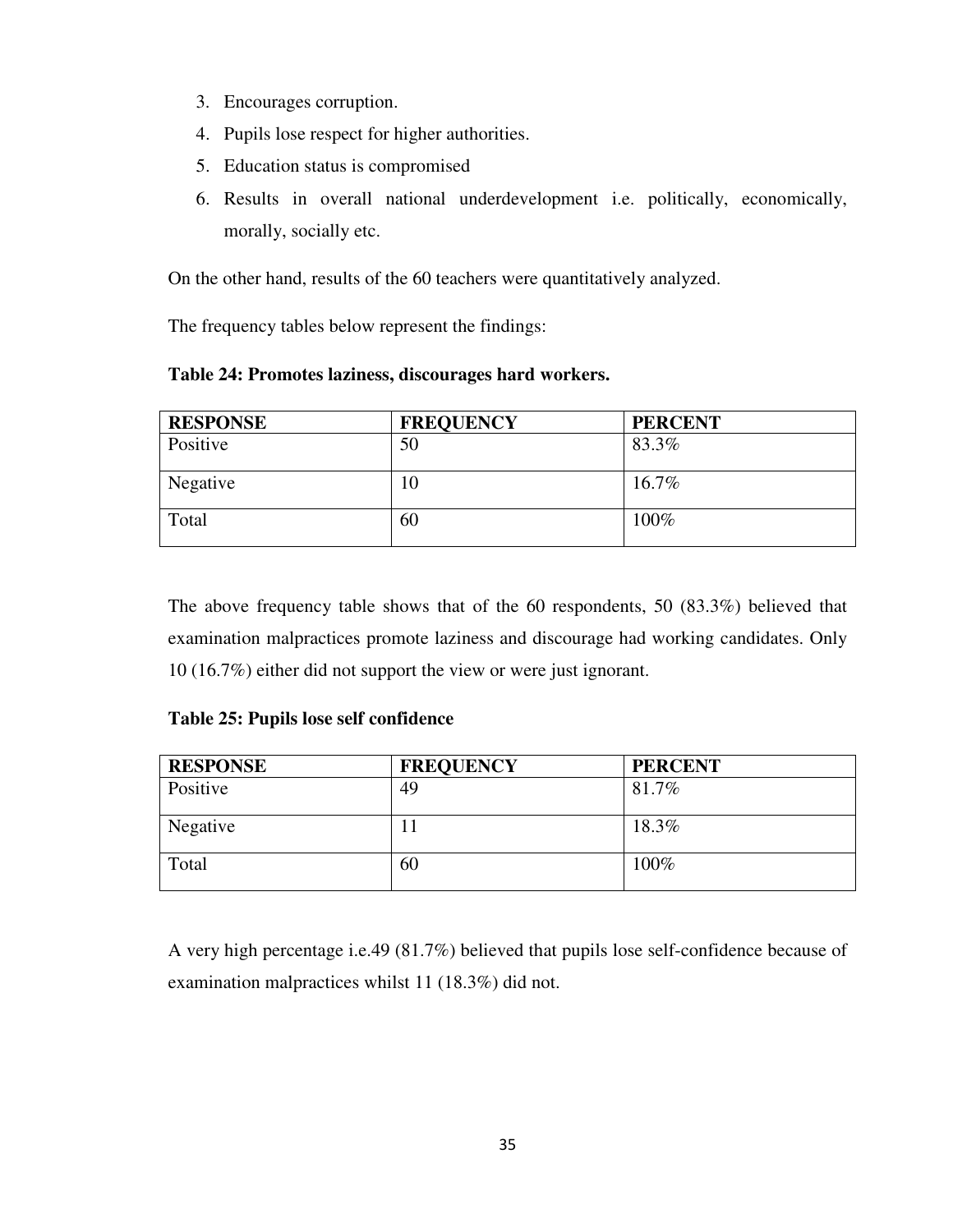| <b>RESPONSE</b> | <b>FREQUENCY</b> | <b>PERCENT</b> |
|-----------------|------------------|----------------|
| Positive        | 46               | 76.7%          |
| Negative        | 14               | 33.3%          |
| Total           | 60               | 100%           |

# **Table 26: Education Status Compromised, results not genuine**

The belief that the education status of a nation and the results of the examinations were both compromised is supported in the above frequency table by 46 (76.7%) of the respondents whilst 14 (33.3%) either were not in support or were simply not aware of the situation.

|      | Table 27: National underdevelopment – economically, morally, socially, politically |  |  |
|------|------------------------------------------------------------------------------------|--|--|
| etc. |                                                                                    |  |  |

| <b>RESPONSE</b> | <b>FREQUENCY</b> | <b>PERCENT</b> |
|-----------------|------------------|----------------|
| Positive        | 44               | 73.3%          |
| Negative        | 16               | 26.7%          |
| Total           | 60               | 100%           |

The frequency table above shows that 44 (73.3%) of the respondents agreed that examinations malpractices result in national underdevelopment. 16 (26.7%) were either ignorant or believed otherwise.

# **Table 28: Encourages Corruption**

| <b>RESPONSE</b> | <b>FREQUENCY</b> | <b>PERCENT</b> |
|-----------------|------------------|----------------|
| Positive        | 45               | 75%            |
| Negative        | 15               | 25%            |
| Total           | 60               | 100%           |

Table 28 above shows that the majority i.e. 45 (75%) of the total number of respondents agreed that examination malpractices encourage corruption. Only 15 (25%) did not agree.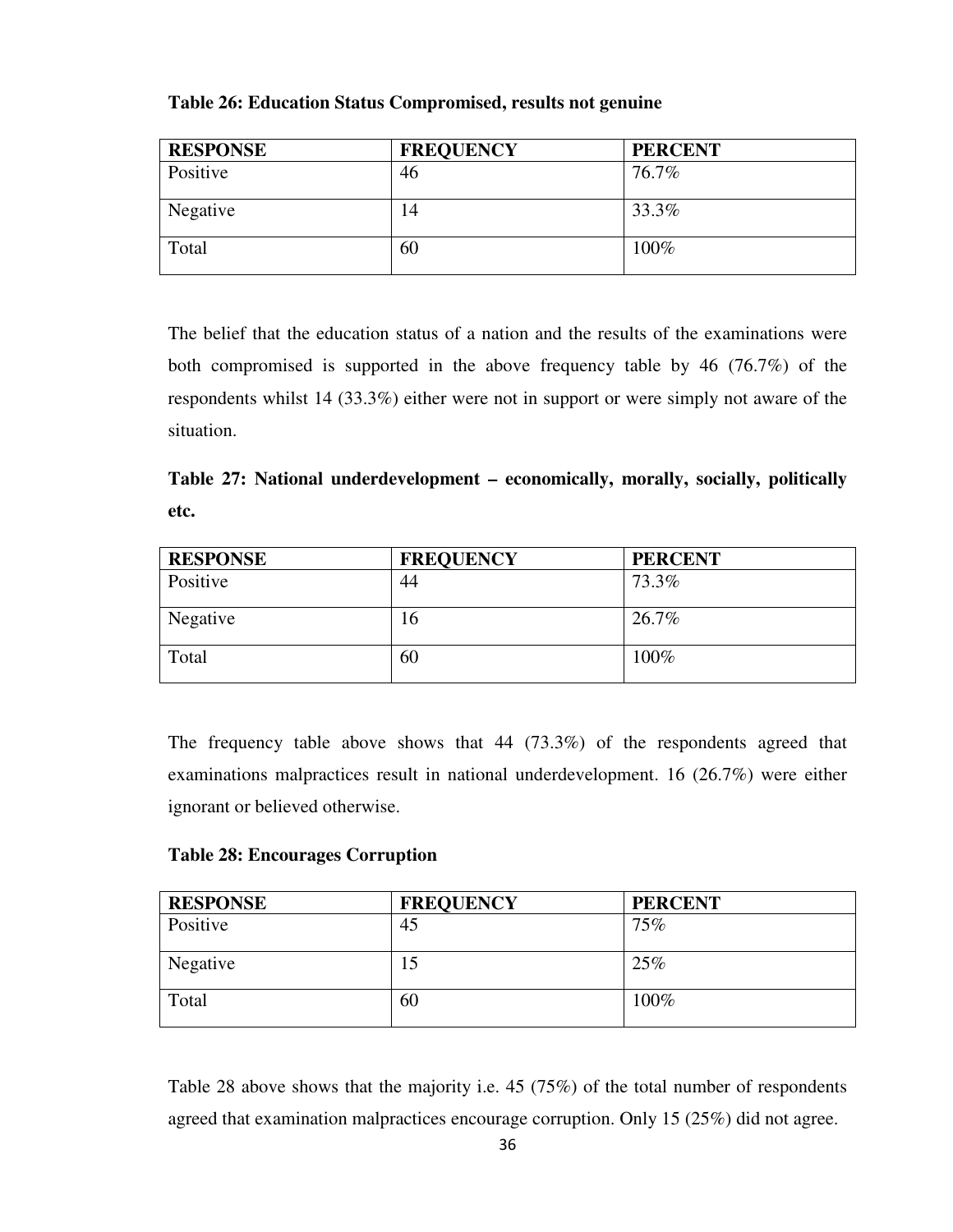| <b>RESPONSE</b> | <b>FREQUENCY</b> | <b>PERCENT</b> |
|-----------------|------------------|----------------|
| Positive        | 40               | 66.7%          |
| Negative        | 20               | 33.3%          |
| Total           | 60               | 100%           |

## **Table 29: Wrong people advance to higher education institutions**

The above table indicates that 40 (66.7%) of the respondents supported the belief that examination malpractices result in wrong people advancing to higher institutions of learning. 20 (33.3%) of the respondents either had no idea or simply did not support the assertion.

**Table 30: Pupils lose respect for teachers and other higher authorities** 

| <b>RESPONSE</b> | <b>FREQUENCY</b> | <b>PERCENT</b> |
|-----------------|------------------|----------------|
| Positive        | 49               | 81.7%          |
| Negative        | $\mathbf{L}$     | 18.3%          |
| Total           | 60               | 100%           |

The fact that pupils tend to lose respect for teachers and other higher authorities because of examination malpractices was supported by 49 (81.7%) of the respondents whilst 11 (18.3%) were not of this view.

## **Table 31: Absenteeism increases**

| <b>RESPONSE</b> | <b>FREQUENCY</b> | <b>PERCENT</b> |
|-----------------|------------------|----------------|
| Positive        | 30               | 50%            |
| Negative        | 30               | 50%            |
| Total           | 60               | 100%           |

Thirty (50%) of the respondents indicated that cases of absenteeism increase because of the practice of examination malpractices whilst 30 (50%) did not.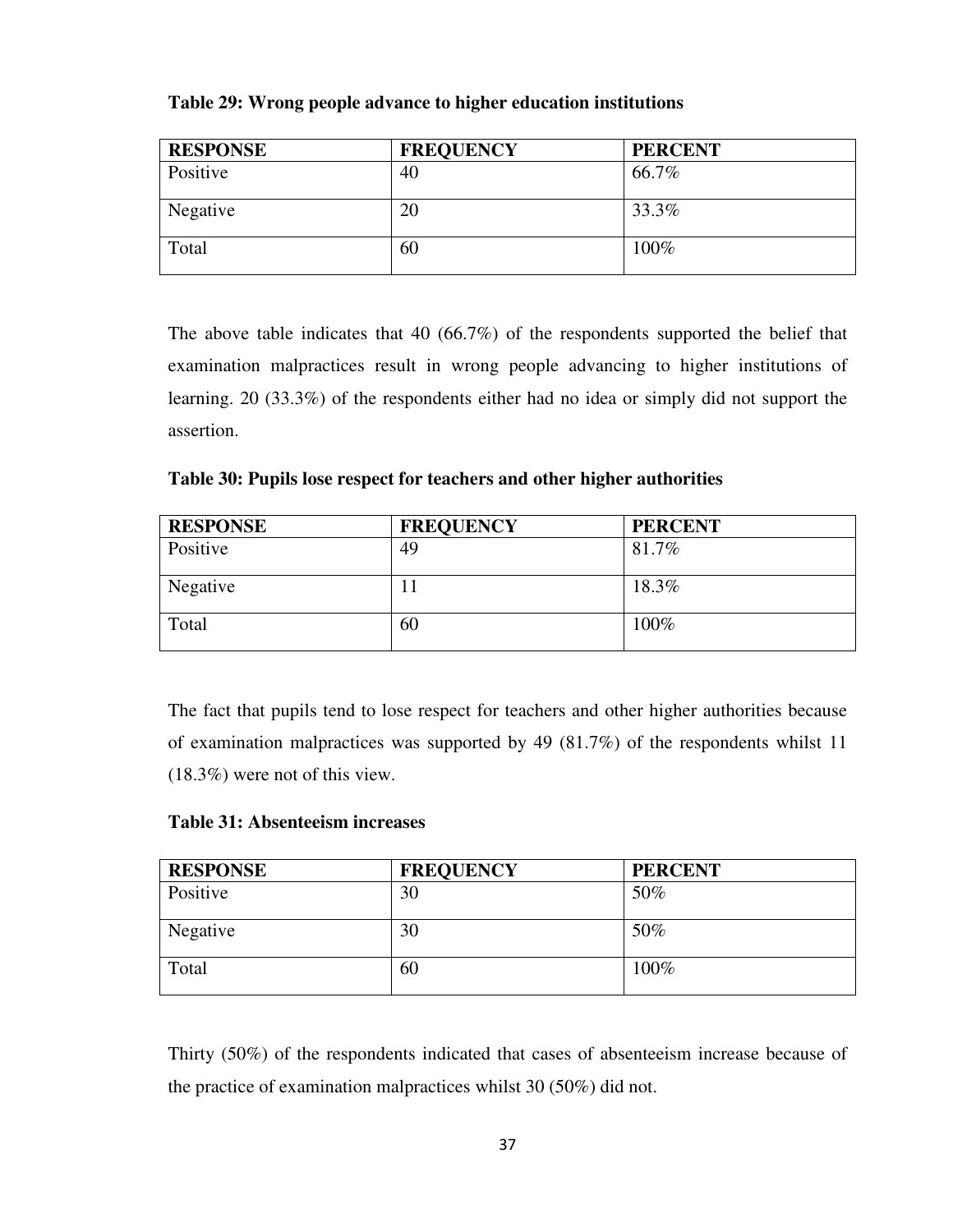

**Figure 3: Effects of examination malpractices** 

### **4.3.2. Part four: Measures that may curb Examination Malpractices**

A thematic analysis of the results of the Pupils' Focus Group discussions involving eight secondary schools in Kabwe revealed the following concerning measures that may curb Examination Malpractices:-

- 1. Improve conditions of service for teachers i.e. salary increase and other incentives such as low interest loans, transport and housing allowances etc. to motivate them.
- 2. Stiff punitive measures for all culprits such as prison sentence for up to five years, dismissal or banning from sitting for examinations for two years, Punishment to be the same for both mock and final examinations offences.
- 3. Ensure that all cases of examination malpractices are reported to relevant authorities and appropriately dealt with.
- 4. Government to consider through the education ministry, the introduction of continuous assessment system. Also to introduce practical subjects in the syllabus.
- 5. No teacher to invigilate at his or her school to avoid cases of favouritism.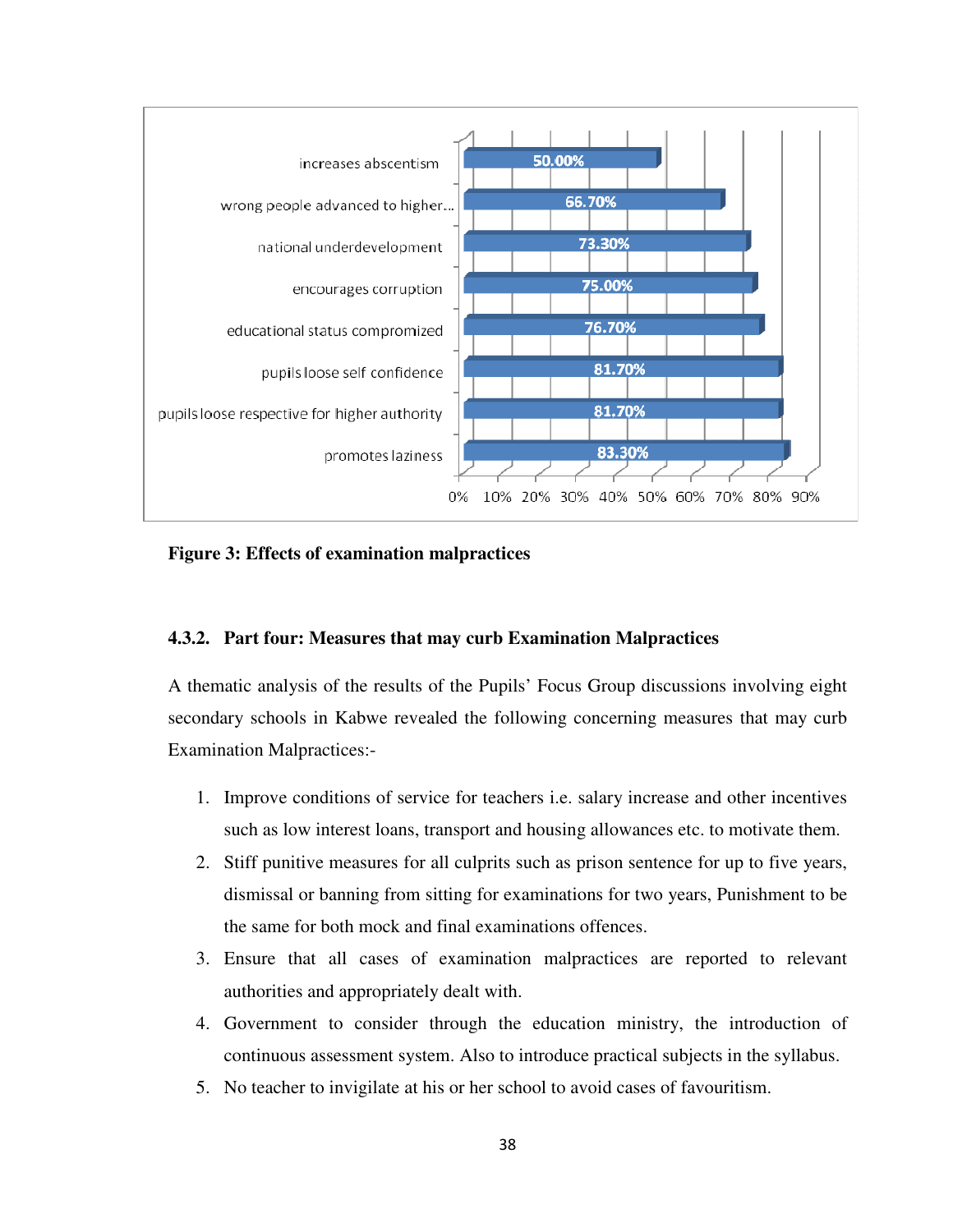- 6. The access code(s) to the system containing files for examination materials to be frequently changed by the Examinations Council of Zambia. This will minimize cases of hacking.
- 7. Conduct special training and sensitization programs for teachers and administrative staff on how to detect and prevent examination malpractices and the dangers of failing to curb the vice.
- 8. Provide for air-lifting (helicopter) of examination materials to remote places so that examination materials are delivered, if possible, on the day of examinations.
- 9. Set up a professional body for teachers to regulate their conduct. Erring teachers to be de-registered and barred from practicing as a teacher for five years.
- 10. Teachers and administrators to ensure that pupils are adequately prepared for Examinations i.e. the syllabi are fully covered and quality revision is done.
- 11. Enhance security at all levels of handling examination materials. Include uniformed police officers to escort the officials with the examination papers.
- 12. The government to conduct mass sensitization on dangers of examinations malpractices and advocate for zero tolerance to examination malpractice.
- 13. Introduce monetary rewards for all who report genuine cases of examination malpractices leading to prosecution – including pupils.

The 60 questionnaires given to teachers were all correctly answered and returned. The responses were analyzed quantitatively and below were the themes that emerged concerning measures to eliminate examination malpractices:

- 1. Suspension of all culprits from writing examinations for two to three years depending on mitigating circumstances, in the case of candidates.
- 2. Dismissal or prison term of five years for culprits other than candidates e.g. teachers, school administrators etc.
- 3. Sensitize pupils on the dangers of Examination Malpractices, emphasizing the punitive measures.
- 4. Improve standards of teaching and encourage hard work for pupils.
- 5. Invigilators to be carefully selected, cognizant of the fact that integrity is the prime criterion.
- 6. Improve conditions of service and remuneration to motivate teachers.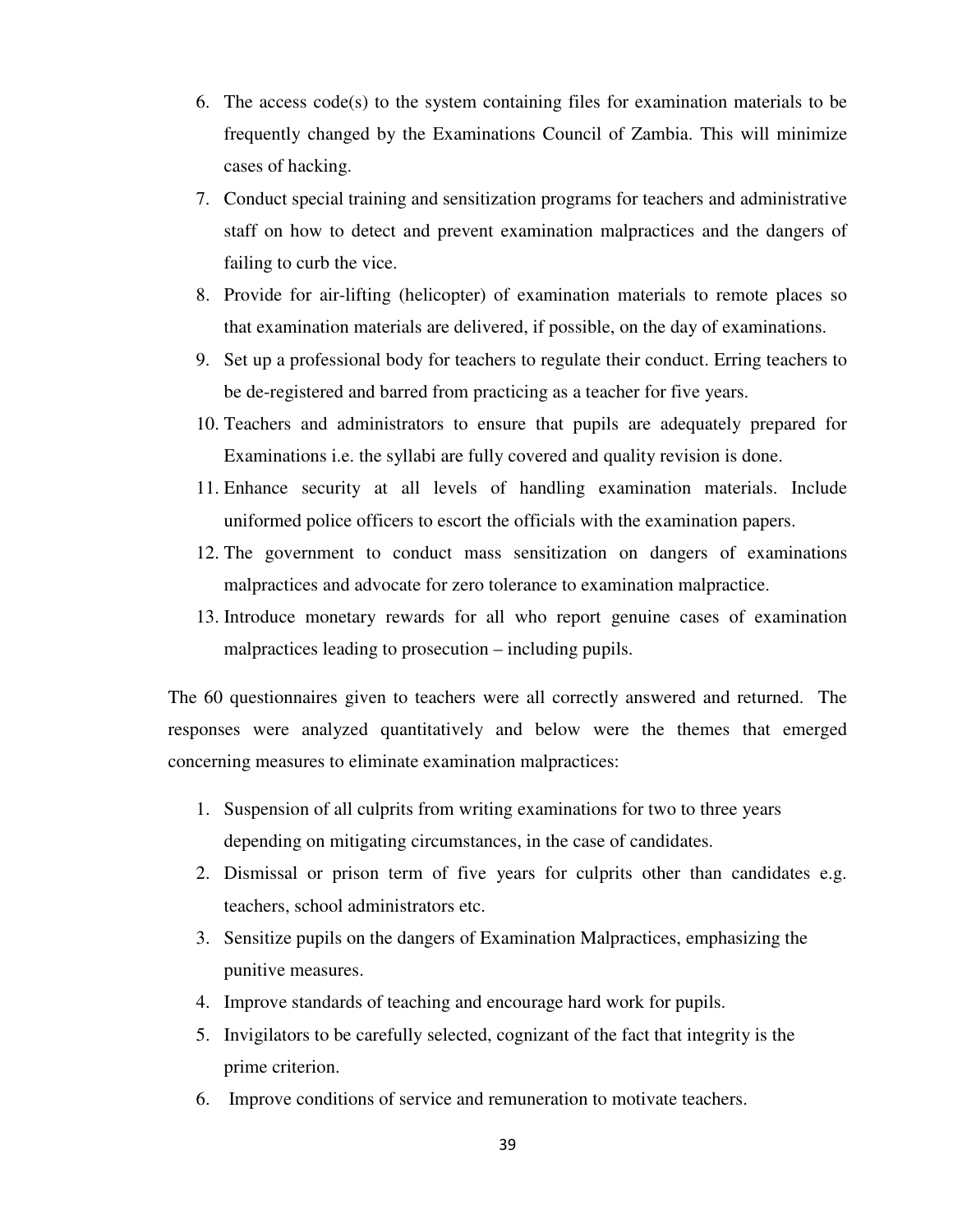7. Adequate preparation of candidates for examinations by quality teaching, completion of syllabus and thorough revision.

8. Install surveillance cameras in all examination rooms. This installation to be of public knowledge as it is meant to be a deterrent measure.

9. Secure examination rooms and thoroughly search for any strange writings on walls, desks etc.

The major themes, concerning examination malpractices, extracted from the responses to the interviews that were given to the eight school administrators in the eight secondary schools were as below:

- 1. Vigilance in detecting and eliminating all loop-holes throughout the year and not just during examinations.
- 2. Install surveillance cameras in all examination rooms and make it obvious.
- 3. Sensitize pupils on the dangers of examinations malpractices.
- 4. Prosecute culprits in accordance with the laws of the land.
- 5. Candidates to be adequately prepared for examinations i.e. teachers to complete syllabus timely and revision to be thorough.
- 6. Adequate remuneration of teachers and also improve status of teachers through incentives such as transport, housing allowances and low interest loans.
- 7. Provision of adequate facilities such as class rooms, books, laboratory equipment, computers etc.
- 8. Recruit more teachers to alleviate shortage. The few teachers are over loaded hence failure to render quality teaching services or to finish syllabus.

Finally, the responses to the questionnaires given by the two Ministries of education officials were also thematically analyzed with a view to determine measures that may eliminate examination malpractices. The following were the findings:

1. Teachers to ensure tests and end of term examination materials are not leaked as this eventually encourages pupils to indulge in examination malpractices because it becomes habitual.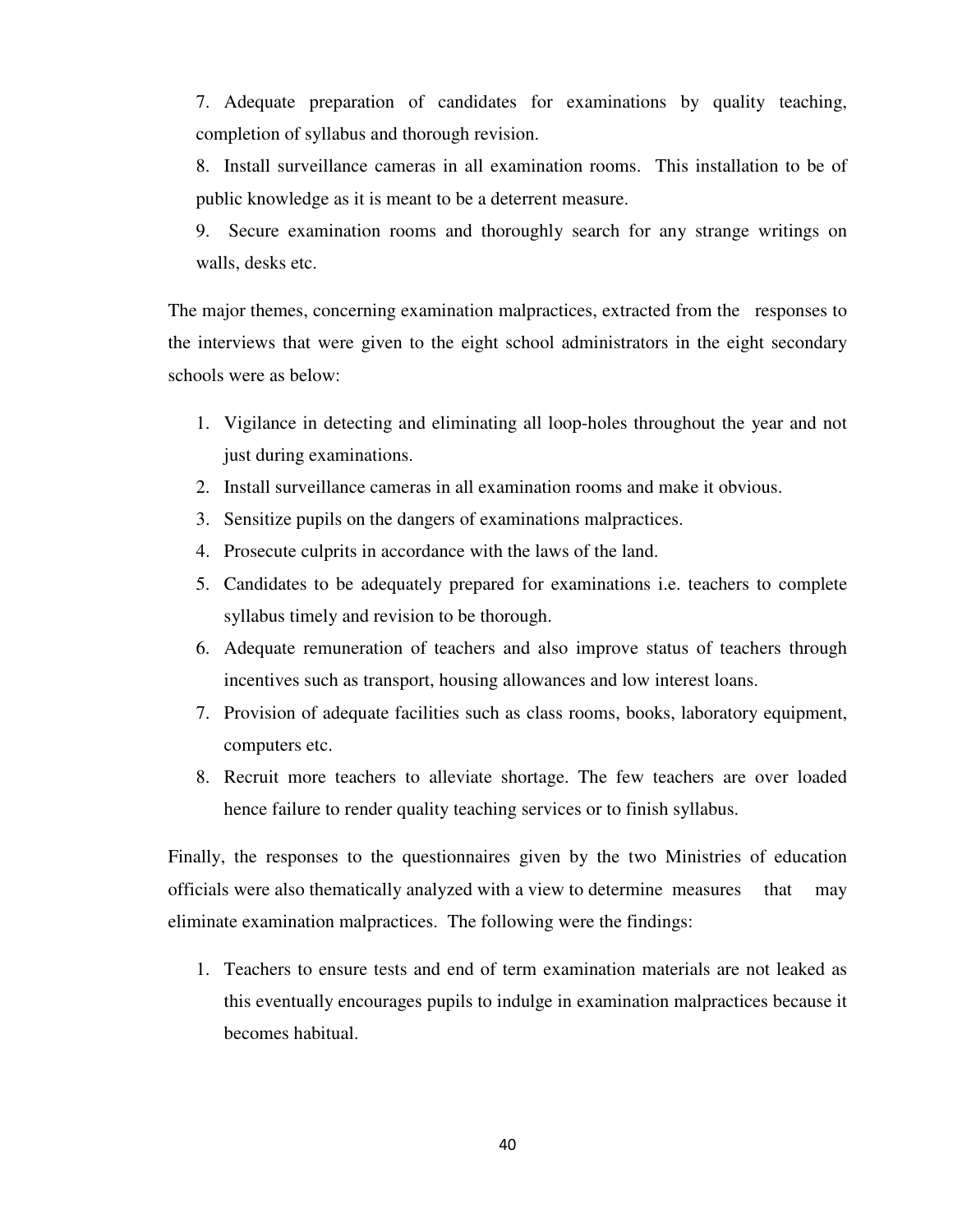- 2. The Ministry of Education to involve the office of the District Commissioner, the police and the Union office to ensure papers written even in remote areas are collected timely and daily – to be brought to secure strong rooms.
- 3. Examination malpractice culprits to be barred from writing examinations for three years.
- 4. Set up security committees, to include teachers, PTA and pupils.
- 5. Strong rooms not to be accessed by one person. In-fact uniformed police officers to be present every time examination materials are being locked up or moved from the strong rooms.
- 6. Examination papers, after writing by pupils, to be sealed in front of pupils to avoid pushing in other answers.
- 7. Thorough searching of candidates before entry to the examination room.
- 8. Teachers not to invigilate at their own schools.
- 9. The envelops for both question papers and answer sheets to have tamper proof seals.
- 10. Distribution of examination papers to be done only at district level five days before the examinations and not one month before as is the case currently?
- 11. Frequent, impromptu visits by the MOE officials to be made to examination centers at very short notice, morning and afternoon.
- 12. Mass awareness campaigns on the dangers of examination malpractices to be conducted in form of debates, drama, and community radio programs etc.
- 13. Motivate teachers through improved salaries and conditions of service.
- 14. Increase budgetary allocation for examination monitoring team for them to reach even to the remotest centers swiftly.
- 15. Provision of adequate and quality facilities such as class rooms, books and laboratory equipment etc.
- 16. Introduce continuous assessment as part of final examinations score.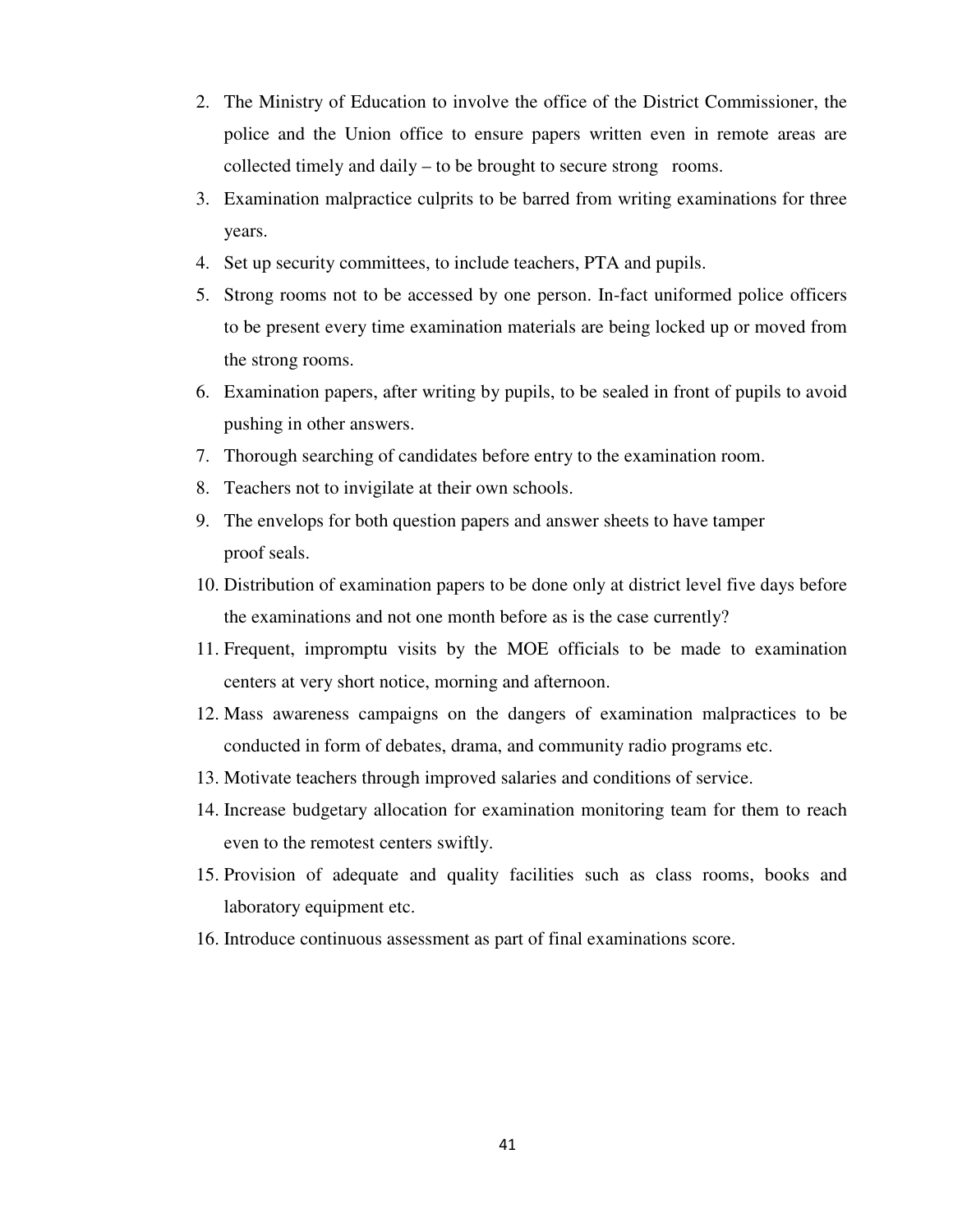### **CHAPTER FIVE**

### **DISCUSSION OF RESEARCH FINDINGS**

#### **5.1 Overview**

This chapter discusses the research findings arising from the results of the respondents i.e. the pupils, teachers, school administrators and the Ministry of Education officials. The issues discussed include the factors that lead to examination malpractices, the nature of examination malpractices, the effects of examination malpractices and the measures that may curb examination malpractices.

#### **5.1.0 Factors That Lead To Examination Malpractices**

All the above respondents were agreeable that laziness and inadequate preparation were prominent factors that lead to examination malpractices. Interestingly, there is a clear distinction between government schools like Bwacha Secondary School and mission schools such as Angelina Tembo and Caritas vis-à-vis learning environment. Laziness is more pronounced among pupils in government schools due to the generally un-conducive learning environment owing to over- enrolment, inadequate facilities, lack of discipline, unkempt and generally decadent appearance and also the fact that the teachers in these schools enjoy relatively lesser incentives means that they are also demotivated. The environment obtaining in most government schools, it was argued, provides a fertile ground for the thriving of rampant examination malpractices as it offers no hope for pupils which forces them to succumb to any alternative route to passing the examinations. Mission schools on the other hand generally enjoy good discipline and are better organized.

Corruption is the other factor that all the respondents in the research were of the view that it highly contributed to examination malpractices. Though a broad term, corruption in this context simply means the use of money or other material gifts to illegally acquire examination materials or prior knowledge of examination questions. Corruption can also extend to paying invigilators and markers to favour candidates. The prevailing education environment generally is fertile ground for this kind of misconduct. The current economic status of the education officials, school administrators and teachers is too low to entrust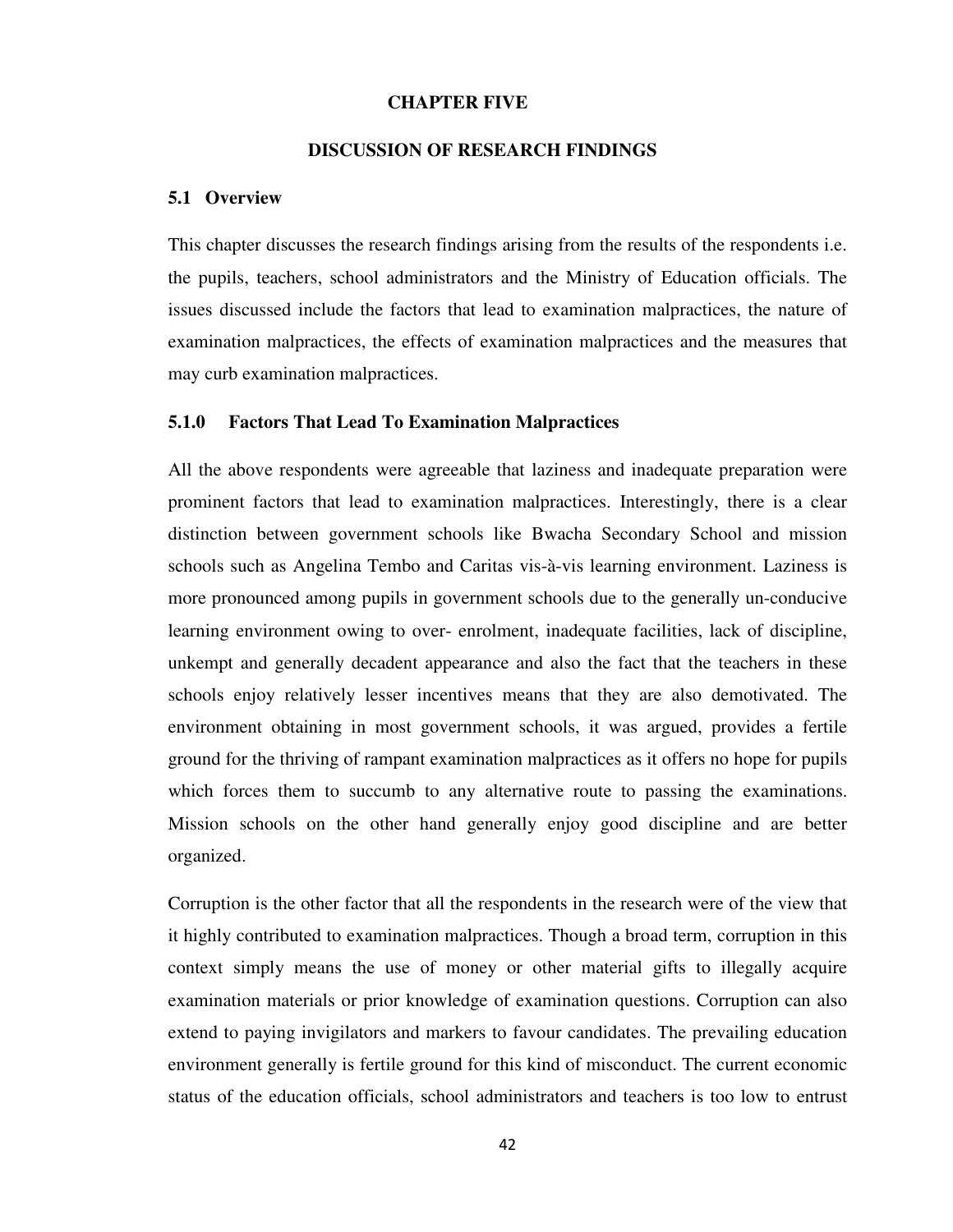them with such a mammoth responsibility i.e. to superintend the affairs of the examinations at a time when good academic results are such a prized possession. Ministry of education officials, school administrators and teachers are all susceptible to corruption. An analogy would be to employ children to sell cakes and candy in a confectionery shop and expect to realize a profit at the end of the day.

Peer pressure is regarded by all the respondents, as evidenced from the results, as a very significant factor leading to examination malpractices. It could be a pointer to the fact that the issue of examination malpractices had reached a high level of acceptability such that it was almost normal for pupils to be coerced into partaking of the vice. The prevailing education environment with its harsh challenges, where candidates are hardly ever ready and confident enough before the examination, has made it easier for candidates to encourage each other to illegally partake of or engage in examination malpractices. Even the candidates who ordinarily would not participate in examination malpractices end up being forced to do so because they fear they would be disadvantaged if they did not. It is simply a case of if you can`t beat them, join them.

Parental pressure or pressure from guardians is also a factor that all the respondents in the research agreed as being significant in leading to examination malpractices. This factor is quite complex in that it is governed by multi-faceted motives. Firstly, most parents are aware that a lot of candidates engage in examination malpractices. With this awareness, these parents would not wish their own children to be disadvantaged by their peers` seemingly excellent but fraudulent results. The respondents also contended that some parents had an almost obsessive desire for their children to attain what they themselves failed to achieve. This category of parents are prepared to go to any length, including sponsoring examination malpractices to ensure that their children obtain excellent results and then bask in the reflected glory. To the parents who engage in these immoral acts, the fact that their children may be capable of attaining good results unaided by leakages etc. is immaterial.

It is unanimously believed by all the respondents that the over emphasis on academic results by both the government and society has created a highly competitive environment in the whole education sector. This competition permeates from the top downwards i.e. provincial competitions in individual schools for best results, competition among teachers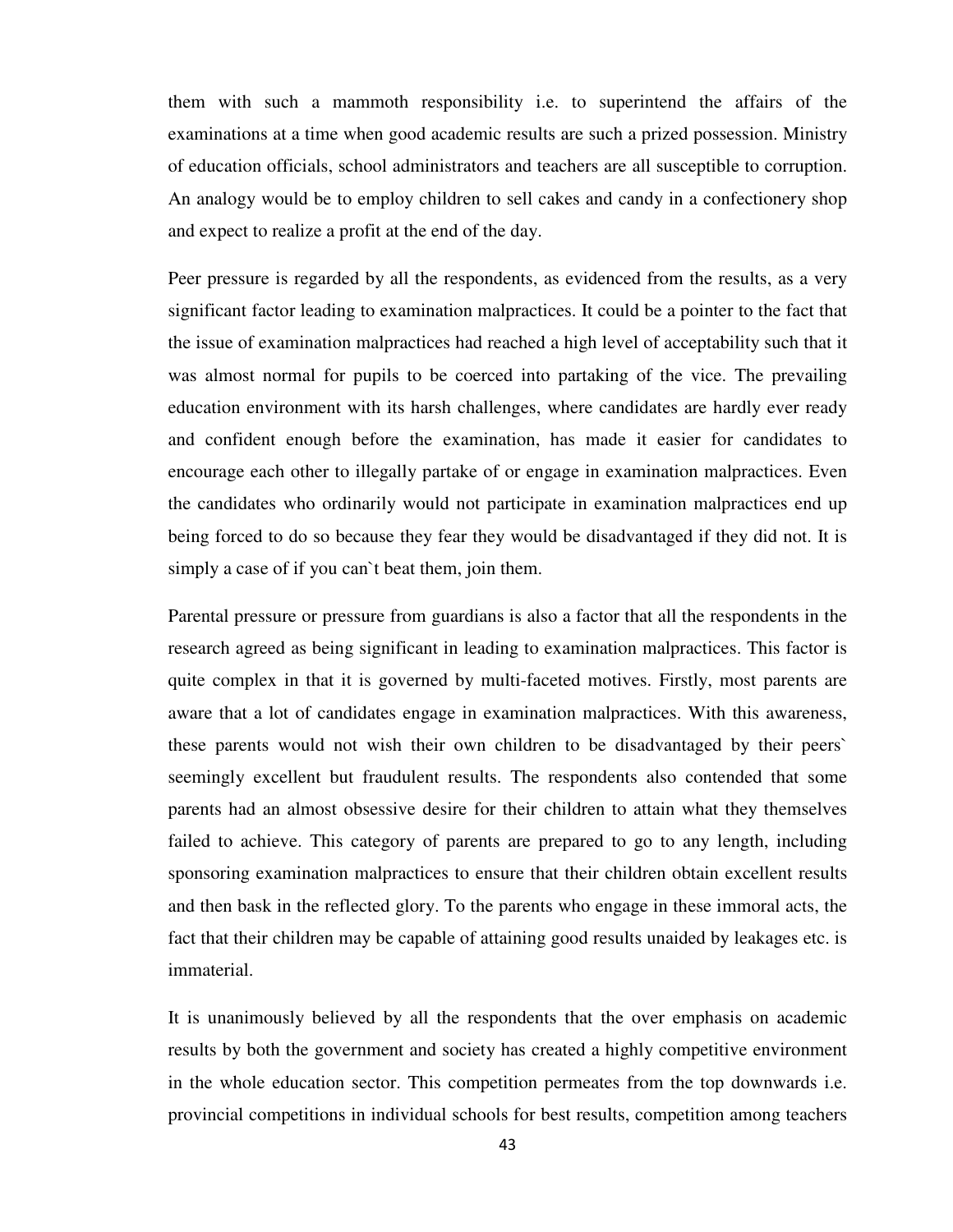and among pupils to determine best candidate etc. This inevitably creates pressure to excel which may lead to the use of unacceptable methods and illegal practices, sometimes with the full knowledge of education officials and school administrators.

All the respondents agreed that the practice of examination oriented teaching does contribute significantly to examination malpractices. This approach to teaching totally disregards the need for the candidate to attain a deep understanding of the content of the subjects. The teachers instead focus on guessing or calculating the likely questions that may come in the examinations. This compels the teachers, in their quest to cover all the likely questions, to engage in examination malpractices.

The second last factor that all the respondents agreed to be a factor leading to examination malpractices is that of remotely located examination centers. Remote placement of examination centers brings many negative factors into play. The transport logistics for both examination officials and materials is usually challenging. Ensuring a fair conduct of examinations is also not guaranteed owing to the fact that some school administrators and teachers are also compromised.

Lastly, the respondents were all agreeable that the spoon feeding mentality is a factor that leads to examination malpractices. This practice is usually perpetrated by lazy teachers. The end result is that the pupils are denied the ability to exercise their intellectual ability to understand the basic concepts in the various subjects. Spoon fed pupils are not very confident to face the examinations hence they resort to examination malpractices.

Concerning poor remuneration of teachers as a factor that leads to examination malpractices, only teachers, school administrators and Ministry of Education officials were agreeable that it was a significant factor. The aspect of poor remuneration not only renders teachers vulnerable to corruption but it also forces them to seek other means of enhancing their income, usually through private tuitions. The pupils then suffer inadequate attention and consequently are unprepared for the examinations. The end result normally is that both teacher and pupil engage in some kind of examination malpractice.

Inadequate facilities in schools i.e. the shortage of class rooms, laboratory equipment, books and even facilities for extracurricular activities such as sports attire and accessories is also considered to be a serious factor leading to examination malpractices by Ministry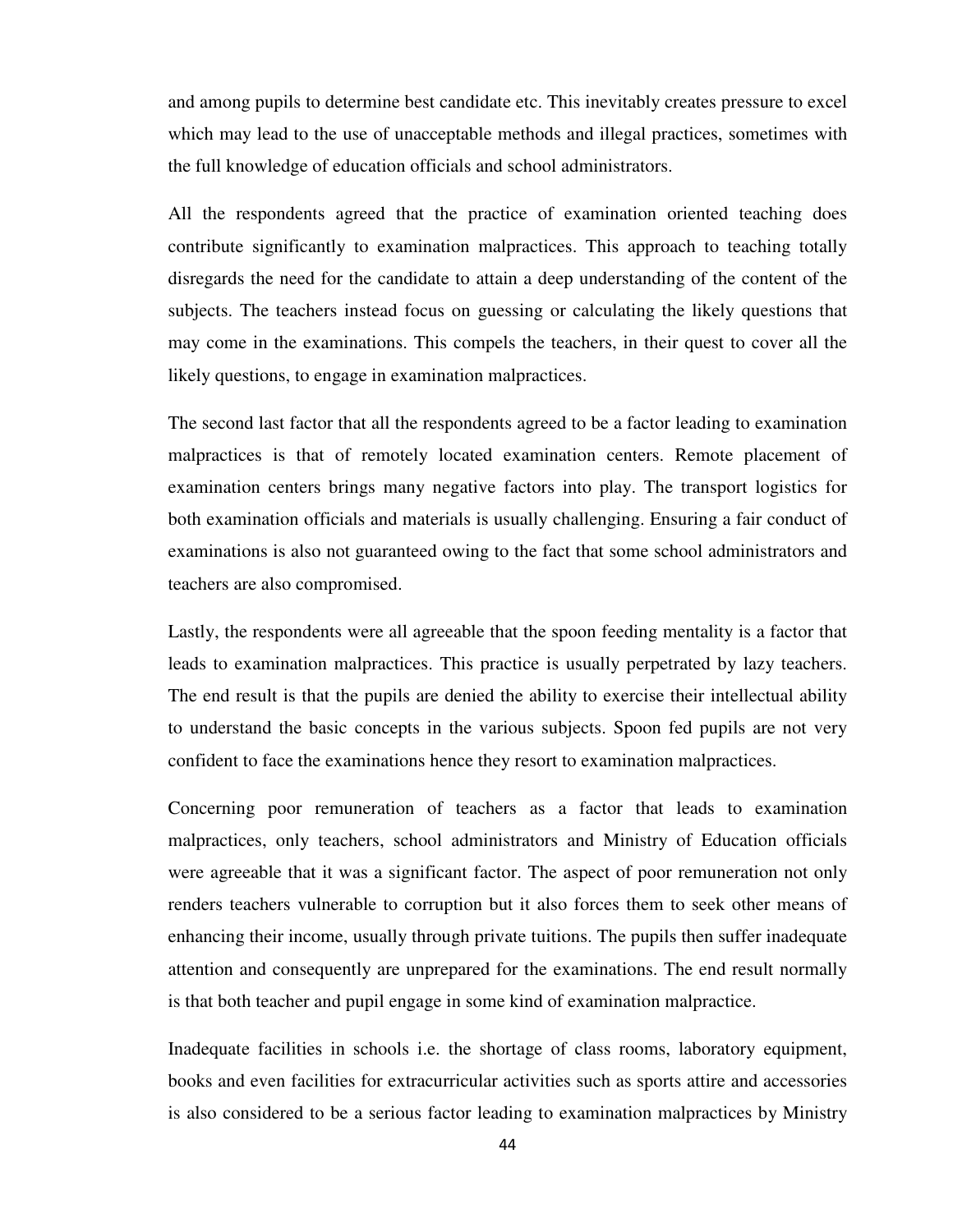of Education officials, school administrators and teachers. This situation is mainly obtaining in government schools where over enrolment is tolerated. The pupils tend to find unorthodox means of making up for whatever shortfall they encounter.

Pupils and teachers consider that examination malpractice is something that results from habitual misconduct during examinations. This is more pronounced in schools where the authorities are not very strict during the end of term tests and mock examinations. Pupils actually get to a stage where feel they can never make it without some form of cheating in the examinations. The habit of cheating also does not spare intelligent pupils because genuinely studying to obtain better results is, without exception, very demanding hence most pupils succumb to the lure of cheating.

The Ministry of Education officials and pupils contend very strongly that over-enrolment in schools is what puts a burden on both pupils and members of staff, as the already inadequate facilities are stretched to accommodate the excess number. This situation impacts negatively on the academic progress of the pupils such that they are hardly ever ready for examinations, forcing them to seek other means, often illegal, to make up.

Ministry of Education Officials, teachers and pupils all believe that fear of failure, which affects both pupils and teachers is a serious factor leading to examination malpractices. Fear of failure arises due to a number of factors, the most prominent being the inherent desire in man to succeed. Each pupil looks forward to a successful career with a wellpaying job. Pride also causes fear of failure. In order not to be viewed as a failure by friends and relatives some pupils will go to any length to succeed in examinations. Even if it means engaging in examination malpractices just to preserve their reputation among peers and relatives. As for teachers, in order to avoid the shame of being an under performer, they do engage in examination malpractices.

Teachers and Ministry of Education officials believe poor quality teaching, often leading to failure to complete the syllabus, leads to examination malpractices. The quality of teaching is negatively affected by inadequate facilities, which is the norm in most government schools. This scenario portrays a lack of seriousness which discourages both the teachers and the pupils.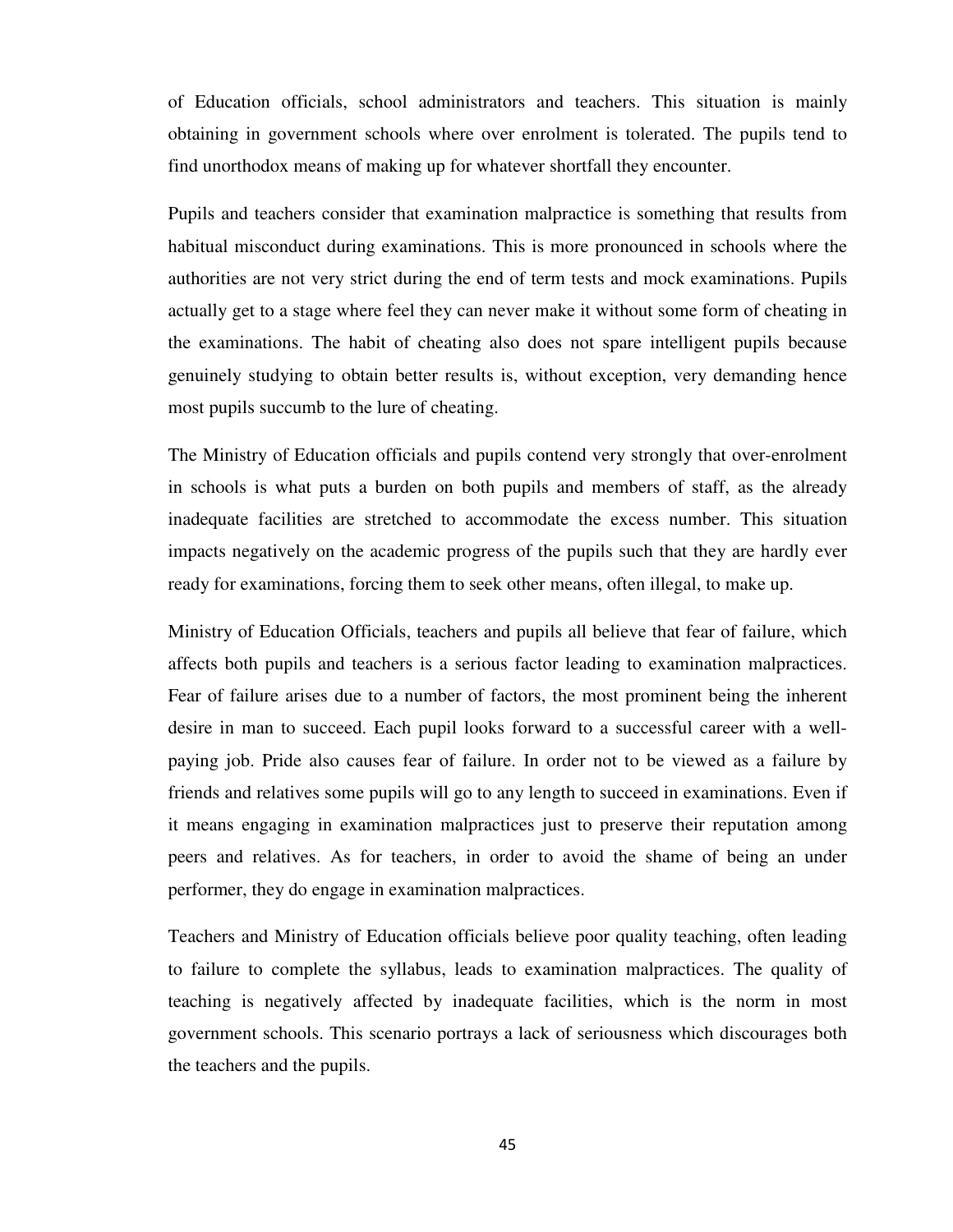Teachers and pupils believe that financially rewarding some deserving teachers, though well meaning, has inadvertently introduced cut-throat competition which often times is unhealthy. Teachers who fail to meet up to the authorities` required standard for getting a reward end up employing other desperate means, often illegal, to boost the performance of their candidates.

The issue of limited places in institutions of higher learning, resulting in only a certain percentage of pupils who pass to proceed to higher levels, is a view advocated by the pupils as a catalyst for examination malpractices. The awareness that only a select few would be chosen to proceed causes candidates to employ any means possible to be among the few.

The last factor, cited only by pupils, is the easiness with which examination materials are accessed. No measure of unusual effort is required for anyone to acquire or gain access to leaked examination material. Leakages are obtained for a relatively small fee or in exchange for sexual favours. It therefore becomes simply a matter of one`s choice i.e. either to crack one`s head to legitimately prepare for examinations or to pay a small fee to acquire leakages and `excel` with relative ease. Paying to acquire examination materials is made easy because even parents are more than ready to sponsor the illegal act.

The above findings on factors are generally in agreement with the findings in Nigeria of Ivowie (1997), Awambor (2005), Nwandiani (2005), Badmus (2006) and Aminu (2006). The apparent differences could be attributed to the use of broad terms in the reviewed literature, such as inferior teaching to refer to factors such as exam oriented teaching and spoon feeding of pupils. The findings also agree with the research results of Ramani et al (2010) in Kenya and the findings of Bamusananire (2010) in Rwanda.

### **5.1.1. The Nature of Examination Malpractices**

All the respondents in the research were agreeable that leakage is the most prevalent form of examination malpractices. The term leakage is often misapplied to mean all the examination malpractices. This is not surprising because it is what triggers most of the other malpractices such as smuggling, swapping answer sheets, answers on body parts etc. It is simply the mother of the nature of examination malpractices. Leakage of examination questions is a product of complex factors such as corruption, fear of failure on the part of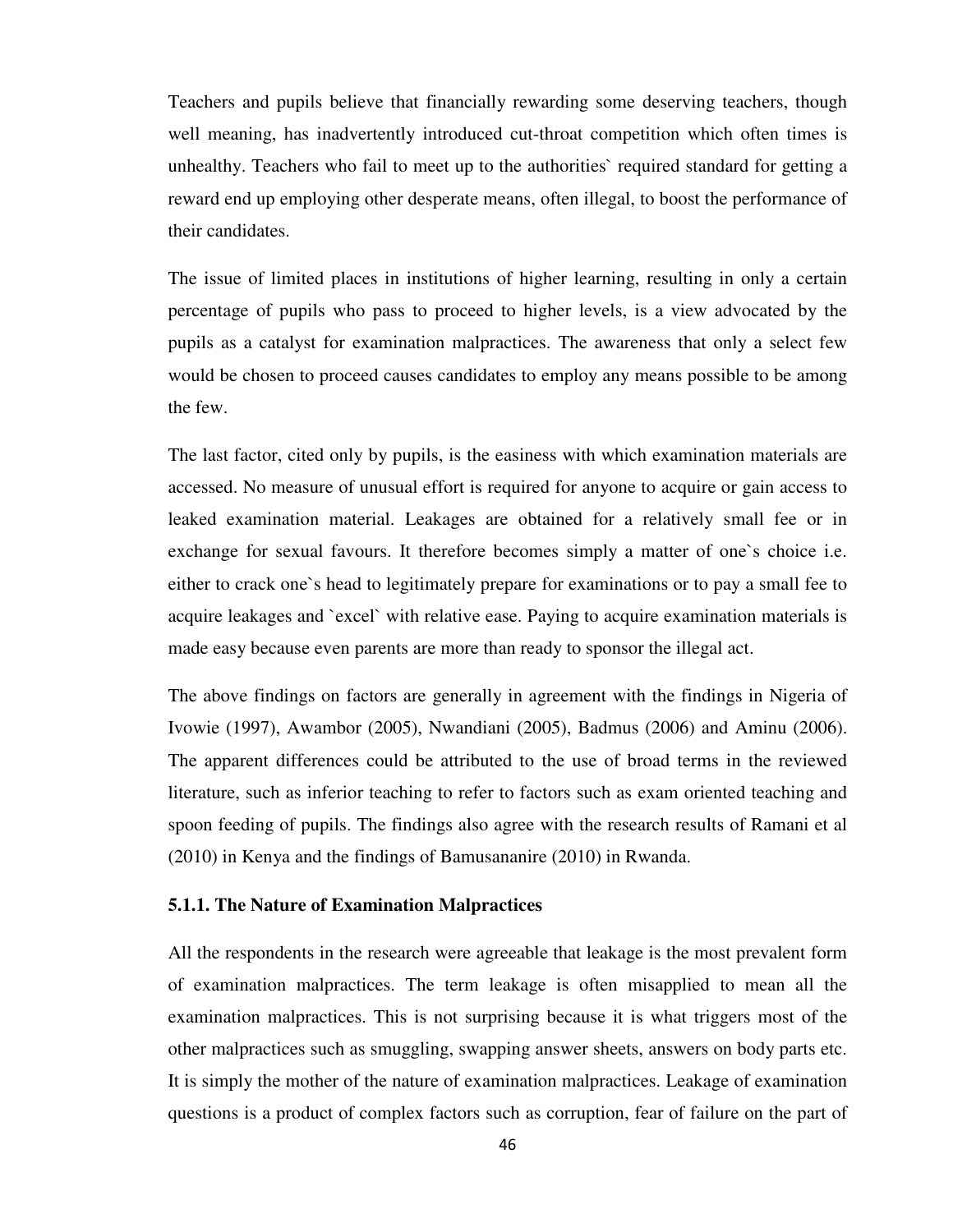both candidates and teachers, inadequate preparation on the candidate`s part, poor remuneration of Ministry of Education officials, teachers, school administrators and the other officers involved in the conduct of examinations, thus forcing them to look for means to make up.

Teachers aiding pupils is, according to all the respondents, a very common practice among teachers. Various reasons were advanced for this despicable conduct, where the very people charged with the responsibility to uphold and safe guard the integrity of the examinations were also major perpetrators of activities that frustrate good efforts .Some of the reasons given were poverty among teachers, assisting relatives and family friends, teachers trying to portray themselves as excellent tutors arising from the pupils` good results and in some instances, among degenerates, simply in exchange for sexual favours. The complexity of this malpractice demands a high degree of integrity on the part of teachers to avoid being corrupted.

All the respondents also regarded copying as very significant. Copying takes place predominantly in the examination room. It also occurs during practicals. The practice is exacerbated by overcrowding in the examination rooms as this renders the invigilators ineffective. Poor invigilation also creates loop-holes for copying. Poor invigilation is by deliberate design when the invigilators are corrupted or through sheer incompetence or sometimes it stems simply from apathy due to career and financial frustrations.

Smuggling of answers and foreign materials into the examination rooms was considered to be also very significant. This conduct is quite worrisome because despite the thorough searching conducted on candidates they still manage to smuggle materials into the examination rooms. The implication could be that there are yet other undiscovered loopholes. Candidates have devised ingenious methods to beat the system. For instance, candidates excuse themselves to visit the toilet mid-way during the examinations, where they collect the concealed papers containing formulas, answers etc. The question that begs to be answered is how thoroughly searched are the candidates before returning to the examination room? Corruption of teachers by candidates and favouritism can also not be ruled out as reasons candidates manage to sneak in foreign materials into the examination rooms.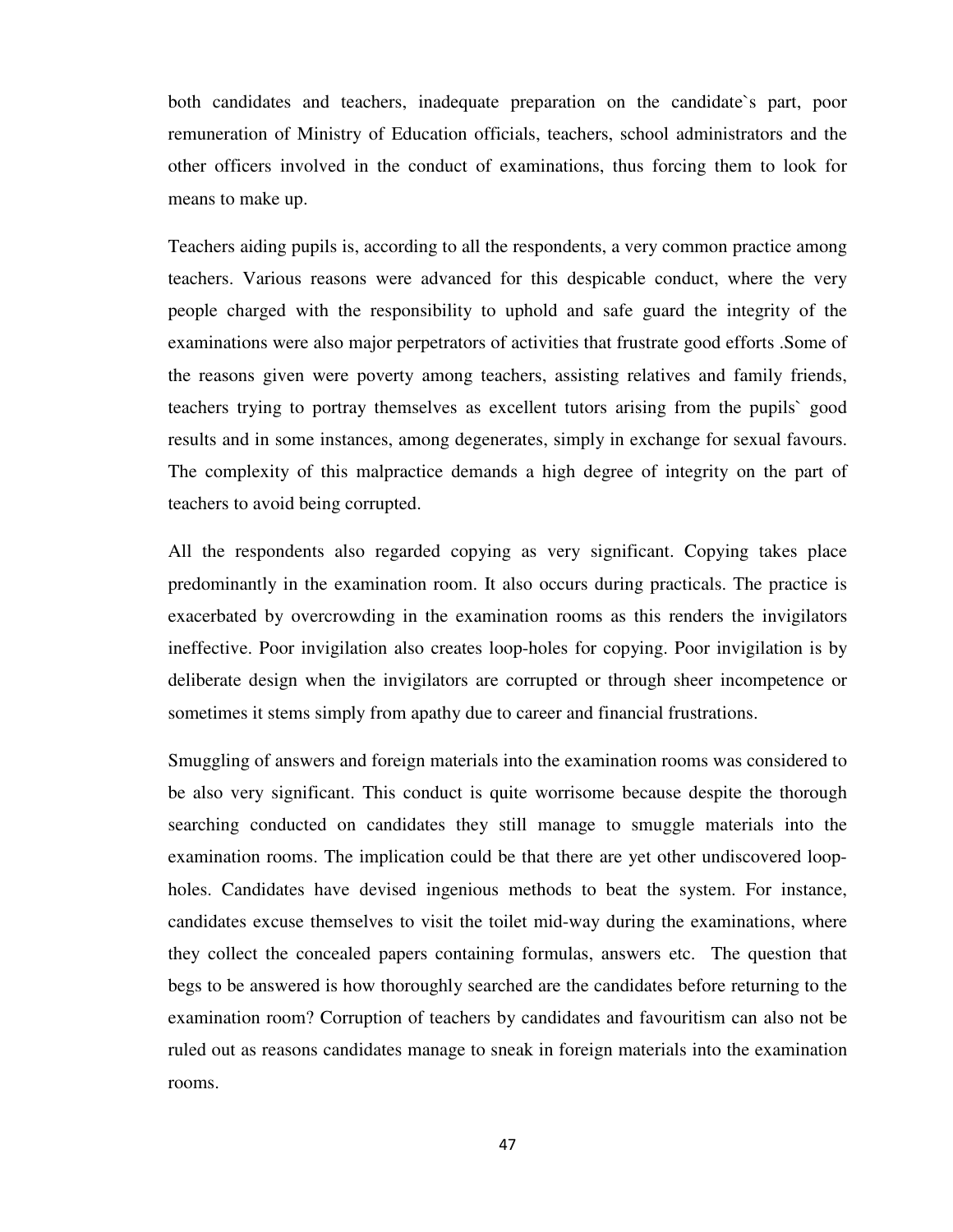Answers written on body parts, all the correspondents agreed that it is simply a more advanced way of smuggling answers into the examination room. Hidden body parts such as thighs for girls are used, where it is difficult to search. However, these extreme measures may not be very practical e.g. answers on girls` thighs are likely to present challenges when retrieving in the examination room. The other limitation is that the human body has, practically, limited available space on which to write answers.

The respondents were all agreeable that worthy of note concerning the nature of examination malpractices is the aspect of inflating of marks for practicals and projects. It was contended that this poses a serious challenge which is very difficult to curtail. Without very strict controls this component of examinations is abused.

Lastly concerning what the respondents were all agreed upon regarding the nature of examination malpractices is carelessness. Carelessness is more of an attitude problem on the part of the invigilators and fatigue on the part of markers. Some invigilators, frustrated due to unsatisfactory remuneration, tend to be relaxed when searching the candidates and also as the examinations are in progress. Markers become less thorough as fatigue sets in. fatigue is caused by excessive work-load. Markers take on excess work so they can maximize on their earnings. This forces them to mark hastily with resultant mistakes.

Teachers and Pupils also assert that substitution is very significant with regard to the nature of examination malpractices. In this situation work originally done by a candidate is replaced in an envelope and swapped with work already pre-written either by the candidate or another person from the comfort of home or some other conducive place. Substitution takes place inside or outside the examination room, during or after the examination period.

Teachers and pupils also contend that there is also supplying of extra answer sheets to favored candidates. This is what eventually culminates in the practice of swapping answer sheets with pre-written ones. Of course the extra answer sheets are only useful where there is leakage of examination papers in order to know the questions.

Teachers also believe collusion takes place among the candidates and between teachers and candidates. This is of course most prevalent in remotely located examination centers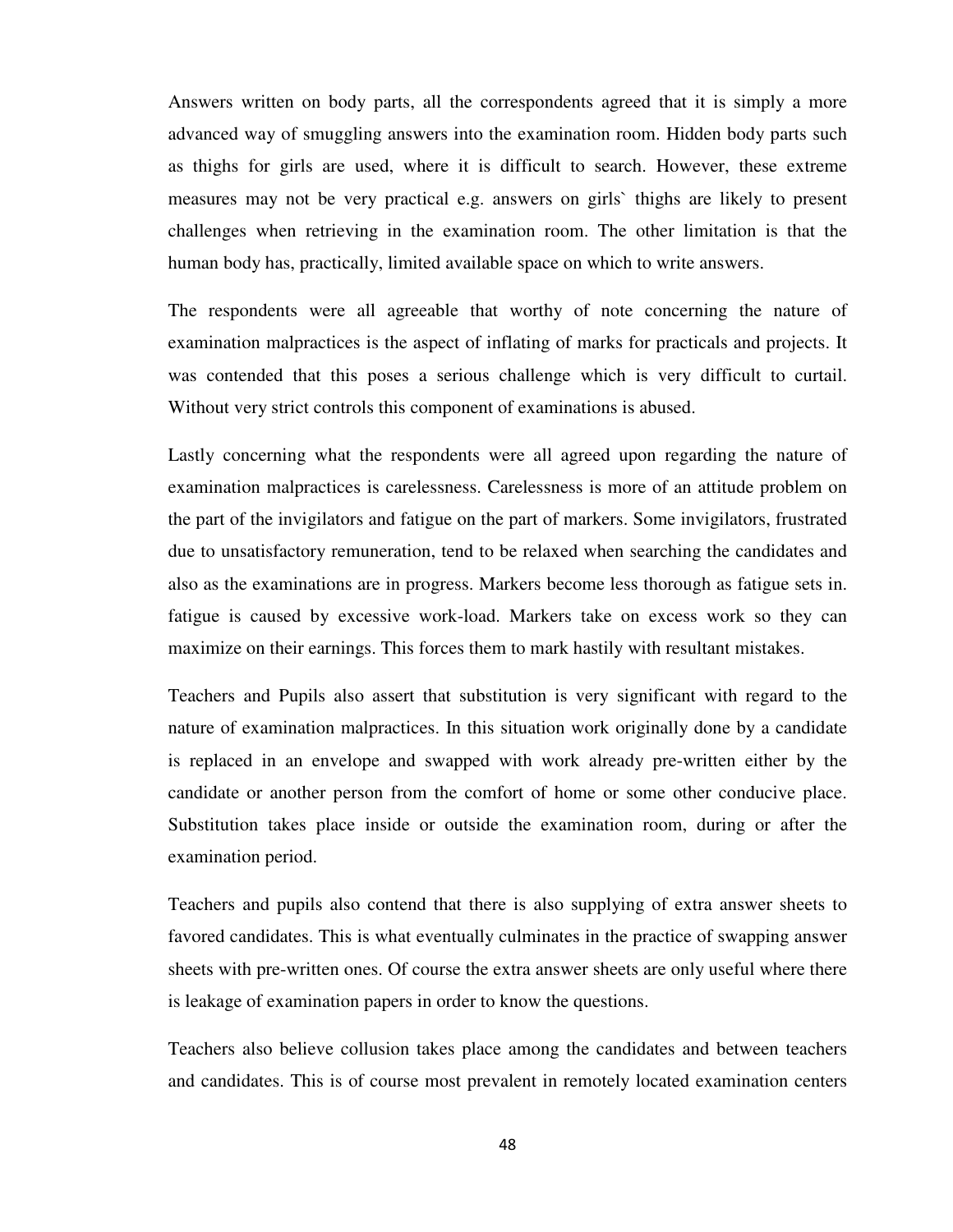where supervision or invigilation is highly compromised. Collusion demands mutual trust among the parties involved.

Lastly concerning the nature of examination malpractices is the issue of impersonation. This calls for corporation between the candidate and the school administration or teachers since it involves using a stranger or even a teacher to write the examination on behalf of the candidate.

The findings on the Nature of Examination Malpractices are in consonant with the Rwandan situation according to Bamusananire (2010) and also Godfrey (1990) and Ramani et al (2010) of Kenya. In the reviewed literature the term stealing examination papers refers to what leads to swapping and leakages.

### **5.1.2. The Effects of Examination Malpractices**

The following were the major effects of examination malpractices cited by all the respondents: It was argued that laziness of candidates and discouragement of the hardworking pupils stems from the high expectations placed on leakages. The candidates assurance of leakage provides an `easier` way out as compared to rigorous studying. Unfortunately even hard working pupils are somehow drawn into the scam. The discipline required to diligently prepare for examinations is substituted for a desperate and often relentless search for leakages.

Examination malpractices also eventually lead to the aberration of the education system. This unfortunate outcome is inevitable because the results from schools can no longer be relied upon. Consequently, in some instances, candidates even fail to gain entry into credible higher institutions of learning, especially those that set up their own entry examinations. In the same vein, candidates wishing to study in institutions of higher learning abroad are subjected to rigorous aptitude tests.

Ineligible candidates are accorded an unfair advantage to advance to institutions of higher learning, often at the expense of the intelligent and honest candidates. The candidates who pass using some form of cheating will most likely employ the same tactics to scrape through college or university education. However, even if such people graduate and go on to secure good jobs, their professional performances are often mediocre.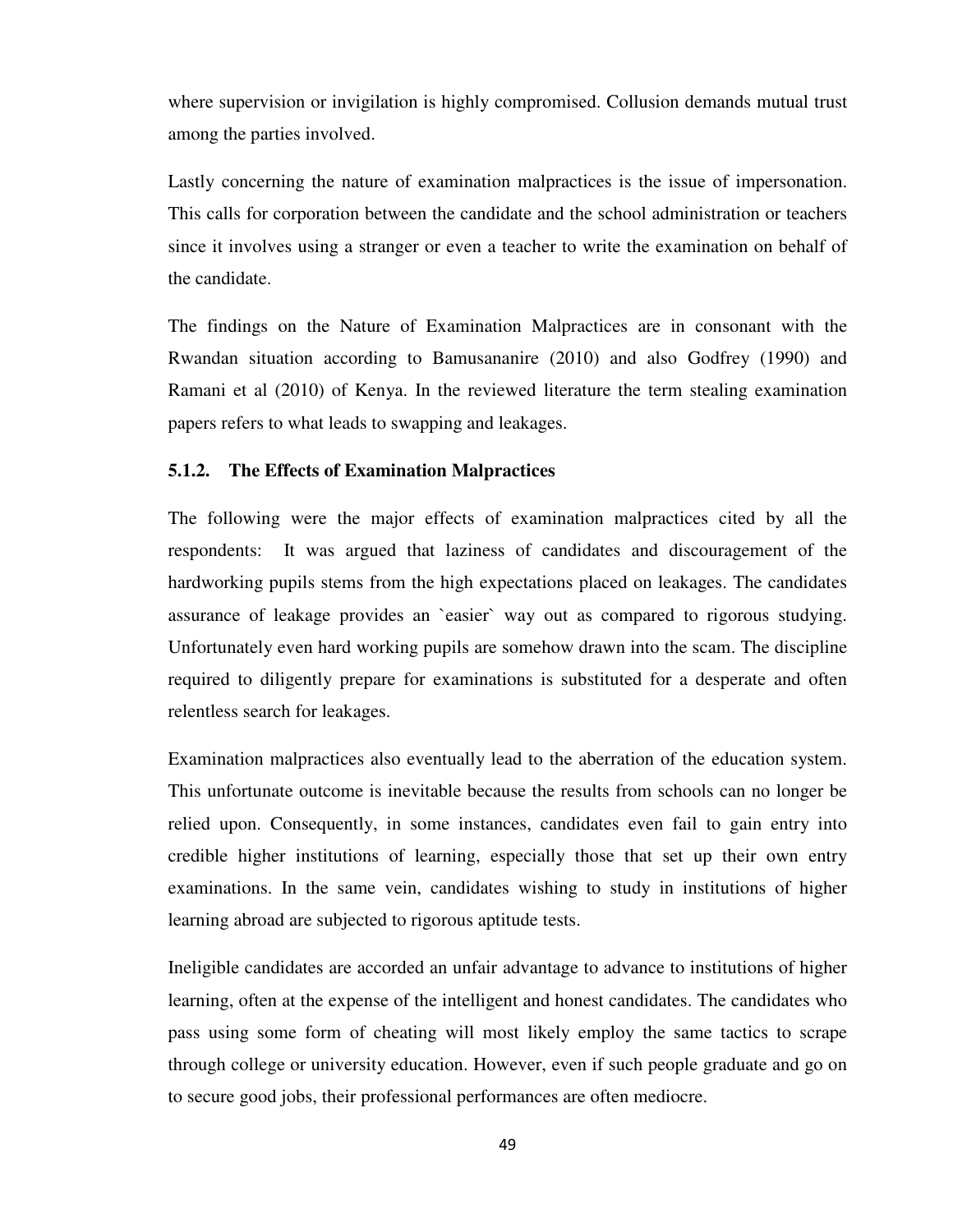The long term effect is that the country suffers national under-development on all fronts. The examination malpractices defeat the very purpose for which the examinations were established because they enable ineligible candidates to advance to institutions of higher learning. The unsuspecting recipients of the fraudulent candidates i.e. the colleges etc. end up churning out very low caliber graduates. Ultimately, resourcefulness and creativity are compromised in the nation. As these mediocre performers occupy jobs that they are not competently equipped for, the nation suffers retardation economically, politically, socially and even morally.

Examination malpractices also generally encourage corruption in the school environment and beyond. The corrupt people in society who regard this unfortunate trend as a lucrative business opportunity, prey on desperate candidates, teachers, parents, school administrators and even Ministry of Education officials. Sadly, the trail of corruption follows the affected candidates because as they progress in their careers/professions fresh challenges will surely arise and the only way they know to solve them is by employing cheating.

The findings on the Effects of Examination Malpractices are in harmony with the research findings of Adelakum and Lawal (2008).

### **5.2 PUPILS**

# **5.2.0. Respondents' observations regarding the factors that contributes to examination malpractices.**

This chapter discusses the respondent's observations regarding the factors that lead to examination malpractices in eight secondary schools of Kabwe namely: Caritas Convent, Highridge, Kabwe, Mukobeko, Kalonga, Bwacha, Jasmine and Angelina Tembo Secondary Schools.

A detailed analysis of the results of the pupils' Focus Group Discussions revealed some interesting findings. As has already been stated above, the most significant but by no means exhaustive factors were peer pressure, laziness and inadequate preparation, ease of access to leaked examination materials, corruption, over enrolment in schools, fear of failure, spoon feeding mentality, examination oriented teaching, financial rewards to high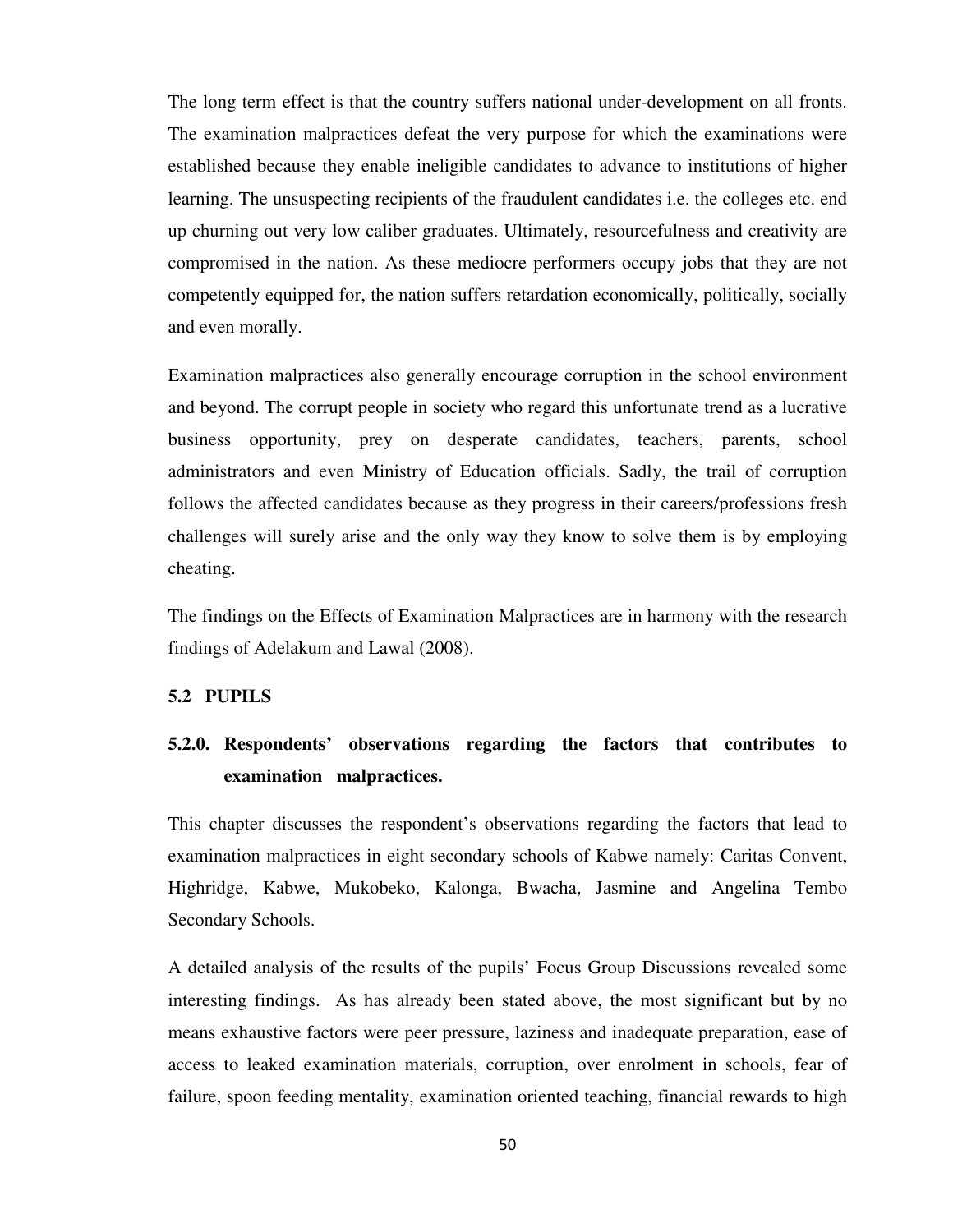performing teachers, habit, remotely located centers and limited places in higher institutions of learning.

Peer pressure ranks as one of the highest factors leading to examination malpractices. It could be a pointer to the fact that the issue of examination malpractices has reached high levels of acceptability where it is now almost normal for pupils to be coerced into partaking of the vice. The prevailing educational environment, with its harsh challenges, where candidates are hardly ever ready and confident enough before the examinations, has made it easier for candidates to encourage each other to illegally partake of or engage in examination malpractices. The candidates who initially may have no desire to participate in examination malpractices end up being forced to do so because they fear they may be disadvantaged if they do not. It becomes a case of, "if you cannot beat them, join them."

Laziness and inadequate preparation ranks the highest among the factors causing examination malpractices. However, these are not stand alone factors but seem to be fuelled or even caused by some more complex underlying factors. In a disciplined environment where facilities for learning are adequately provided for, there is no room for laziness and hence there is adequate preparation for examinations. In other words, laziness, though a factor, is itself a consequence of other factors.

Parental pressure or pressures from other father figures respected by the candidate are governed by multi-faceted motives. Firstly, most parents are aware that a lot of candidates engage in examination malpractices. These parents would not wish their own children to be disadvantaged by their peers` seemingly excellent results obtained through malpractices. The focus group discussions also revealed the fact that some parents have an almost obsessive desire for their children to attain what they themselves failed to achieve. Such parents are prepared to go to any length, including sponsoring examination malpractices to ensure their children obtain excellent results and then bask in the reflected glory. This unfortunately is done whether the children are capable of passing on their own or not.

The other factor cited by pupils is the easiness with which examination materials are accessed. No measure of unusual effort is required for anyone to acquire or gain access to leaked examination material. Leakages are obtained for a reasonably small fee or in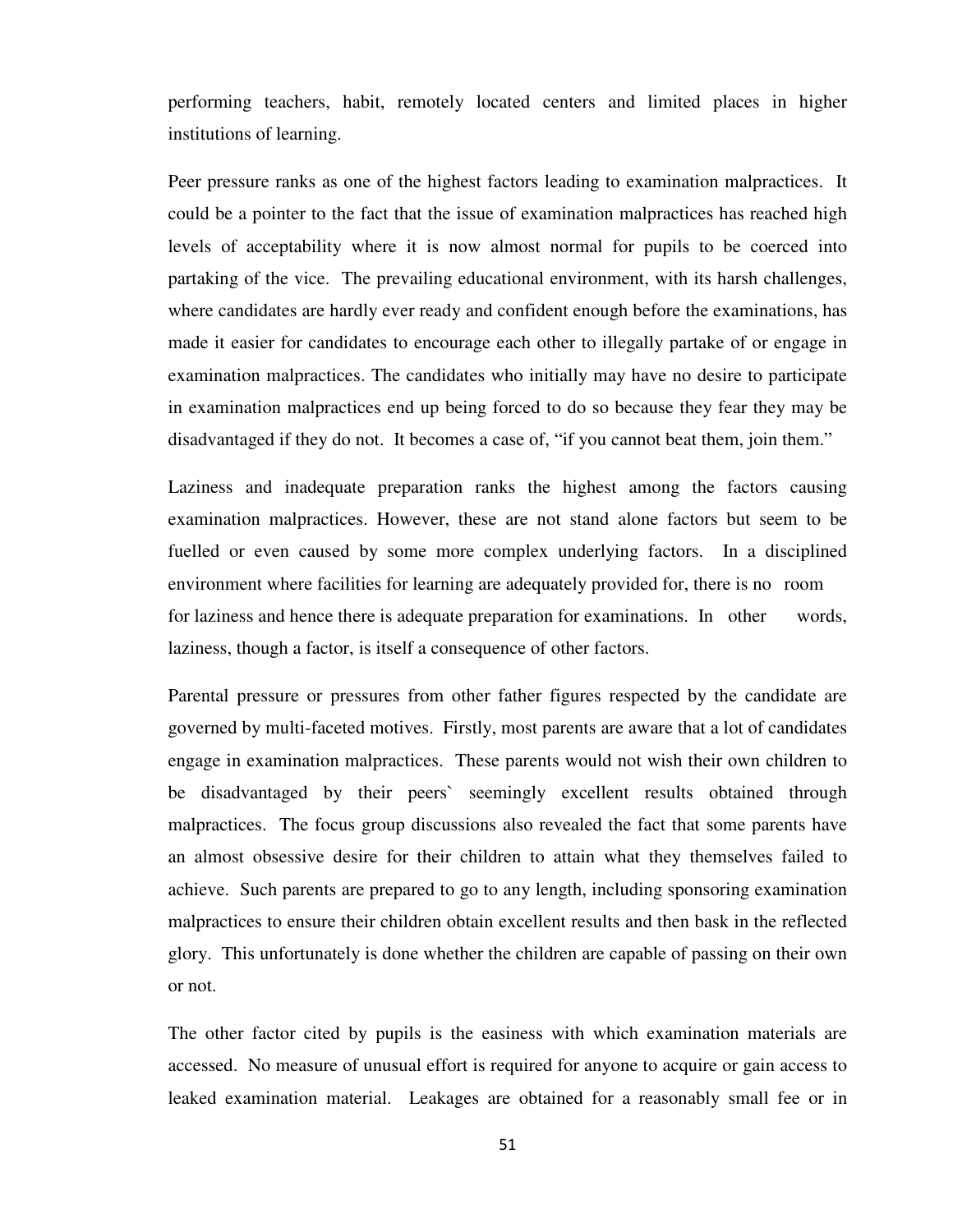exchange for sexual favours. It therefore becomes simply a matter of choice i.e. either to crack one's head to legitimately prepare for examinations or pay a small fee to acquire leakages and `excel` with ease. Paying to acquire examination materials is made easy because many parents are more than ready to sponsor the illegal deal.

Over-enrolment in schools puts a burden on the members of staff and stretches the already inadequate facilities such as class rooms, laboratory equipment, books etc. This impacts negatively on the progress of the candidates such that they are hardly ever ready for examinations, forcing them to seek other means, often illegal, to make up.

The over emphasis on academic results by both the government and society has created a competitive environment in the whole education sector. It permeates from the top downwards i.e. provincial competitions in individual schools for best results. The pressure to excel may result in undesirable methods and practices, which unfortunately may be tolerated by the education officials and administrators.

Another major factor cited by pupils was corruption. Though a broad term, corruption in this context simply means the use of money or other material gifts to illegally acquire examination materials or prior knowledge of examination questions. Corruption can also extend to paying invigilators and markers to favour candidates. The prevailing education environment generally is fertile ground for this misconduct. The economic status of the education officials, school administrators and teachers is too low to entrust them with such a mammoth responsibility i.e. to superintend the affairs of the examinations at a time when good academic results certificates have been overrated and hence are such a prized possession. Ministry of Education officials, school administrators and teachers have become susceptible to corruption. An analogy would be to employ children to sell cakes and candy in a confectionery shop and expect to make a profit at the end of the day.

Fear of failure is caused by a combination of factors. However, the most significant could be, as emphasized by the pupils, the desire to succeed in life. Every pupil looks forward to a successful career with a well-paying job. The other contribution to fear of failure is pride. Some candidates will go to any length to succeed in examinations, even if it meant engaging in examination malpractices, just to preserve their reputation among peers and relatives.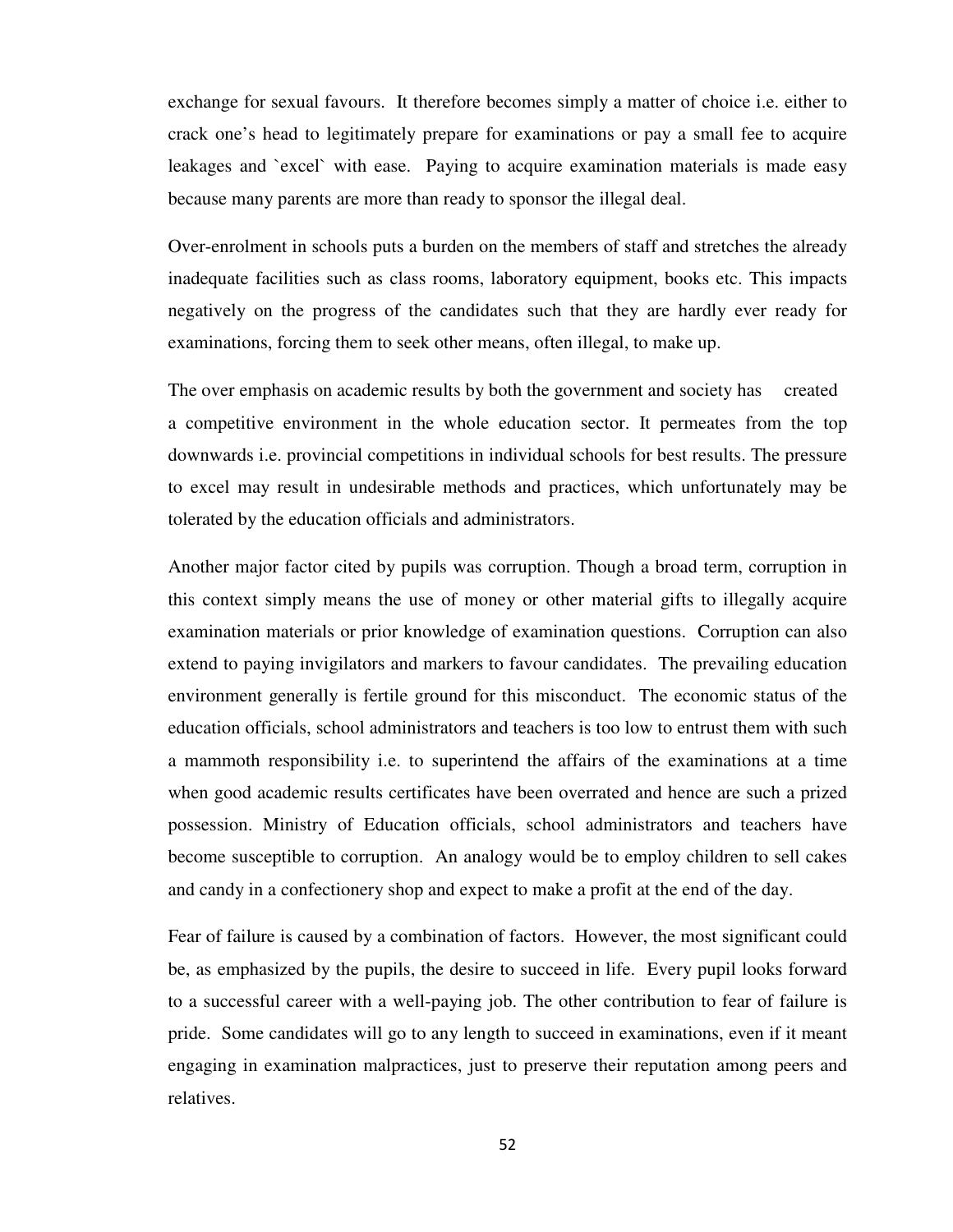The spoon feeding mentality is a practice encouraged by lazy teachers. Unfortunately, the candidates soon realize that when final examinations come, the only way out for them is to engage in examination malpractices.

Examination oriented teaching does not focus on the candidate's deep understanding of the content of the subjects. The teachers instead aim at guessing or calculating the likely questions that may come in the examinations. This forces the teachers, in their quest to cover all the likely questions, to engage in some examination malpractices.

The practice of rewarding teachers who perform well seems to have introduced cut-throat competition which sometimes can be unhealthy. Teachers who fail to meet up to the authorities' required standard for getting a reward end up employing other desperate means to boost the performance of their candidates.

Examination malpractice is also something that grows into a habit among some candidates. This is especially so in schools where the authorities are not very strict during the end of term tests and mock examinations. Pupils actually get to a stage where they feel they can never make it without some form of cheating in the examinations.

Another challenging factor is that concerning the remotely located examination centers. The remote placement of these centers brings many negative factors into play. The transport logistics of the examination materials is usually challenging. Supervision of the conduct of the examinations is also not easy and not effective.

The limited places in higher institutions of learning is also a contributory factor because it causes candidates to employ any means possible to be among the few selected or to gain entry to the few higher institutions of learning.

# **5.3 Respondents' Observations Regarding the Nature of Examination Malpractices**

Concerning the nature of Examination Malpractices, arising from analysis of pupils` Focus Group Discussions, smuggling answers and foreign materials into the examination rooms, teachers aiding pupils, leakage i.e. prior knowledge of examination questions, copying, collusion and writing answers on body parts, walls etc., inflating the scores for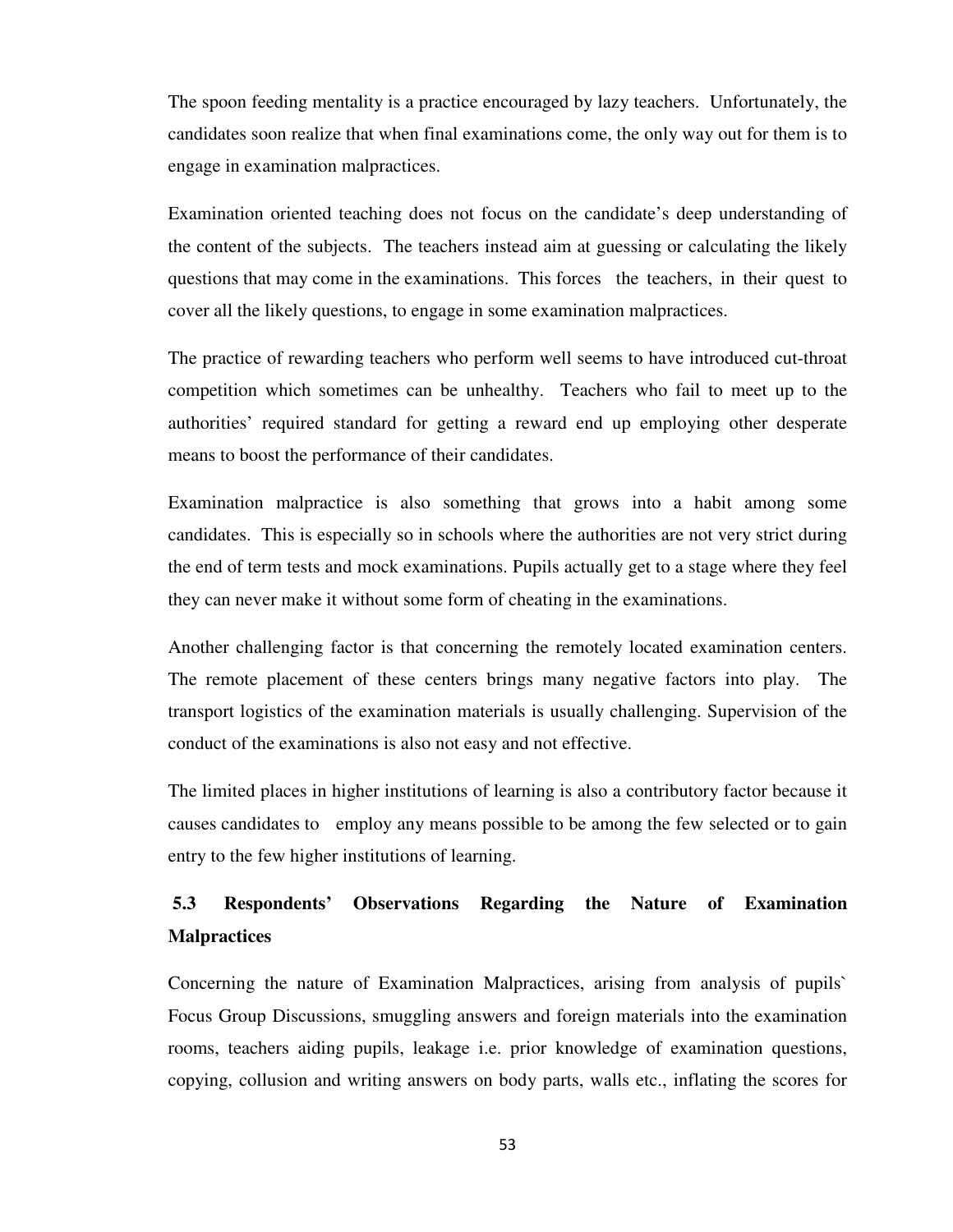practicals and projects, supply of extra answer sheets by teachers and carelessness in marking or favoring relatives were deemed to be the most significant.

It is worrisome that despite being thoroughly searched candidates still managed to smuggle foreign materials into examination rooms. It simply implies that there are yet some undiscovered loop-holes, for instance, how do invigilators handle candidates who excuse themselves to go to the toilet mid-way during the examinations. Are they thoroughly searched before returning to the examination rooms?

The aspect of teacher aiding candidates with answers is very prominent. There are many reasons that cause teachers to aid candidates with answers. It could be simply corruption i.e. in exchange for money or other goods, it could be in exchange for sexual favours or it may be a case of favouring a relative etc. The complexity of this type of examination malpractice demands a high degree of integrity on the part of teachers.

The issue of leakage is perhaps the most renowned of types of examination malpractices. This type is also fueled by corruption. Candidates desire prior knowledge of examination questions to have an unfair advantage.

Candidates copying from each other take place predominantly in the examination room. This practice is exacerbated by overcrowding in the examination rooms. Poor invigilation also creates loop-holes for copying.

The pupils' Focus Group Discussions results also indicate that collusion does take place in the examination room among candidates. Candidates connive to secretly share opinions and answers either by passing pieces of paper or exchanging their written work.

Answers / formulae written on body parts, walls, desks or any other hidden surface in the examination room. Body parts like thighs for girls are used where it is difficult to search. However, these extreme measures may not be very practical e.g. answers on girl's thighs may present problems when it comes to retrieving answers in the examination hall. Answers on hidden surfaces are also more of a gamble because candidates do not know their sitting positions before the examinations.

The other types of examination malpractices worth mentioning are substitution, where work originally done by the candidate is replaced from an envelop by some other work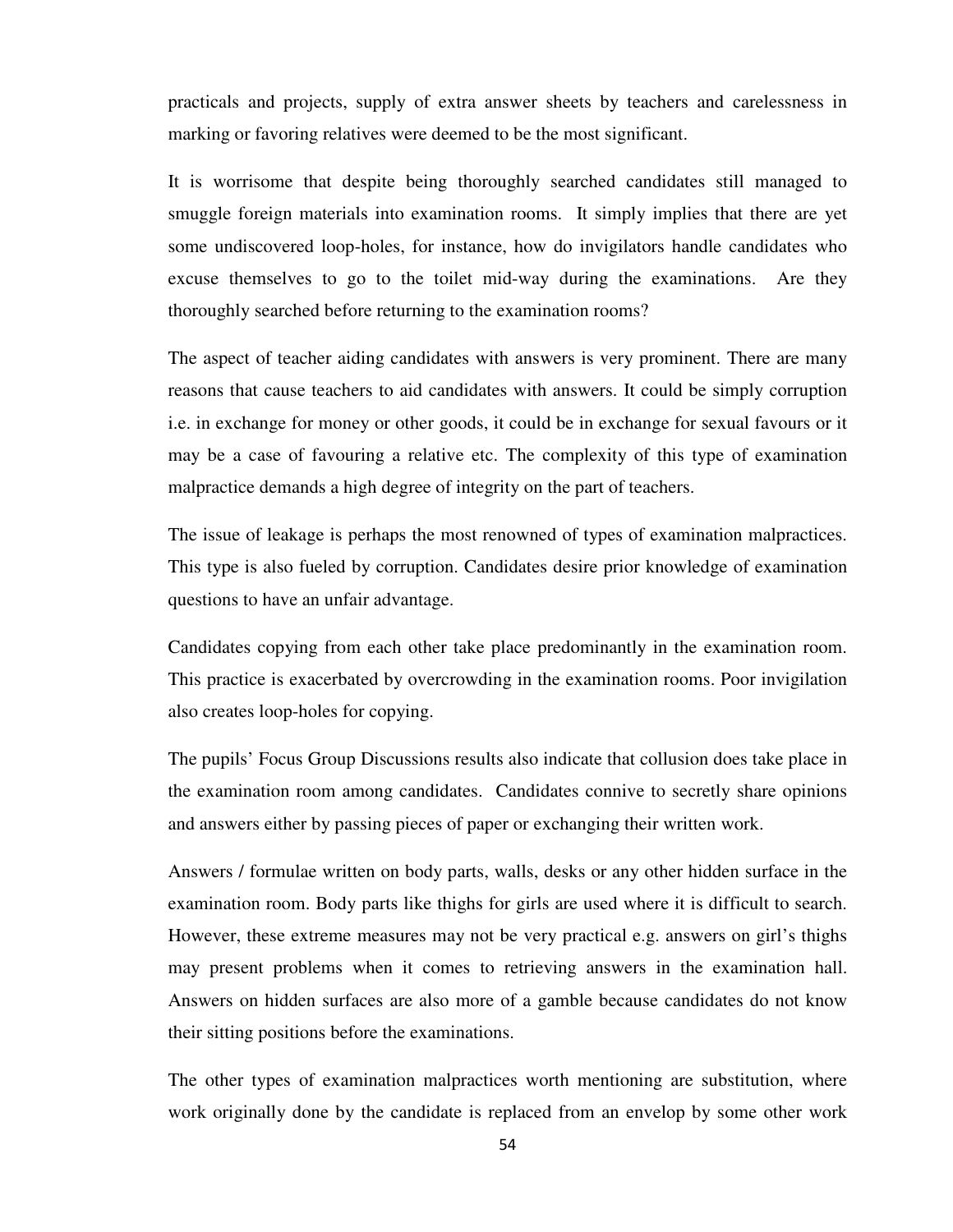either done by the very candidate or another person. This is done inside or outside the examination room, during or after the examination period.

 Impersonation is the type where the candidate hires or engages some other person to sit for the examination on his or her behalf. The pupils revealed that this is only possible where the candidate connives with school administration and teacher.

Inflating of marks for practical examinations and projects is a type of examination malpractice which is quite common and difficult to curtail. More strict controls are required to contain or eliminate this type of malpractice.

Another type of examination malpractice is where teachers supply extra answer sheets to their favored candidates. The candidates are able to swap these with the ones on which they have written the answers. However, substitution is only possible where there is leakage of examination questions to enable answering the questions prior to examinations. Carelessness in marking or favouring of relatives or children of friends etc. This happens at the marking stage of the examinations. Carelessness in marking results from the teacher taking on excessive work-load, which they then mark hastily, in order to maximize on their earnings. Excessive work also causes fatigue.

# **5.4 Respondents 'Observation Regarding the Effects of Examination Malpractices**

The major effects of Examinations Malpractices cited by the pupils 'Focus Group Discussion were laziness and discouragement of hard workers, tarnished image of the education system, national underdevelopment i.e. economically, morally, politically, socially etc., wrong people advancing to higher institutions of learning, promotes corruption, encourages corruption, absenteeism by pupils increases, pupils lose respect for higher authorities. When candidates are assured of an 'easier' way out they become less disciplined in as far as studying and examination preparations are concerned. This unfortunately applies even to hard working candidates. All the candidates simply become lazy, expectant of leakages.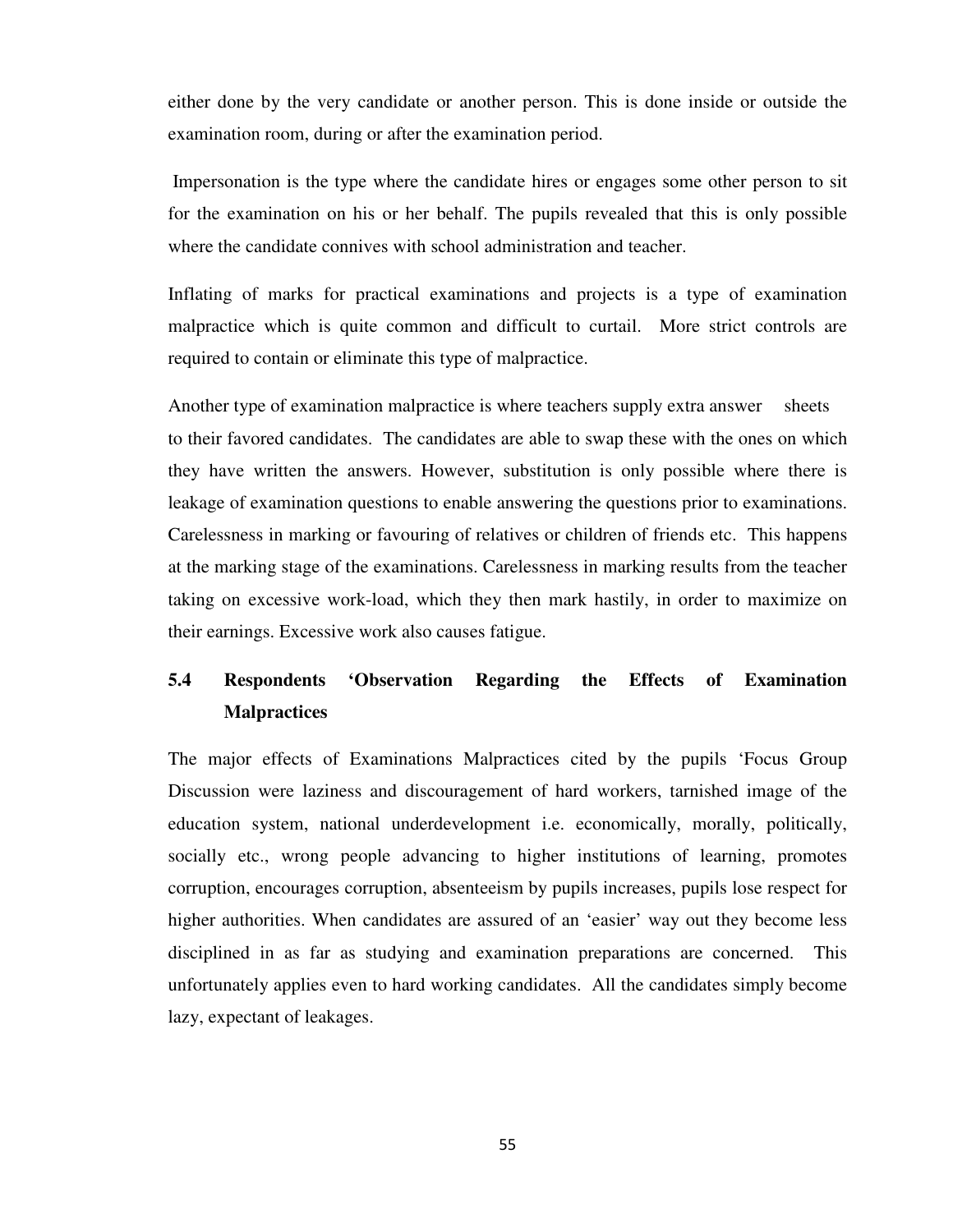The image of the education system is also dented because the results are no longer deemed to be genuine. This makes it harder for candidates to gain entry into credible higher institutions of learning, which sometimes set up their own entry examinations.

The pupils also indicated that the country suffers underdevelopment on all fronts i.e. economically, socially, politically, morally etc., because of the low caliber graduates being churned out from higher institutions of learning.

Examination malpractices wrongly enable the ineligible candidates to advance to higher institutions of learning. These candidates will either barely scrape through the college or university examinations or employ the same tactics of examinations malpractices until they graduate. Such graduates may secure good jobs but their performance in industry, politics or government institutions will be mediocre.

The overall result of examination malpractices is that corruption becomes rampant because it is a lucrative business. Corrupt people in society prey on desperate parents and candidates, school administrators and even education officials.

Absenteeism is a direct result of examination malpractices in that as the examination period approaches, some pupils tend to concentrate on looking for leakages and other means of cheating the system instead of attending school tuitions for revision lessons. One disturbing effect of examination malpractice is the fact that pupils tend to lose respect for higher authorities especially those that are known to engage in the vice. They are no longer looked up to us mentors but merely as fellow crooks.

**5.5 Respondents' Proposed Measures to Curb Examination Malpractices.** During the Focus Group Discussions the pupils proposed various measures to curb examination malpractices. Some of these measures have already been partially implemented. The measures can be categorized into four main areas namely: Improved conditions of service, enhanced security/preventive measures, education/awareness campaigns and lastly harsher punitive measures

Improved conditions of service aim to raise the overall economic status of education officials, school administrators and teachers to a level where they cannot easily fall prey to people offering cash inducements in exchange for leakages and other illegal favours.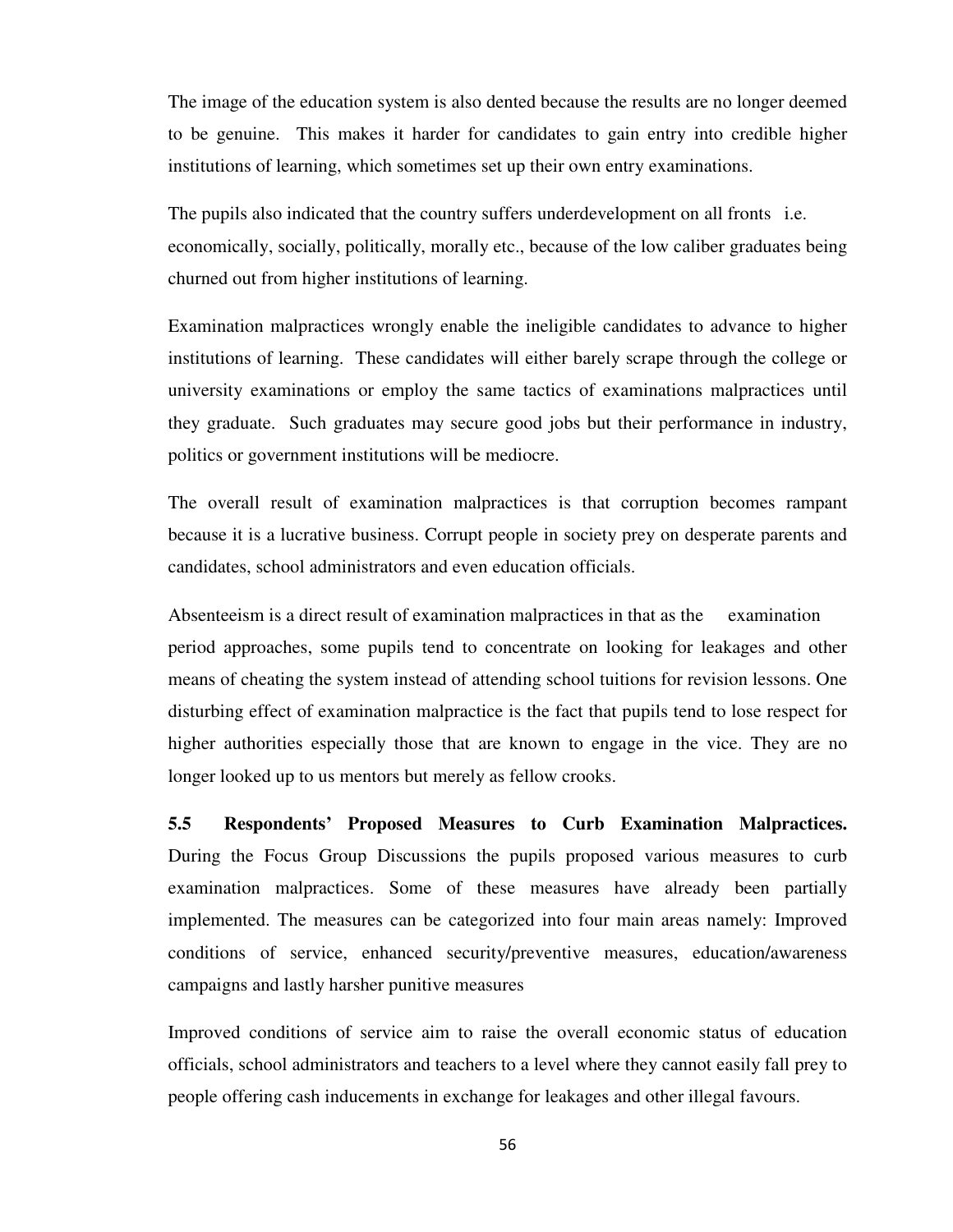Enhanced security and other preventive measures are to seal all the identified loop-holes such as by conducting searches on candidates during examination time as they return from the toilet.

A massive awareness and education campaign to be conducted by the government through the Ministry of Education, to educate members of the public on the dangers of examination malpractices.

Finally, harsh punitive measures to be legislated and swiftly applied on anyone found guilty. All the cases to be dealt with harshly i.e. whether it is at the mock examinations or final examinations level.

### **5.6 TEACHERS**

# **5.6.0. Respondents' Observations concerning the factors that lead to Examination Malpractices**

In table 3, laziness and inadequate preparation, at 49(81.6%) are major factors. Interestingly, there is a clear distinction between government schools like Bwacha High School and mission schools such as Caritas and Angelina Tembo. Laziness is more pronounced in government schools because of other challenges like over-enrolment, inadequate facilities such as class rooms, books etc. These challenges, coupled with generally poorer working environment and lesser incentives makes government teachers also prone to laziness resulting from discouragement. Mission schools are generally more disciplined and better organized, hence less room for laziness and candidates are better prepared for examinations.

Table 4 shows poor teachers remuneration rated at 44(73.3%) as a factor. Apart from teachers being vulnerable to corruption due to poverty, they are also forced to spend more time on private tuition hence the pupils suffer lack of adequate attention and preparation. Therefore both teachers and pupils end up indulging in examination malpractices.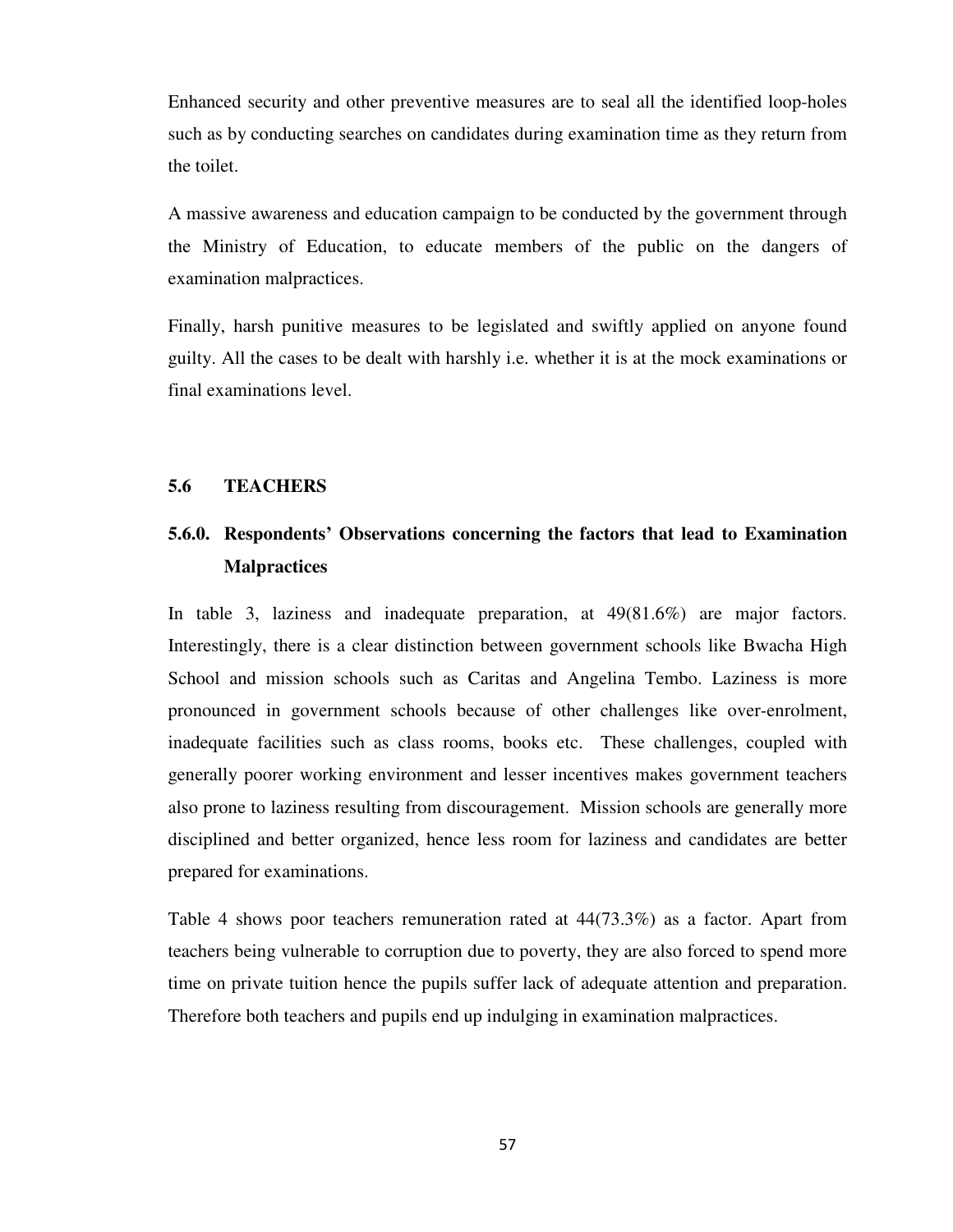Parental pressure, see table 5, is also highly rated at 35(58.3%) as a factor. It is also of interest to note that when parents are assured of good grades for their children, such as in mission schools; the level of examinations malpractices influenced by them is reduced.

Corruption, rated 45(75%) according to table 7, is also a factor that is encouraged by the generally un-conducive learning environment especially in government schools. Both teachers and pupils are prone to corruption because of their lack of confidence vis-à-vis examination preparedness.

Poor quality teaching and incomplete syllabus, mostly in government schools, with their poor facilities contribute much to examination malpractices. This factor is closely linked with that of inadequate facilities. Inadequate facilities portray a lack of seriousness and such an environment discourages both the teacher and pupil.

Fear of failure by teachers. In order to hide or avoid the shame of being an under performer, some teachers engage in examination malpractices to record higher passing percentages for their candidates.

Spoon feeding mentality, as stated above, stems from a lazy approach to teaching which then backfires when final examinations come up, because the pupils realize that they are not ready for the examinations.

Some teachers find it a challenge to cover the whole syllabus so they resort to what is termed as examination oriented teaching. This involves a careful selection of topics that are likely to come. The teacher concentrates on these and even, in some cases, tries to get leakage just to cover up his inadequacies.

Rewarding deserving teachers financially has both positive and negative consequences. Whereas it encourages teachers to work hard, in some cases where the teacher feels challenged or simply cannot match with the smarter teachers, they may resort to examination malpractices.

Teachers and school administrators also believe that examination malpractice can be habitual. It is a practice which when a pupil gets introduced to it, becomes very difficult to stop. It is perhaps due to the fact that genuinely studying for better results is very demanding compared to cheating your way to the next level.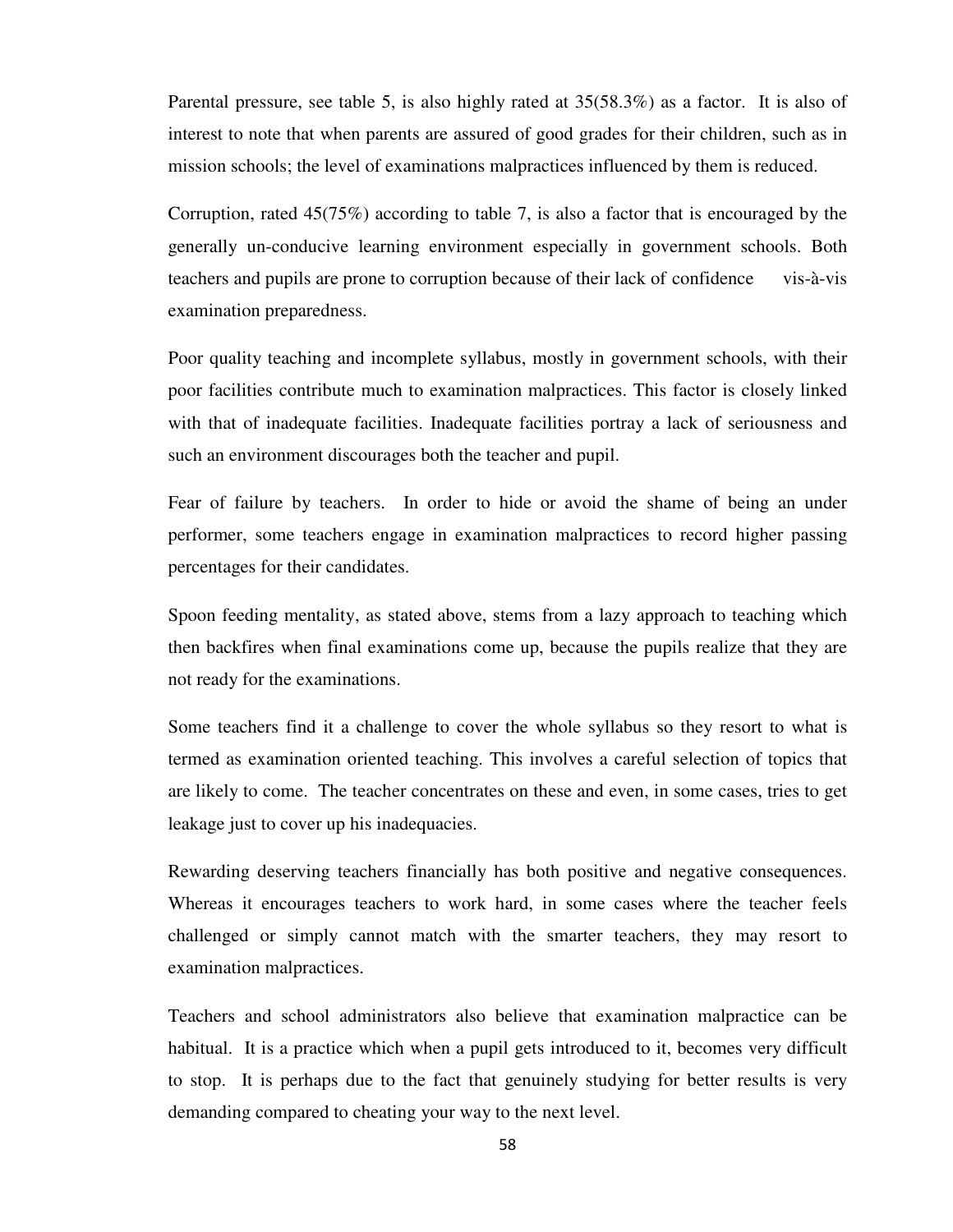The aspect of remotely located examination centers was also pointed out as a significant factor. This is in view of the obvious facts such as logistical hiccups, difficulty in monitoring the conduct of the examinations, especially due to the fact that some school administrators and teachers are also found wanting.

# **5.6.1. Respondents' Observations concerning the nature of Examination Malpractices**

Teachers are of the view that smuggling of answers and foreign materials into the examination rooms is rampant. A rating of 71.7%, see table 18, is indicative of the belief that students lack the necessary confidence to face the examinations unaided. The various methods used, some of them extreme e.g. writing information on sensitive body parts, is indicative of the level of desperation to pass the examinations. According to reviewed literature, the various means to smuggle foreign material into the examination rooms is quite similar, for instance Bamusananire (2010), in the Rwanda situation.

Secondly, the aspect of teachers aiding pupils is considered to exist, but moderately so. However, the portrayal of this mode of malpractice as only existing moderately may be disputed on the basis of the fact that teachers may not wish to link themselves directly to rampant malpractices. It is common knowledge though that the major players in examination malpractices are the teachers and the pupils/candidates. The above assertion is supported by the four key roles played by teachers in perpetrating examination malpractices in Rwanda, Bamusananire (2010).

Thirdly, the teachers believe that leakage is a key aspect in examination malpractices, see table (20). Leakage can perhaps be termed as the 'mother' of the nature of examination malpractices. The above statement could be justified because it is the illegally acquired prior knowledge/information that gives birth to what should be smuggled into the examination rooms, what teachers should use to aid or assist the candidates, what answers to put on the answer sheets that have been illegally given to some candidates before the examinations etc. The popularity of examination material leakage is supported by various researchers e.g. Ramani etal (2010), in the Kenya case, Bamusananire (2010) in Rwanda and also Godfrey (1990) in the Kenya situation.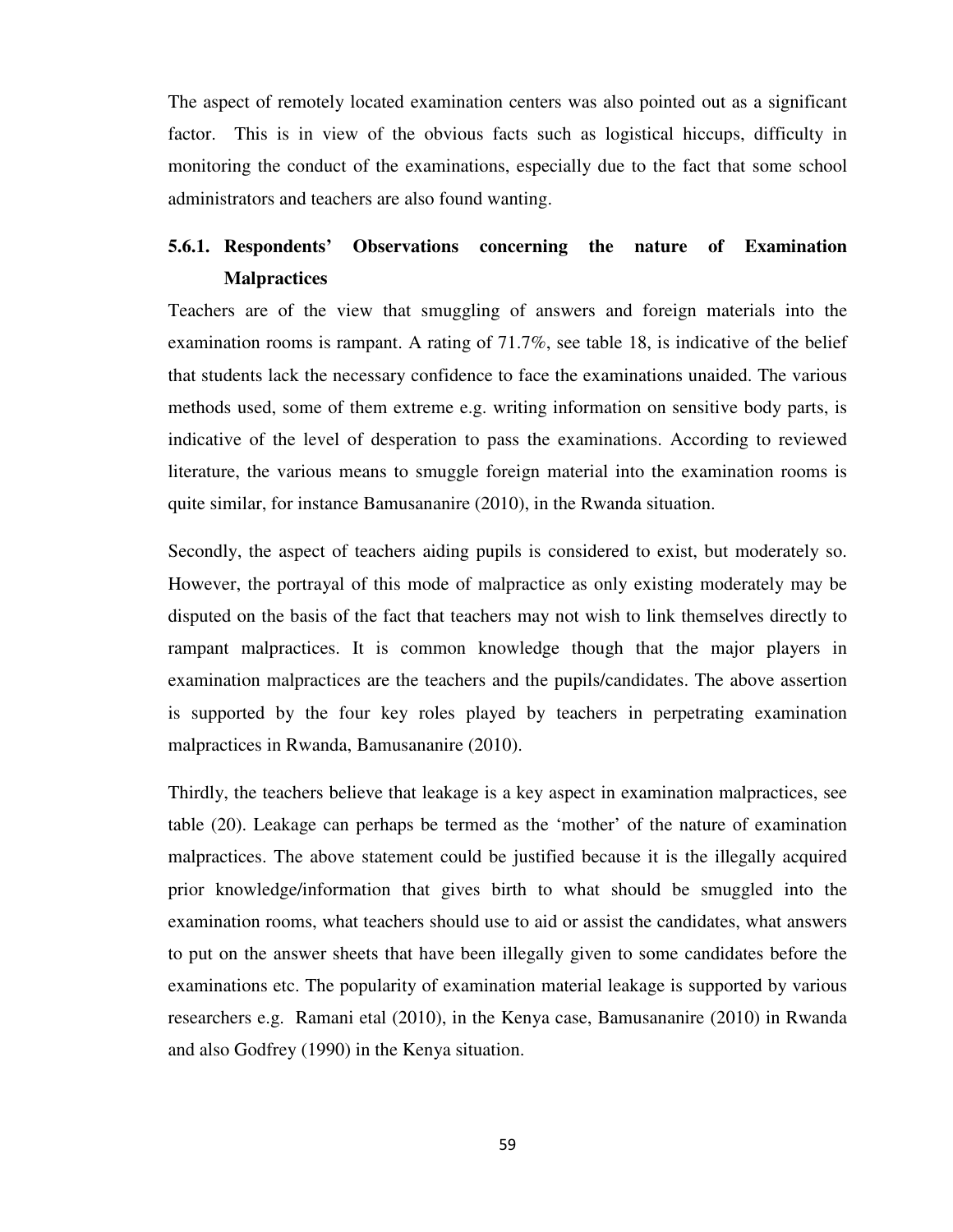The acknowledgement by teachers that collusion exists poses a serious threat even to the fight against examination malpractices. It simply means that the authorities and candidates are able to conspire to engage in any form of examination malpractice secretly. It is perhaps collusion that can explain the fact that to date, despite deterrent measures such as the need for identification cards by all the candidates, impersonation still takes place. Identification cards are 'manually' by-passed by the school authorities and examiners, rendering the examination process a fraudulent force.

It is also argued by teachers that marks are altered by markers in practicals and projects. Unlike at marking centers, where tampering with marks scored has been reduced through introduction of conveyor belt marking system ( CBMS), Chapi (2011), the fair scoring of marks for practicals and projects still remains a challenge.

# **5.6.1.0 Nature of Examination Malpractices before commencement of examinations.**

This category refers to all the pre-examination illegal preparatory activities that eventually culminate into a fully-fledged examination malpractice. The activities are generally targeted at teachers, school administrators and examiners being the ones perceived to have access to examination materials. The nature of these activities take the form of corruption of the above mentioned officials, mobilization of leakage material, answers on body parts being pre-written, supply of extra answer sheets by teachers and the smuggling of answers, foreign material etc. into the examination room. The findings by Bamusananire (2010) are in consonance with the above assertions.

#### **5.6.1.1 Nature of Examination Malpractices During the examinations**

This consists of examination malpractices that are peculiar to the period when examinations are in progress. This is the implementation stage of the material gathered prior to examinations. For instance, material smuggled into examination rooms, answers written on body parts etc. become reference data. It is also pay back time for teachers and examiners that may have succumbed to the corrupt advances of candidates or their agents by either helping them with answers or relaxing invigilation rules. This category of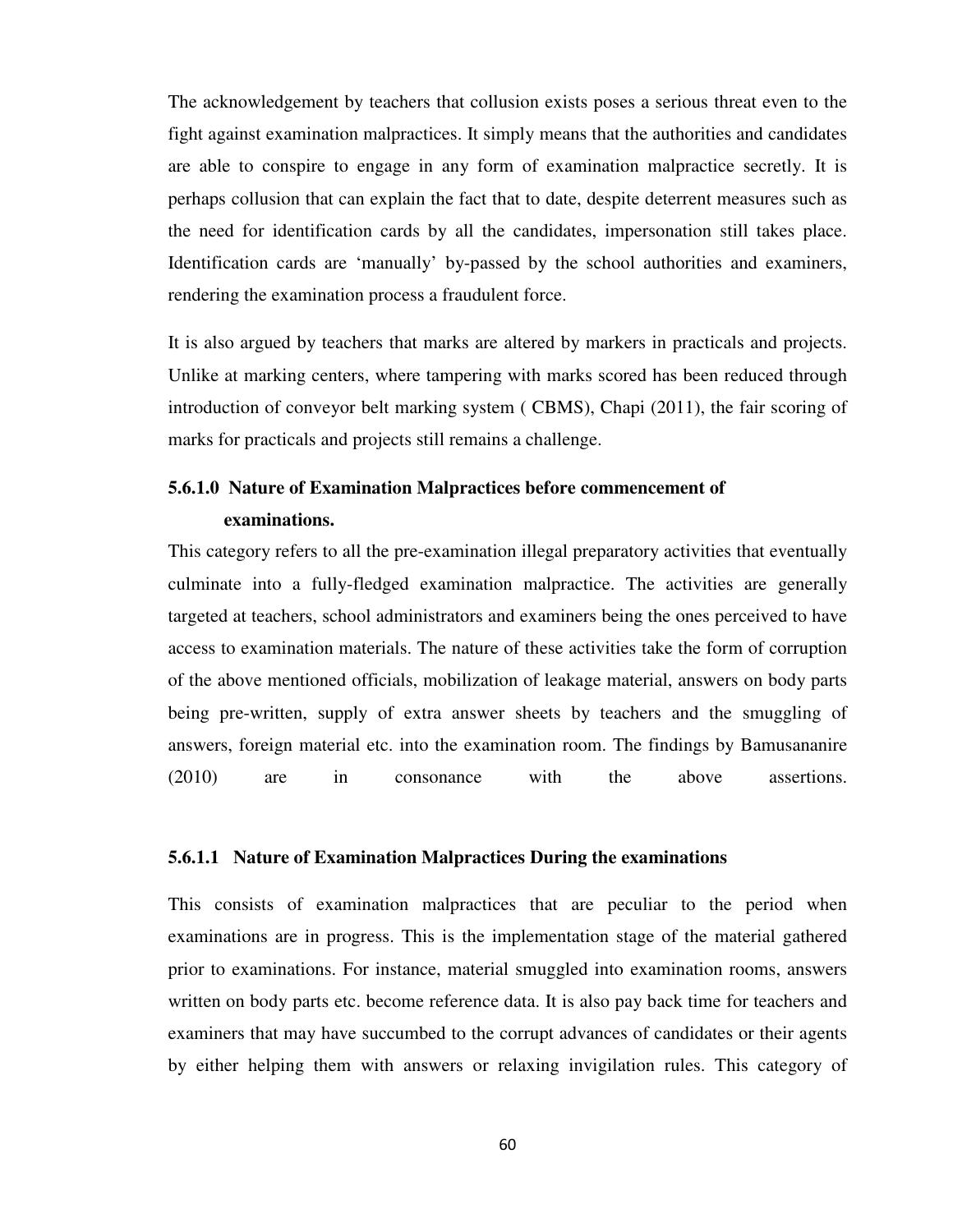examination malpractices also includes collusion, substitution/swapping and copying. Bamusananire (2010) records similar findings.

### **5.6.1.2 Nature of Examination Malpractices after the examinations**

This category of malpractices totally excludes the candidates. It is actually a preserve of teachers and examiners/markers as it involves altering marks for projects/practicals, swapping of answer sheets and favoritism, careless marking etc. Chapi (2011) and Bamusananire (2010) came up with similar findings.

#### **5.6.1.3 Nature of Examination Malpractices before and during the examinations**

These are malpractices noted both before and during the conduct of examinations. They are perpetrated by various players i.e. candidates, teachers, examiners and external agents, as in the case of impersonation sometimes. Apart from impersonation which is normally done in connivance with examination officials, candidates engage in smuggling of answers into the examination rooms. This they do even when the examination is in progress by pretending to go to the toilet where they retrieve the hidden answers from. The above findings tally with the findings of Bamusananire (2010).

# **5.6.2. Respondents' Observation concerning the effects of Examination Malpractices**

One serious effect noted by teachers is that it results in laziness generally among candidates. Unfortunately, inclusive among these are those that ordinarily would do well on their own. This implies that examination malpractices are contagious because those candidates who may not wish to be partakers end up feeling disadvantaged i.e. their peers appear to have an edge over them. Olatunde etal (2010), refers to this phenomenon as 'the band wagon effect'.

Another effect of examination malpractice is the serious aberration of the education system in that the results from schools can no longer be relied upon. This situation forces higher institutions of learning to set up their own compulsory entry examinations/tests.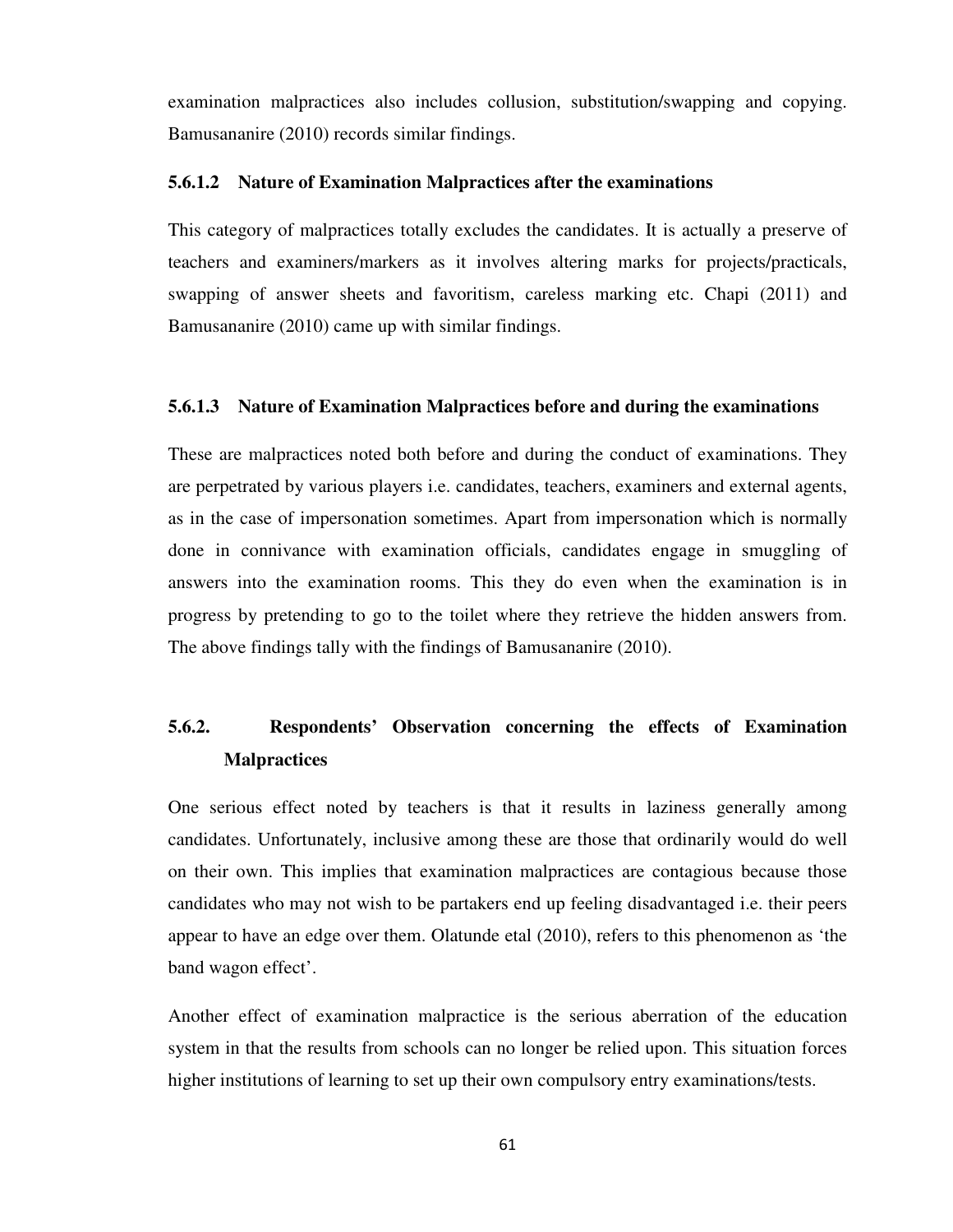Probably a direct consequence of the disturbance in the education system due to examination malpractices is overall national underdevelopment in all sectors i.e. economically, politically, socially and even morally. This situation is caused by the fact that wrong people find themselves in positions or jobs in which they are not capable of excelling. Mediocre standards eventually creep in. This happens because when a person is given a position beyond his competency, he/she will devise other means, often unorthodox or illegal to manage the situation. The consequences may more often than not be catastrophic or detrimental to the overall objectives. The above views are in consonance with the findings of Chileshe (2010).

Examination malpractices in general tend to encourage corruption in the school environment and beyond. The pupils who progress to higher institutions of learning through corrupt means are most likely going to continue doing the same anytime they face challenges in life. In the school set-up, examination malpractices have evolved into a money spinning venture, fuelled by the candidates' desperate need for success and the parents' desire for reflected glory, regardless of the means of attaining such success. In the work environment, failure to manage the affairs professionally leads to serious compromise of values all round. Corruption becomes a universal tool for 'success'. See Chileshe (2010).

Fifty percent of the respondents in the above category also believed that examination malpractices caused candidates to absent themselves from lessons. The cause could be that they began to value less and less the normal class lessons and tuitions. Instead they would opt to go all out in search of leakages etc. Absenteeism is also indirectly encouraged by the teachers who set up make shift tuition centers in homes etc. to earn extra money during the panicky examination time. The pupils opt to attend these private tuitions where the teachers assure them that the stuff they are revising is what is likely to be in the examinations.

The other resultant off shorts of examination malpractices are loss of respect for authorities by the candidates. This happens because they find themselves playing the same game. There is no model or morally upright figure to look up to. In the same vein the pupils even lose self-confidence. There is no one to assure them that they can make it without cheating.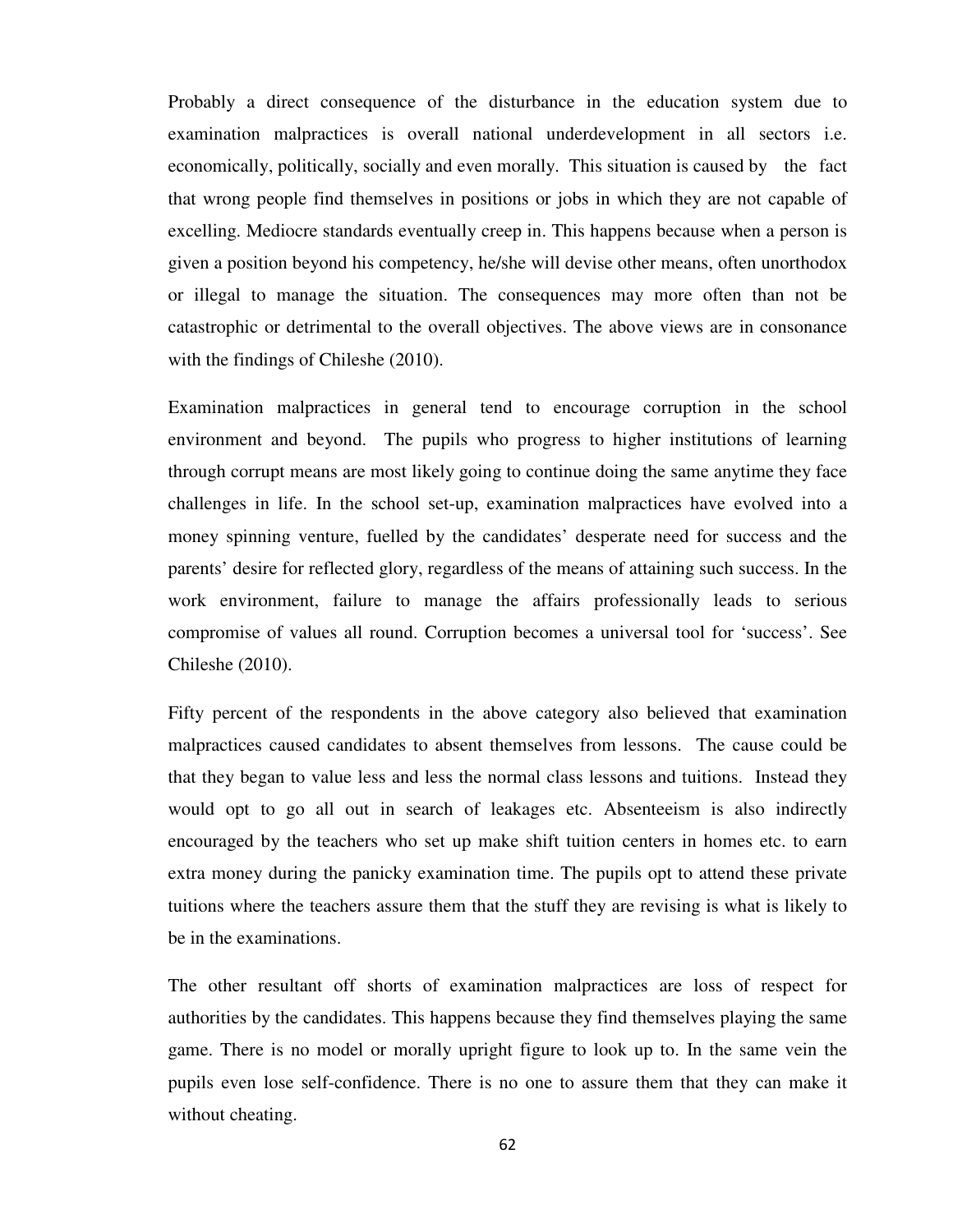# **5.6.3 Respondents' observation concerning the measures to curb Examination Malpractices**

 It is undoubtedly utopian to imagine that all forms of examination malpractices can be curbed. The wide varieties of the proposed measures to curb examination malpractices typify the complexity of the problem. To help understand the multifaceted approach required to solve these problems, the measures can be categorized thus:

Motivational measures that are meant to boost the morale of school administrators, teachers and education officials. These are adequate remuneration, improved conditions of service, and additional incentives such as low interest loans. An employee who is financially empowered and well looked after is less prone to corruption. Interestingly, even pupils are able to tell that their teachers and school administrators are vulnerable financially by the way they conduct themselves.

The other measures are punitive, preventive or deterrent in nature. These involve banning culprits from sitting for examinations for at least five years, long prison terms for erring teachers, school administrators, education officials or any other individual involved. It also calls for enhancing the security system before, during and after the examinations.

There is also the educational aspect of the measures. Mass awareness and education campaigns are effective in that when for instance pupils know the dangers and consequences, they are more likely to resist peer pressure. Corrupt education officials, teachers and other people from outside will most likely refrain from indulging in examination malpractices when they are well enlightened concerning the consequences.

The other category of equal importance is to do with up-lifting the standards in the schools generally i.e. infrastructure such as class rooms, laboratories, sports facilities, libraries etc. both in terms of capacity and quality. There is also the availability and quality of learning materials such as books, laboratory equipment, and computers. In a well-organized learning environment, with adequate facilities, qualified teachers and sound management the pupils feel encouraged to learn.

Finally, there are measures that enhance efficient and secure means of handling and transporting of examination materials. This may call for more government support in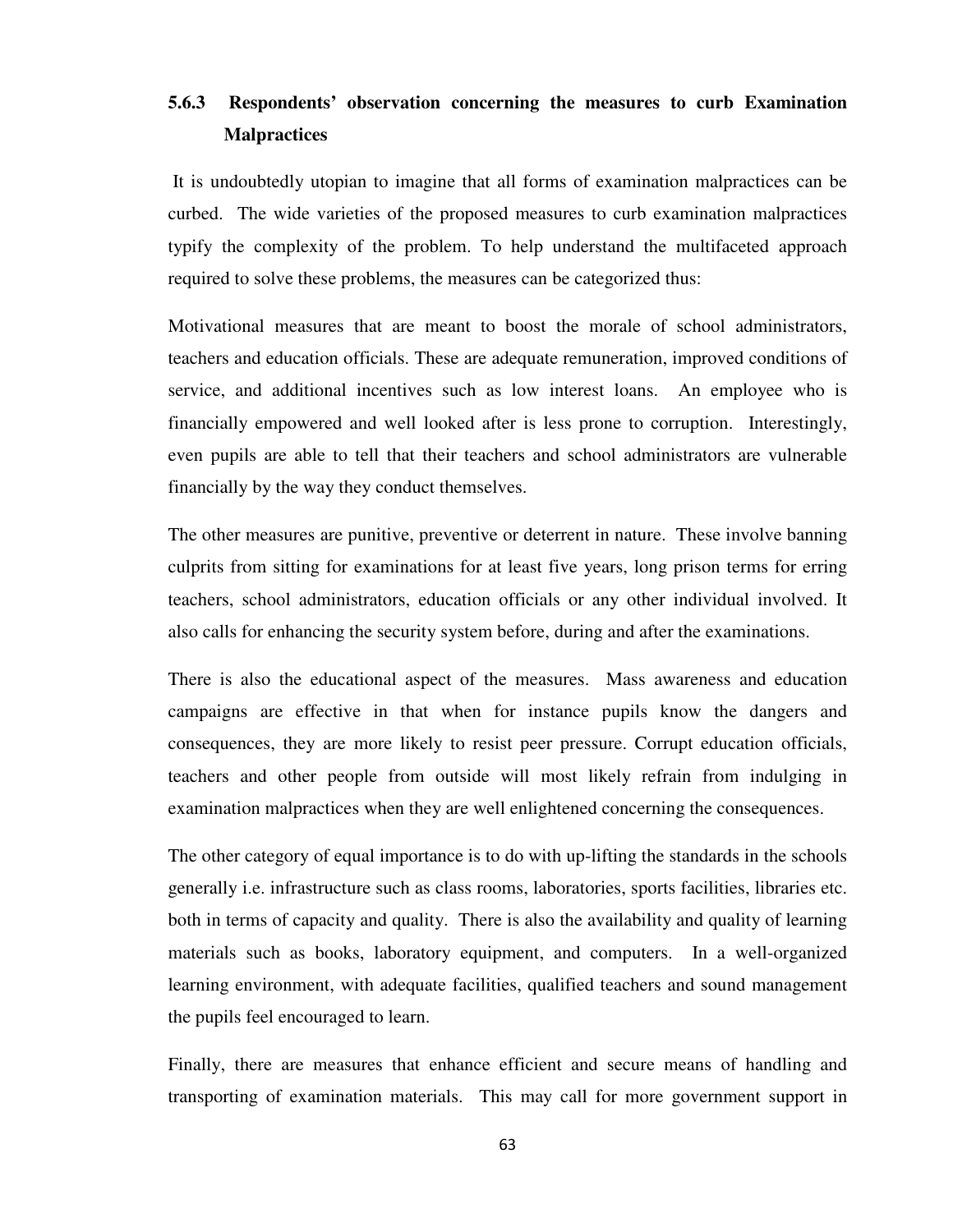form of logistics and personnel i.e. air-lifting of materials and staff personnel where necessary to ensure timely delivery and collection from various examination centers, no matter how remote.

### **5.7.0 SCHOOL ADMINISTRATORS**

#### **5.7.1.0 Factors that Lead to Examination Malpractices**

This chapter discusses the respondent's observations concerning factors that lead to examination malpractices in eight secondary schools of Kabwe district namely Caritas Convent, Highridge, Kabwe, Mukobeko, Bwacha, Jasmine and Angelina Tembo. The major themes that emerged from the School Administrators result concerning factors were laziness/inadequate preparations, poor remunerations for teachers, peer pressure, corruption, inadequate facilities e.g. classrooms, lab equipment's, spoon feeding mentality, examination oriented teaching and remotely located examination centers.

The School Administrators rated laziness and inadequate preparation as prominent factors that lead to examination malpractices. Laziness and failure to prepare adequately are factors that appear to thrive more in institutions where the environment for learning is not very conducive, for example, schools where over-enrolment, a generally decadent appearance, unmotivated teachers and so on and so forth exist.

Poor remuneration for teachers, not surprisingly, is highly rated as a factor. An inadequately remunerated teacher is not only easily corruptible but also tends to spend much time on private tuitions at the expense of official duties. As a result pupils are deprived of quality attention leading to inadequate preparation. The end result is both pupils and teachers are forced to indulge in examination malpractices.

 Peer pressure is not only a major factor but one that is also very difficult to deal with. As the name suggests, this has to do with social influence, where even the very capable, brilliant candidates are drawn into the vice of examination malpractices. The School Administrators contended that most candidates are easily persuaded because they believe that if they do not partake then they would end up being disadvantaged.

 Parental pressure is another socially motivated factor which is very prominent. In this highly competitive era, where places in higher institutions of learning are few, all parents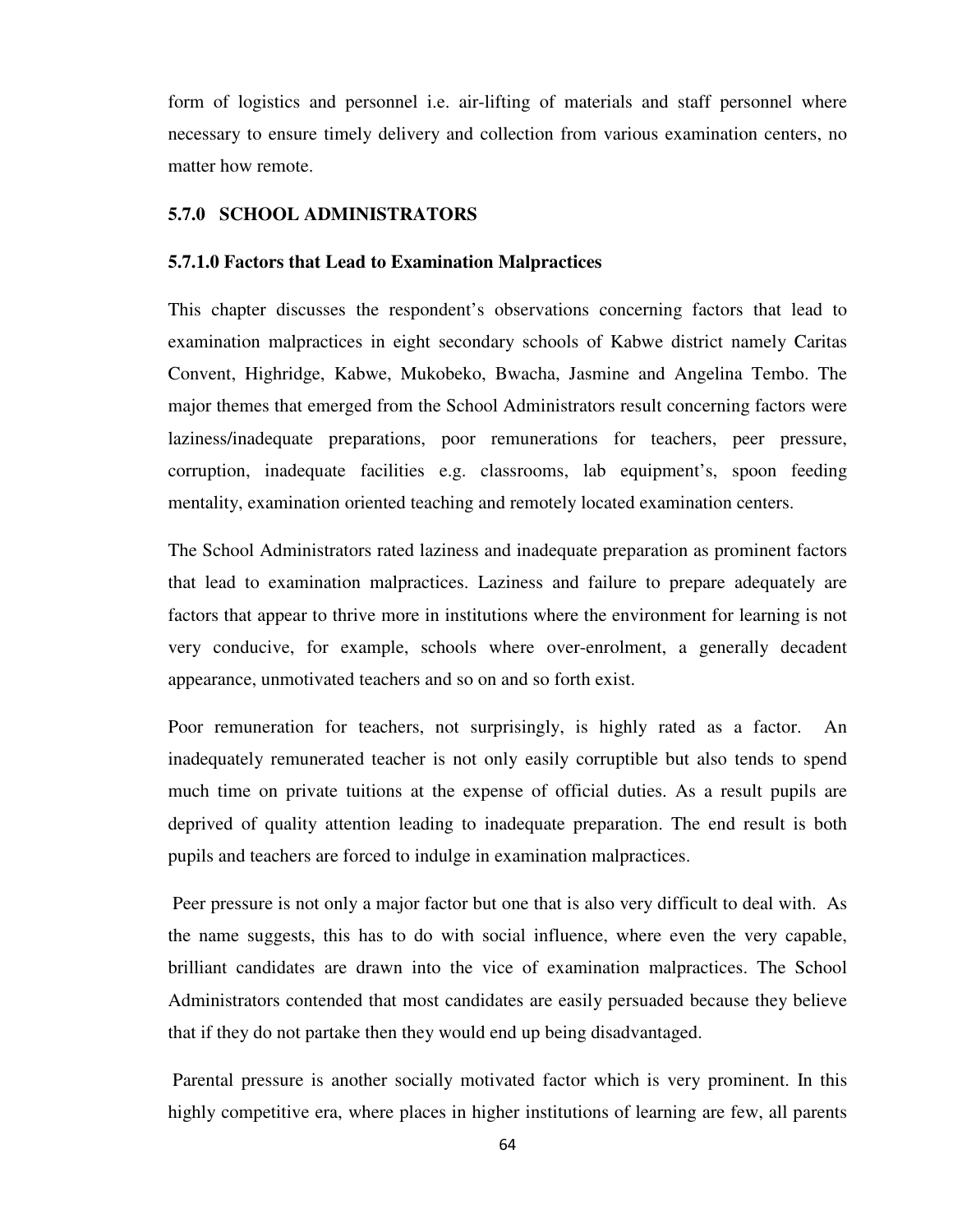want their children to advance. It is also a source of pride to have successful children. Parents therefore put undue pressure on the candidates, forcing them to indulge in examination malpractices.

The school administrators contend that corruption is rampant in most schools but more so in government run schools, which record a higher number of un-motivated teachers and the highest number of ill-prepared candidates. The above forms a recipe for corruption. It is also the desire by candidates to pass at all costs and parents' preparedness to sponsor the pupils' illegal purchases of examination materials that exacerbates corrupt activities. Bamusananire (2010), Afemikhe (2010) and Ijaiya (1998) hold very similar views to the above finding.

Inadequate facilities like classrooms, laboratories and so on and so forth are situations mainly obtaining in government schools. The zeal to learn and morale among teachers is generally low. The time for examinations is generally a dreaded period hence to make up for whatever deficiencies, the candidates and teachers are forced to indulge in examination malpractices.

The School Administrators also contended that the negative off-shoots of spoon fed candidates are examination malpractices. Spoon-feeding deprives the candidates the opportunity to garner enough self-confidence to face the examinations without resorting to examination malpractices. Spoon-feeding basically denies the candidate the chance to exercise their intellect, which is necessary to building up of intellectual stamina in the concerned subjects.

Examination oriented teaching is, as far as the school administrators are concerned, a very serious factor leading to examination malpractices. This practice is common among teachers who are over-stretched with private tuitions and have not enough time for official duties.

They therefore gamble by resorting to concentrating on carefully selected topics, disregarding some portions of the syllabus. Because they lack self confidence that they have done the right thing, they resort to examination malpractices such as searching for leakages to make-up.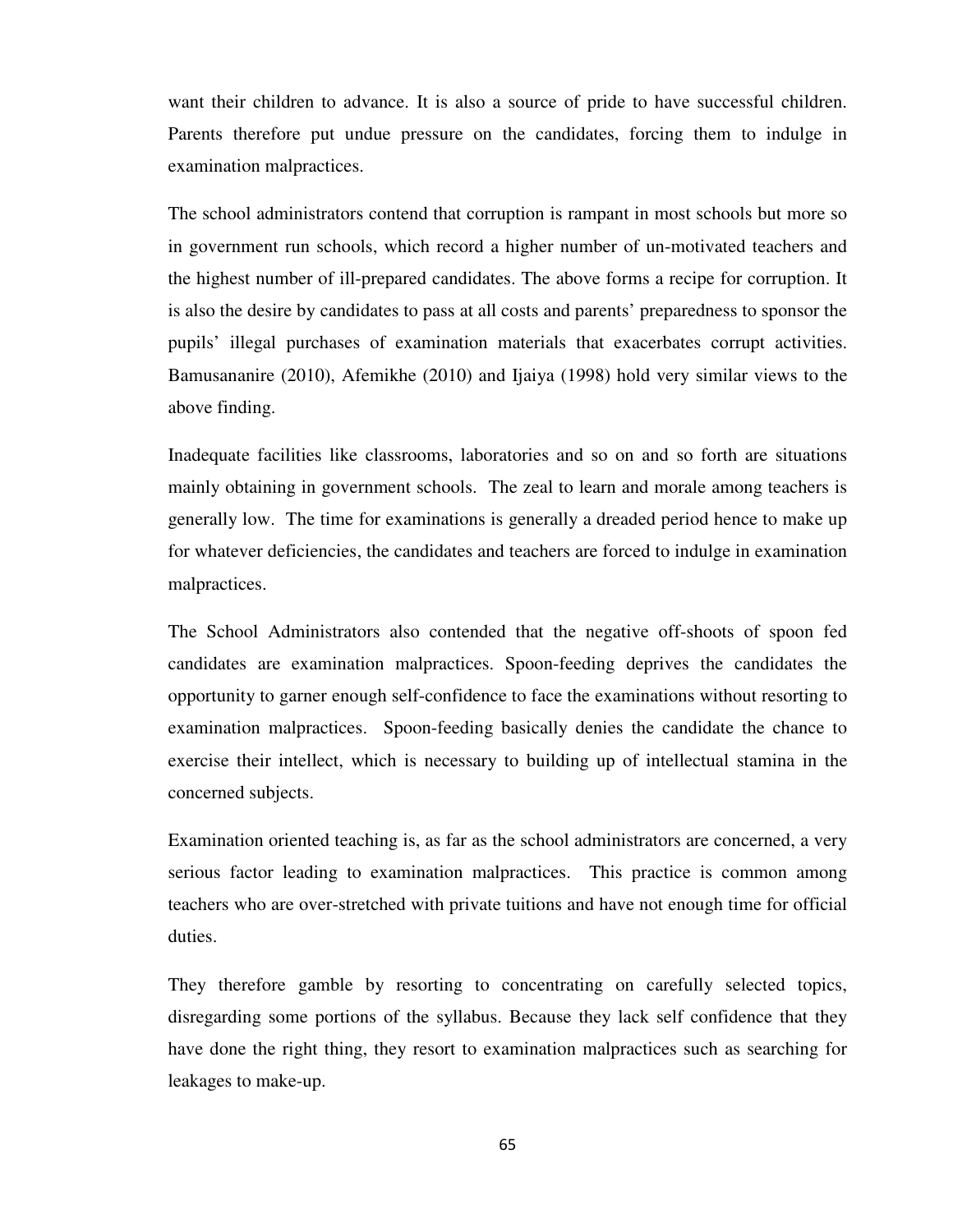Lastly, the school administrators observed that remotely located examination centers contribute significantly to examination malpractices. First of all, the officials in these centers feel that they are in a very disadvantaged position by their geographical location. To make up, the officials i.e. teachers and school administrators resort to illegal aiding of candidates. Secondly, the remoteness of the centers makes it difficult to strictly monitor the conduct of the examinations. Thirdly, the delivery and collection of examination papers is also bound to create room for examination malpractices.

### **5.7.2.0 Nature of Examination Malpractices**

Concerning School Administrators the following were the prominent revelations from the results of their responses regarding the nature of examination malpractices: teachers aiding pupils, copying, answers on body parts, leakage, smuggling answers and foreign material into the examination room inflating and inflating the marks for practicals and projects.

Teachers aiding pupils is, according to School Administrators, a very common practice among teachers. Various reasons were advanced for this despicable conduct, where the very people charged with the responsibility to uphold and safeguard the integrity of the examinations were also major perpetrators of examination malpractices. Some reasons were poverty among teachers, favouring relatives and family friends and exchanging the services for gifts, money or sexual favours with female candidates. The research findings of Bamusananire (2010) attest to the above assertions.

School Administrators also contended that copying was rampant, especially in situations where the examination rooms were overcrowded. In some cases candidates conspire with invigilators to create a conducive environment for copying. This of course calls for some form of corruption to make the invigilator corporate. Copying though can be looked at as the candidates' initiative perpetrated by those that are not ready for examinations. This is so because they normally do not even know whether they are copying the correct answers or not. Examiners merely give them the opportunity to copy from whomever or from whatever smuggled foreign materials.

The School Administrators also observed strongly that the nature of examination malpractices also takes the form of answers written on human body parts. This is normally done on hidden parts of the body, in extreme cases even girls thighs, just to elude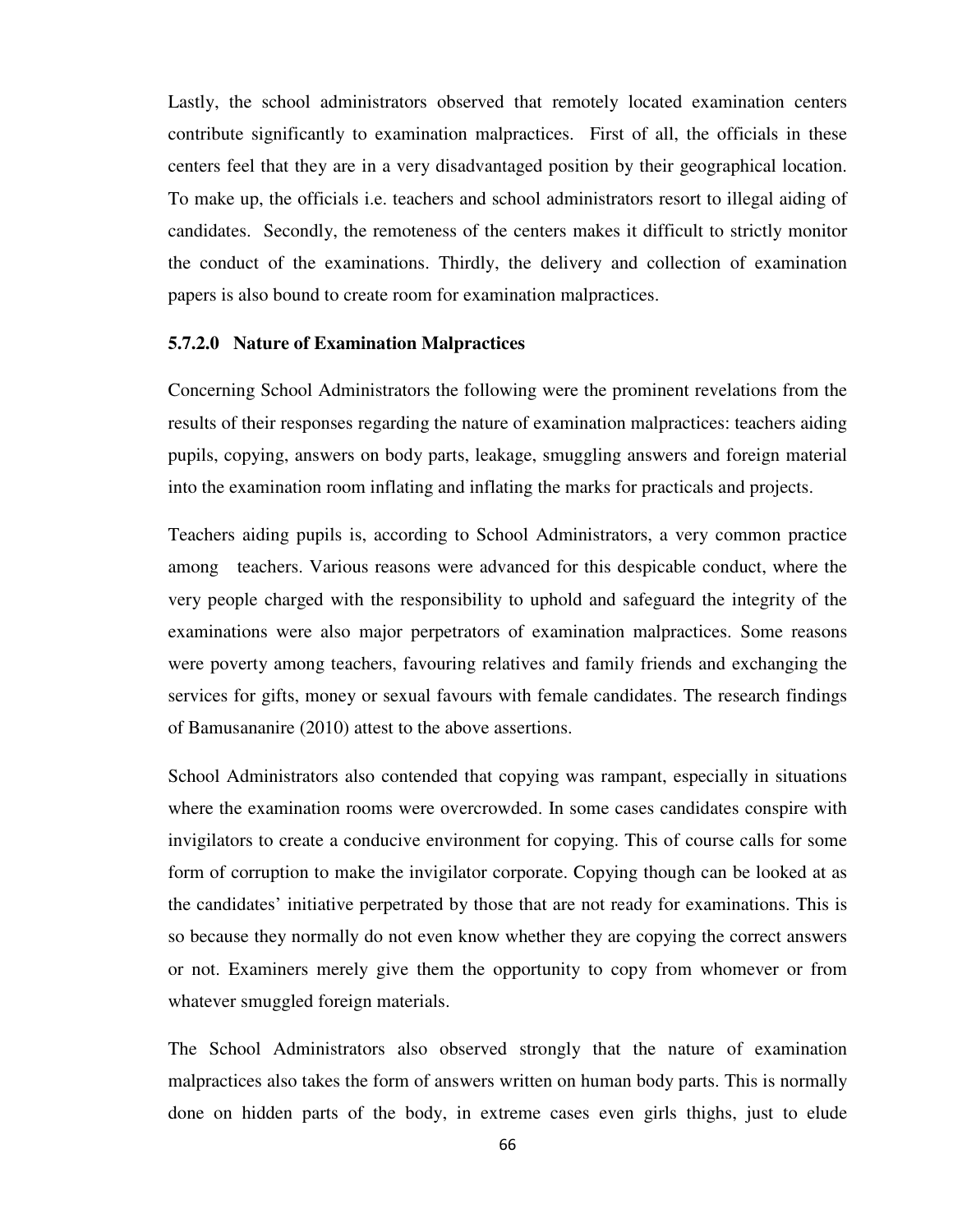thorough body checks by invigilators or examiners. Of course one may argue that these extremes of writing on sensitive body parts make extraction of the written answers a serious challenge, rendering the exercise futile. The research findings of Bamusananire (2010) are in agreement with the above findings.

It was observed from the results of the School Administrators` response that leakage is perhaps the most common of examination malpractices. The reason advanced was that it boosts the confidence of the candidates, resting in the knowledge of knowing what is coming and being adequately prepared for it.

Answers and some other foreign material are strangely smuggled into the examination rooms despite the thorough searching of candidates. A number of reasons could be advanced such as connivance with invigilators, carelessness of the one searching or hiding of materials in very secretive parts of the body which if searched would be tantamount to intrusion of privacy. The above scenario lives the question as to what extent the invigilators are allowed to search.

### **5.7.3.0 Effects of Examination Malpractices**

A thematic analysis of results of the School Administrators brought out the following prominent themes: promotes laziness, education status in the country is compromised, national underdevelopment, encourages corruption, wrong people advance to higher levels and loss of respect for higher authorities.

Laziness stood out as a major theme among the effects of examination malpractices as revealed by results. In the same vein hard working candidates are discouraged. The time for examinations is charged with anticipation for leakages and other dubious means of gaining advantage. The focus during examinations time unveils a very distinct paradigm shift from genuine serious studying for examinations to a desperate search for leakage material.

Another prominent theme that emerged from the results of the School Administrators` results was that consequent to the inevitable negative publications exposing the rampant examination malpractices is the fact that the image of the examination system in the country is dented. This means that no matter how outstanding the results of the candidates,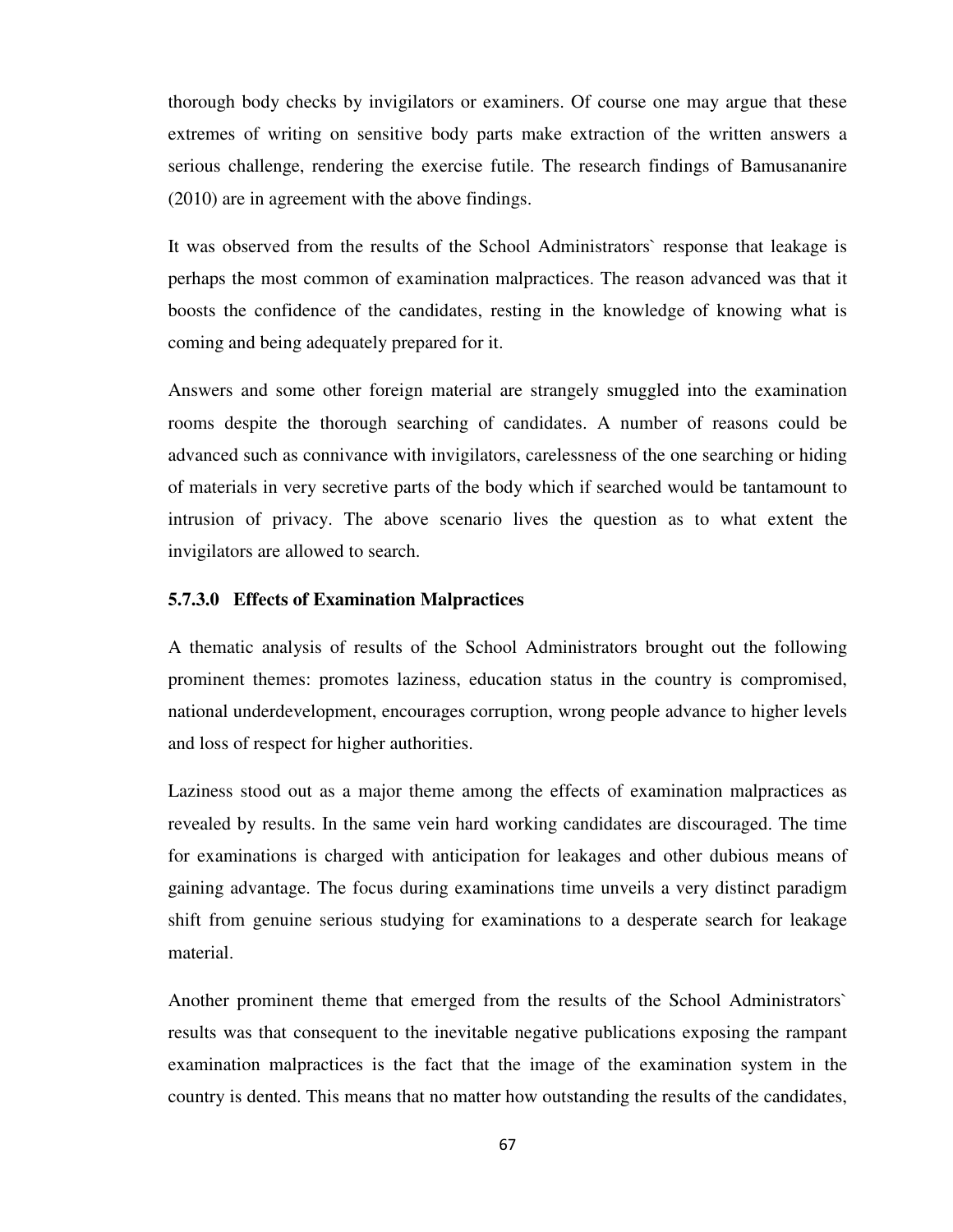a shadow of doubt will always be cast upon them as to their genuineness. It even makes it difficult to use the results to gain entry to certain strict higher institutions of learning.

Examination malpractices, the results of the school administrators revealed, were also responsible for perpetration of corruption. The desperation by candidates and parents to pass at all costs makes them use money and any other available means to corrupt the people responsible for administering the examinations. Female candidates even use sex to corrupt male teachers to help them with answers.

The results of the School Administrators also showed that they were of the belief that examination malpractices gave an unfair advantage to undeserving candidates who ended up advancing to higher institutions of learning. This is usually at the expense of the honest candidates who do not indulge in cheating. The limited places in institutions of higher learning are thus mainly taken up by wrong people.

One of the most unfortunate moral side effects of examination malpractices is that pupils lose respect for higher authorities. This is inevitable because the pupils identify with teachers and school administrators in the illegal acts. The authorities and candidates both partake in law-breaking. Respect normally is accorded not just because someone is elderly but because they are seen to uphold high standards of morals and social etiquette. A partaker of examination malpractices can surely not command much respect from people, especially pupils.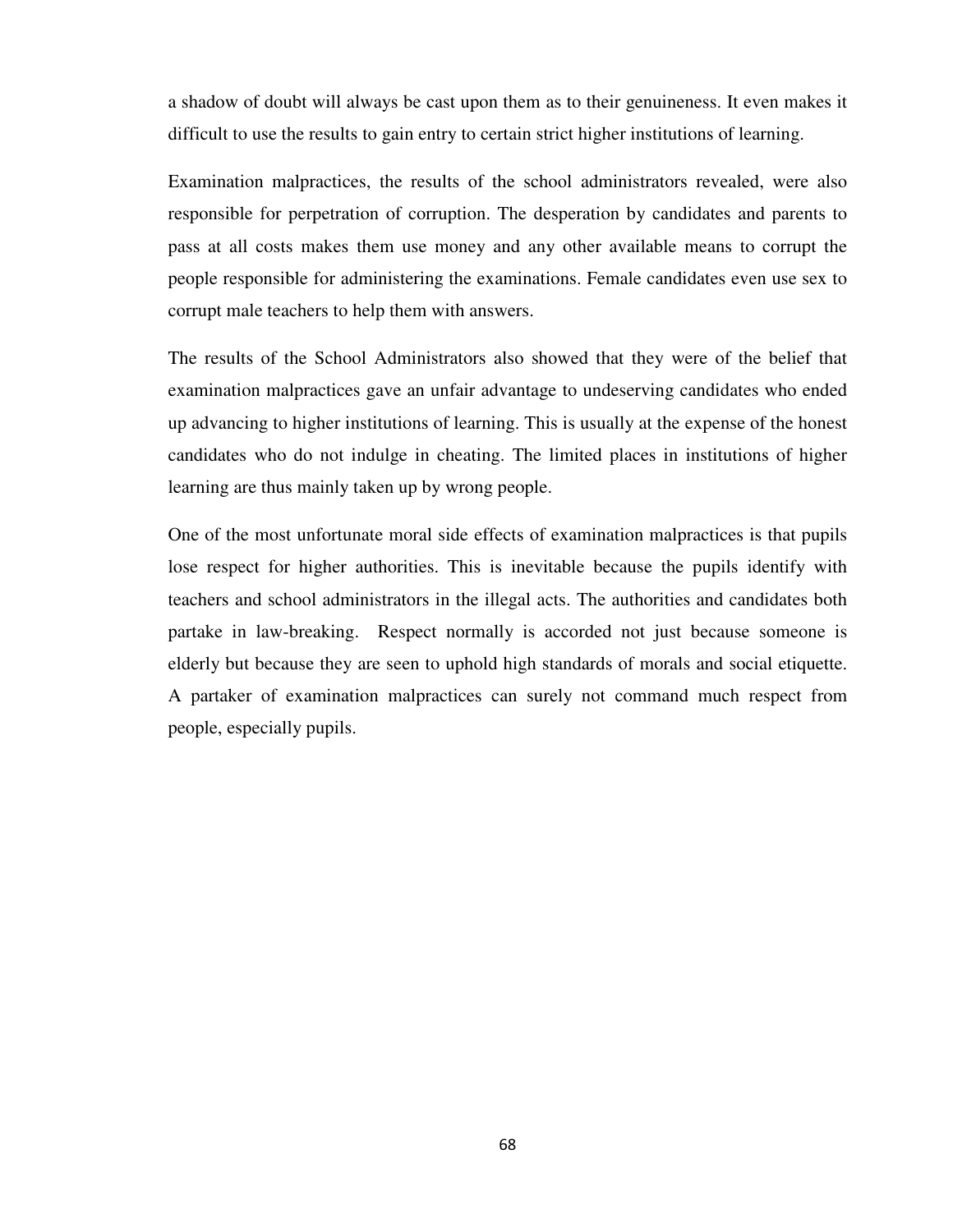## **CHAPTER SIX**

### **CONCLUSION AND RECOMMENDATIONS**

#### **6.0 Overview**

This chapter makes a conclusion on the findings of the research.

## **6.1 CONCLUSION**

The study was able to establish the factors that contribute to examination malpractices in eight (08) secondary schools of Kabwe Urban District. These are laziness, inadequate preparation, and poor remuneration for teachers, school administrators and education officials. Others were peer-pressure, parental pressure, corruption, mediocre teaching/incomplete syllabus, inadequate facilities in schools, competition between schools and among teachers, fear of failure, spoon feeding mentality, examination oriented teaching, financial rewards for high performing teachers, habit, remotely located centers and finally limited places in institutions of higher learning . The above factors tally closely with the findings of Ivowi (1997) in Nigeria.

The same study also revealed the following as the nature of Examination Malpractices: smuggling answers into the examination room, teachers aiding pupils, leakage, copying, substituting answers, impersonation, inflating marks for practicals and projects, supply of extra answer sheets by teachers, favouritism and carelessness in marking by teachers. These findings agree with the research findings by Bamusananire (2010), in Rwanda.

The effects of examination malpractices according to the research findings were promotion of laziness, compromised education system in the country, misleading results, national underdevelopment, encourages corruption, absenteeism by pupil's increases, pupils lose self-confidence and finally pupils lose respect for higher authorities. The literature review of Adelakum and Lawal (2008) shows very similar findings.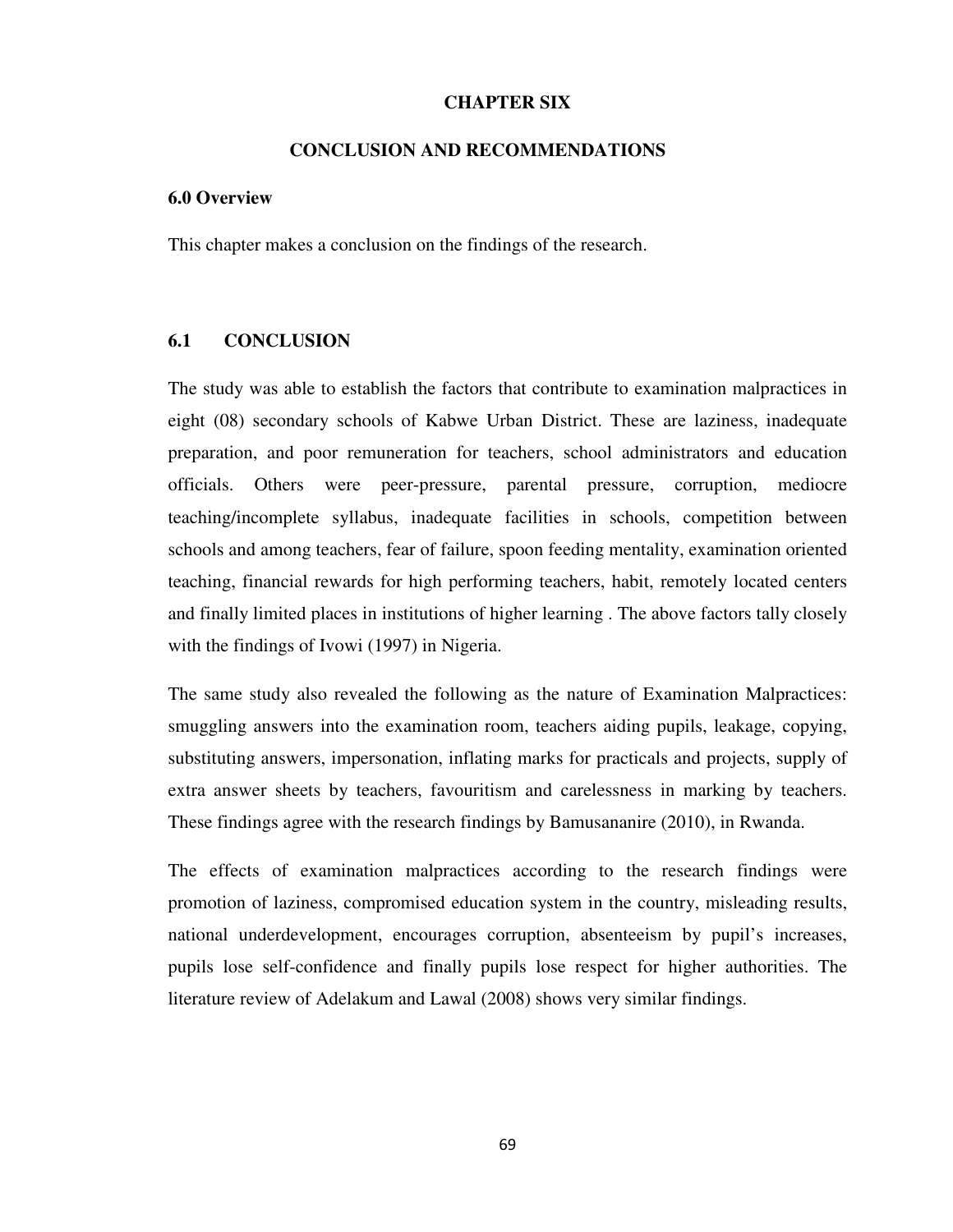The proposed measures to curb examination malpractices were also deduced from the responses in the questionnaires. The major categories involved the motivational ones i.e. improving conditions of service, provision of low interest loans; preventive measures such as extra security, use of hi-tech methods e.g. surveillance cameras to monitor the goings on in the examination rooms; measures to educate masses on dangers of examination malpractices; measures to upgrade school standards all round i.e. infrastructure, surroundings in general and teaching quality ; the efficient management of the examination process and finally the government, through the education system, not to rely only on final examination results but to consider introducing continuous assessments as part of final score and also to introduce more practical subjects.

This study has successfully re-affirmed the findings by other researchers, as contained in the literature reviews of various countries. There appears to be a distinct paradigm in all the cases, revealing a corrupt system which is self-sustaining because some of the people expected to guard against the vice were also beneficiaries directly or indirectly. The overall picture revealed in this study is that the problem being addressed stems from a system flaw in the education sector.

### **6.2 RECOMMENDATIONS**

These recommendations are drawn from the findings and conclusions of this study. The recommendations are for the attention of the Government of the Republic of Zambia, The Ministry of Education, Education Policy makers, school administrators and school boards.

### **6.2.1 Policy Issues**

The Government of the Republic of Zambia MOE and the Education Policy makers should seriously consider restructuring the education sector vis-à-vis the curriculum and the examination system. The curriculum should be structured to include more practical courses/subjects which would aim at imparting practical skills to pupils. The examinations also should be structured such that the final examination results should take into account the pupils' performance of the whole academic year i.e. a systematic continuous assessment program to be put in place, ending with final examinations. This system will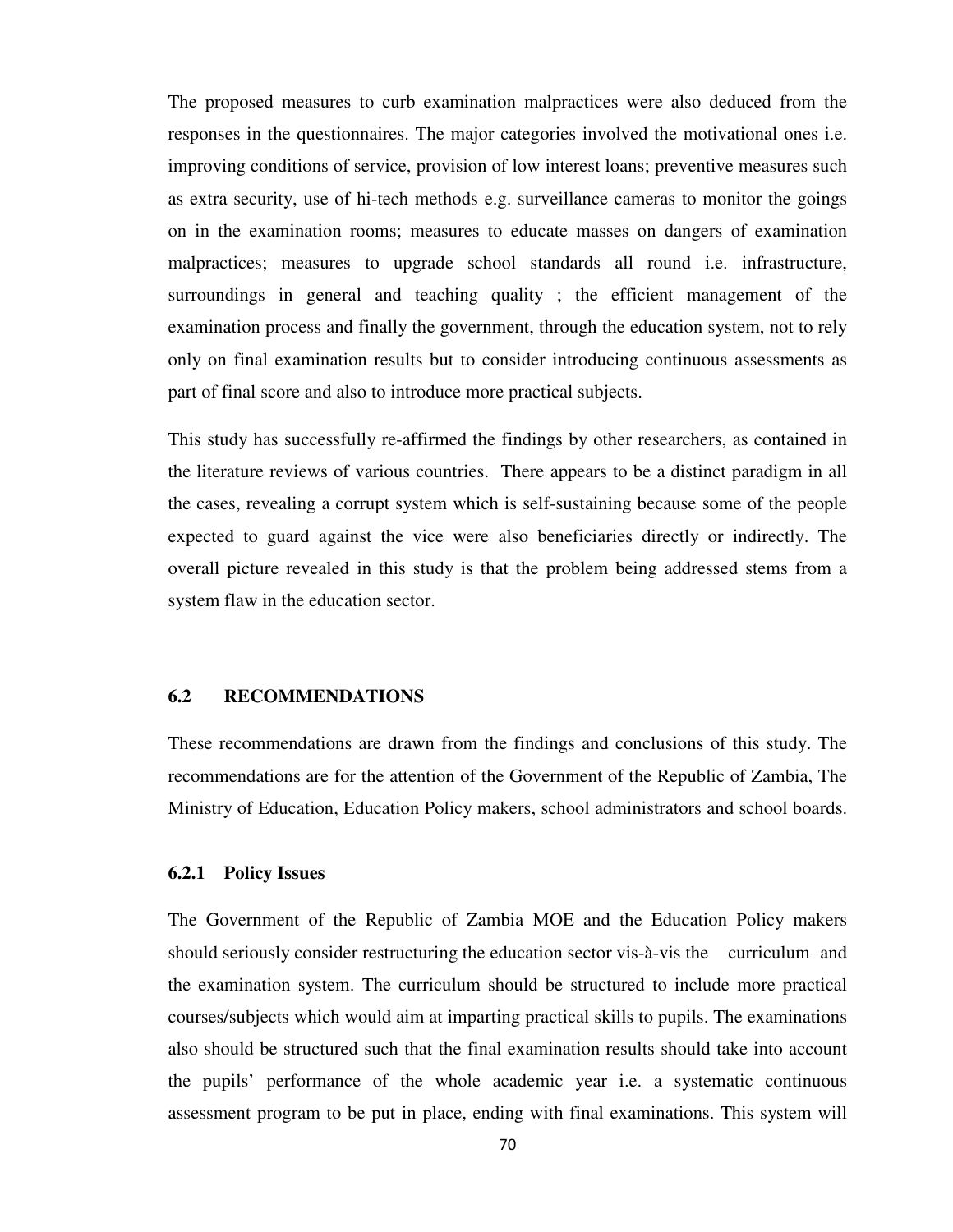discourage examination malpractices because only a certain percentage of the final examination results will constitute the overall results scored.

### **6.2.2 Regulatory Authority**

The Teaching Profession must have a professional body to come up with rules and regulations of how teachers should conduct themselves in their profession.

### **6.2.3 Sensitization Program**

The Government should spearhead and sponsor a national Awareness campaign to educate people on the dangers of examination malpractices. Dissemination of awareness material/information through various avenues such as public and private media, drama, books etc.

## **6.2.4 Resources**

An aggressive campaign to mobilize resources by the government to improve the standards in schools in terms of infrastructure, education materials, quality of teachers should also be undertaken.

## **6.2.5 Training of members of staff**

This is cardinal because quality input from teachers will ensure quality output by the pupils. Teachers' training colleges must be up-graded with training facilities and competent lecturers. Serious consideration should be given to setting up a regional body for purposes of interacting and exchanging ideas and information on how to come up with pragmatic interventions with regard to curbing examination malpractices.

### **6.2.6 Future Research**

The research area should be broadened to include more secondary schools, both in urban and rural areas. A comparative study to be undertaken between mission schools, government secondary schools and private secondary schools to try to determine the best environment that can help minimize examination malpractices.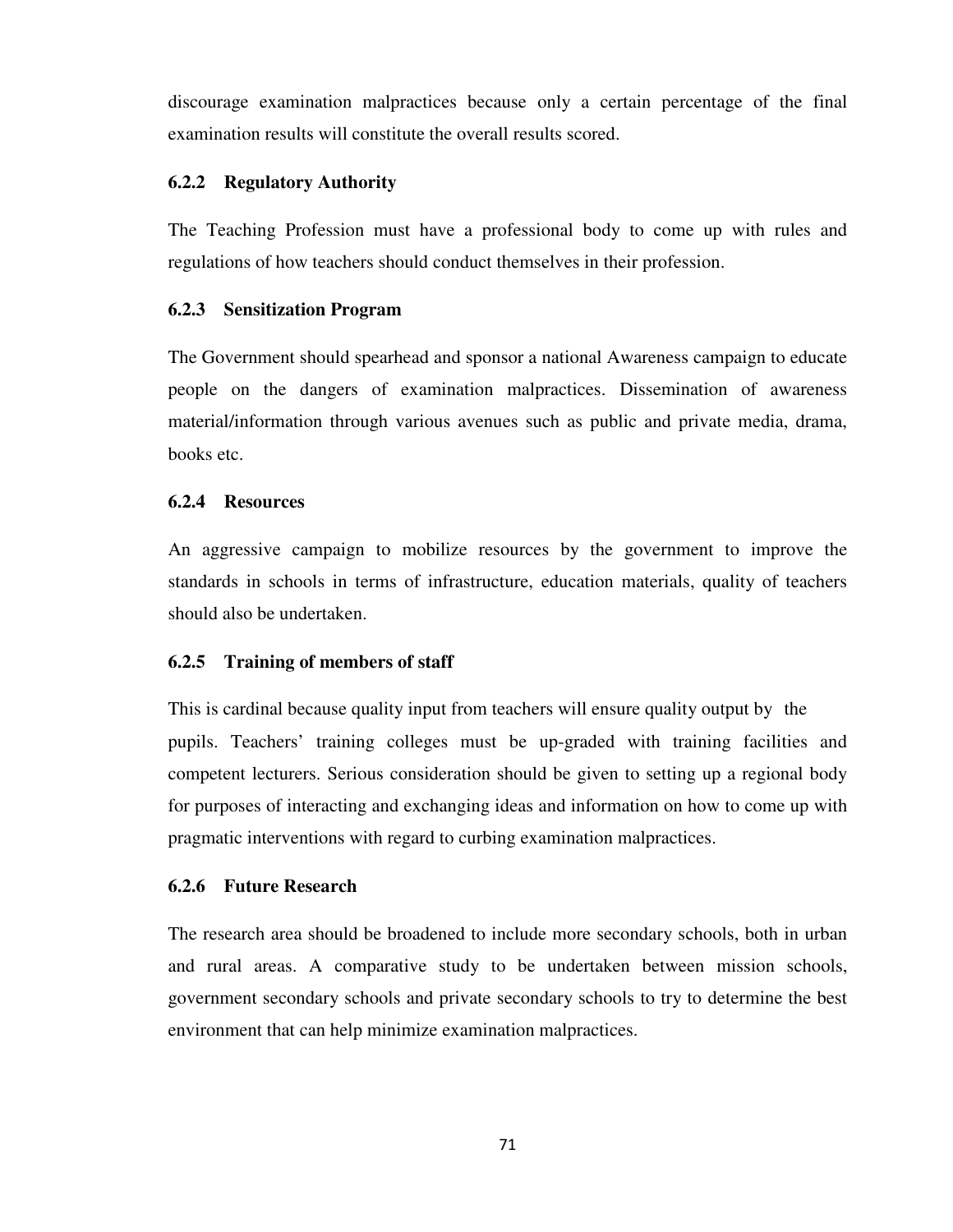#### **REFERENCES**

- Abayeh, O.J. (1996). **An analytical study of factors influencing examination malpractices in post primary Institutions**. (Paper presented at the WAEC).
- Adelakun, A.A and Lawal, D.A .( 2008). **Examination Malpractice: A major challenge to public examinations in Nigeria**. (The WAEC Experience).Paper presented during the  $26<sup>th</sup>$  AEAA Annual conference, Accra, Ghana, August 17-22, 2008.

Adenipekun, O. (2004). **Examination malpractices and multibillion Naira businesses**.

- Afemikhe O.A .(2010). **The desire to pass at all costs**. A lead paper presented the Association for Education Assessment in Africa (AEAA)
- Aigbomian, D.O. and Umeoduagn, J.N. (1992) **The Relationship between student's attitude and their performance in integrated science**. Bensu Journal of Education 3, 83-94
- Aisha, N (2011) **Examination Malpractice: Causes, effects and solutions**. Retrieved from hadizaryis.com/tips.16
- Ali, A. (1986) **Cheating behavior in Nigeria Primary, Secondary and Tertiary School system and the need for counseling examination candidates**. The Counselors 6.29-23.
- Aluntu, A.N.G. and Aluede, O. (2006) **Secondary School Students perception of examination malpractice and Examination Ethics, Journal of human ecology** India: Kanlar – Raj Enterprises.
- Aminu, J. (2006) **Examination malpractice in Nigeria, roots, sustenance, endemically, dangers and assai lance.**
- Awambor, D (2005) **Credentialing Process in the Nigerian Education System**. Address presented at first annual conference at the faculty of education. Ambrose Ali University.
- Ayua I.A (2006) **Confronting legal issues in examination malpractice, the law, prosecution and judicial processes**. Speech delivered at Way Summit on exam malpractice in Nigeria organized by the House of Representatives committee on education in Abuja.
- Azare, G.D (2006) **Accountability in teaching learning environment and examination malpractices**. A paper presented at a two day Summit of examination malpractices in Nigeria Abuja.
- Bakare, C.G. M. (1997) Study habits inventory. **Ibadan: Psycho-Educational research**. 47 (3) 623-632.
- Bamusananire.E (2010) **Strategies for managing examination malpractices in Public Examinations: The Rwandan perspective**. A paper presented during the 28<sup>th</sup> annual conference of the association of education assessment in Africa (AEAA), held in Abuja, Nigeria.
- Banaby G (2004) **Examining the decision process of cheating behavior**. **An Empirical study**. Journal of Business Ethics 50. No. 1 (2004).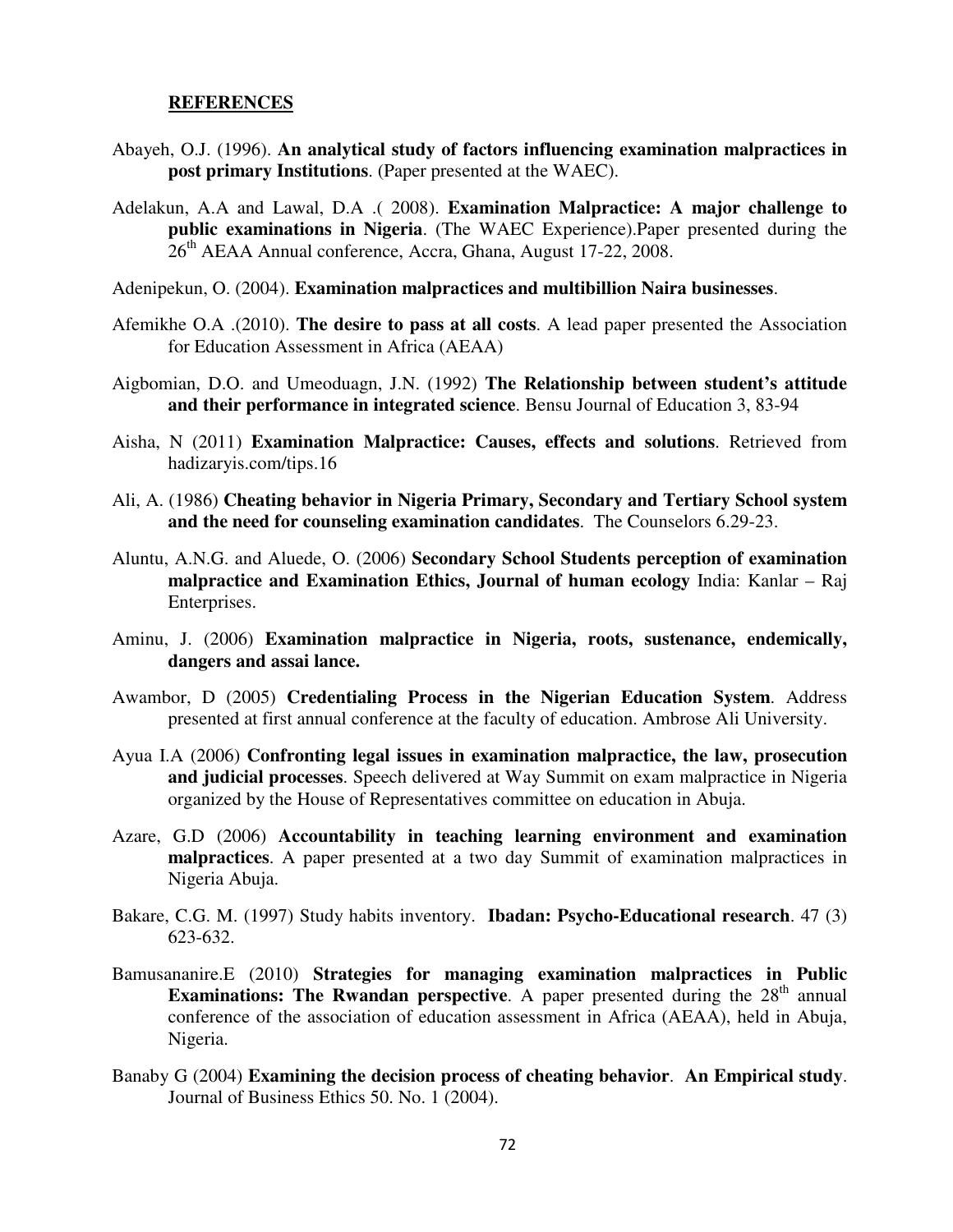- Berger, S and Lambert, W. (1969) **Stimulis Response Theory in contemporary social psychology**. Massachusetts: Addison Wesley.
- Black, D. (1984) **Toward a general Theory of social control**. New York: Academic Press Inc.
- Badmus, G.A (2006) **Accountability in teaching learning environment and examination malpractices**. A paper presented at a two day summit on examination malpractice in Nigeria.
- Bowers, W. (1964) **Student Dishonesty and its control in Colleges**. New York: Bureau of Applied Social Research, Colombia University.
- Burden, P and Byrd (1994) **Methods for effective Teaching**. London. Muzumara P.M. (2011)
- Bushway, A. and Nash, W. (1977) **School cheating Behavior Review of Education ResearchVol 47**; London.
- Chapi D (2011) **Detecting and reporting malpractice cases during marking**. A paper presented at the grade 12 examiners training, Lake Safari Lodge Siavonga Zambia.
- Chileshe .M (2010) **A Culture of Leakages in Zambia**. Retrieved from http//www.zambian economist.com/2010/08/culture-of-leakages-in-Zambia
- Cizek, G. (2003) **Detecting and preventing classroom cheating**: **Promoting integrity in assessment**. Thousand Oaks, C.A; Sage Publications.
- William, C. (1978) **Collins concise dictionary**
- Examination council of Zambia 2011., **Report on Examination Malpractices**. Ministry of Education. Lusaka.
- Fisher, A., J. Laing, J. Stoeckel, and J. Townsend. (1991) **Handbook for Family Planning Operations Research Design**. New York, Population Council
- Franklin,A**. Individual differences.**
- Godfrey, J. (1990) **Attempts to pass exams without passing exams**. New South water Board of Secondary School studies and Intermediate Certificate Examination Issue: 1937-1957. Paper presented to the Australian and Newzealand History of Education Conference, University of Aweland.
- Grek, G. (2003) **Detecting and preventing classroom cheating. Promoting Integrity in assessment**. Thousand Oaks California. Sage Publications.
- Gronilund, N.E and Linn, R.L. (1990**) Measurement and Evaluations**. Alaska. Peacock Publishers Inc.
- Hirschi, T. (1969) **Causes of Delinquency**. Berkley: University of California press
- Hollinger, R and Lanza-kaduce, L. (1996) **Academic dishonesty and the perceived effectiveness of counter measures**: An Empirical Survey of cheating at a major University. NAPSA Journal 34,292-306.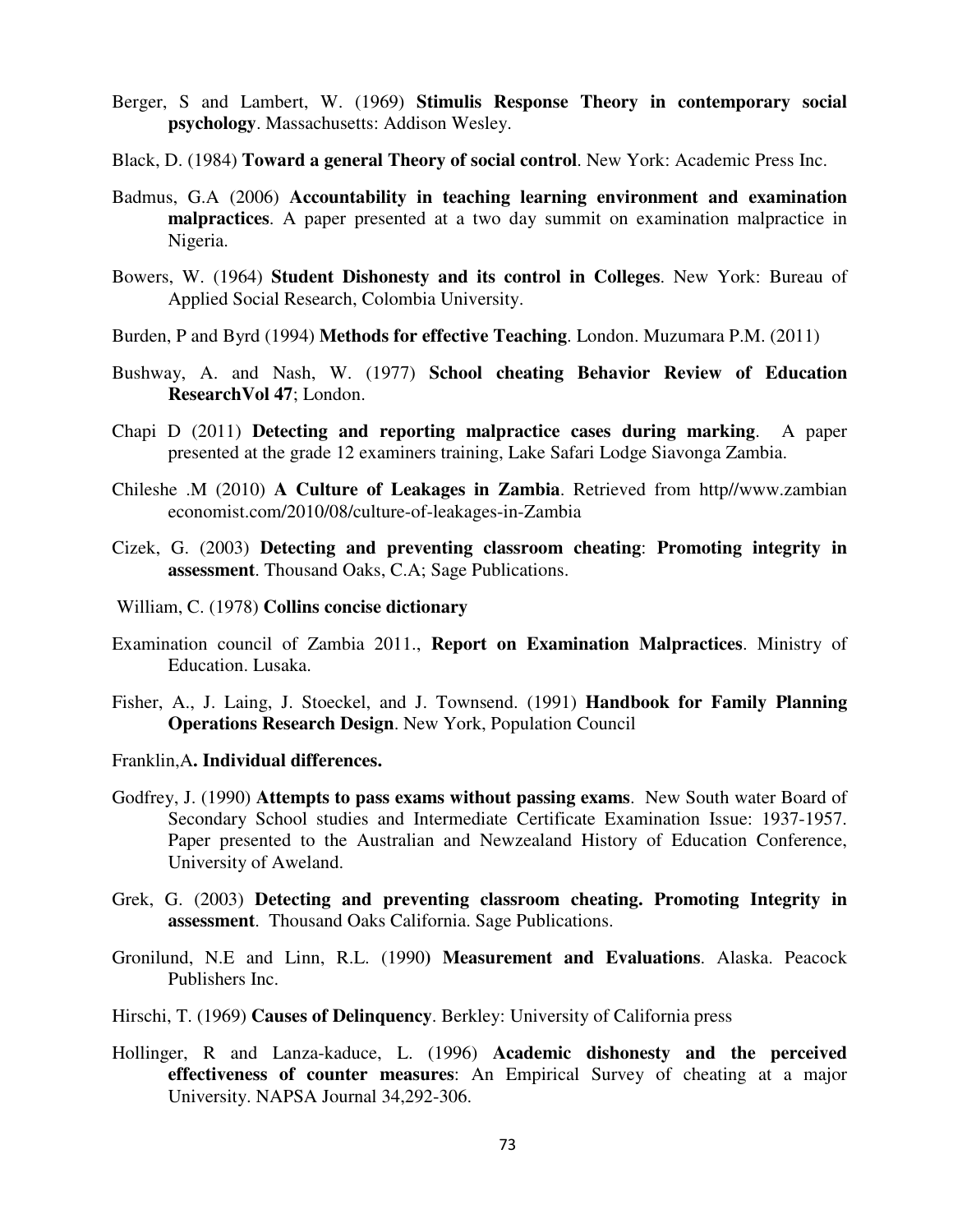- Idaka (2005) **Examination malpractice and learning outcomes of students in Selected Nigerian Universities**. Unpublished PhD dissertation.
- Ijaiya, N.Y.S (1998**) Eradicating examination malpractices: A macro-theoretical framework option**. Nigerian Journal of Development issues. Social, Political Economic Development, 272-85.
- Ivowi, U.M.O (1997) **Examination malpractices: profile, causes, warning signs, case studies, prevention and detection strategies. Promoting Examination Ethics the Challenges of a collective responsibility**. Lagos: Potomac Books.
- Jega, M.O. (2006) **Student Dishonesty and its control in College**. New York: Bureau of Applied Social research. Columbia University.
- Jimoh, B.O. (2009**) Investigation of the factors that predispose secondary school teachers to Examination Malpractices in Edo state**. Unpublished PhD Dissertation, Ambrose Ally University, Nigeria: Ekpoma.
- Kerbs, R. (1991) **Relations between moral judgment and ego strength in determining moral behavior**. In Encyclopedia of Education 6.
- Kisulu, D. (2000). **Sociology of Education.** Nairobi: Kombo Book Press
- Kohlker, L. andTunel, E. (1991**). Recent research in moral development**. In educational encyclopedia 6.
- Kombo, DK and Tromp, DLA. (2006) **Proposal and thesis writing**. Nairobi: Pauline's publications Africa.
- Komungoma, S.S &Magembe, G.J. (2002).**Experience of examination authorities in controlling examination irregularities**: The case of NECTA. Paper presented during the  $20<sup>th</sup> AEAA Annual Conference, Arusha-Tanzania, and October 7-11, 2002$
- Luckman, W.W (1938). **A study of cheating in public Schools**. *American School Board Journal,*
- Merton, RK (1968) **Social structure** .New York: The Free Press
- Montor, L. (1971) **Cheating in High School and Society**. *Review of Educational Research*, 39(2), 96-98.
- Muzumara, P.m. (2011) **Teacher competencies for improved teaching and Learning**.Bhuto Publishers, Lusaka: Chongwe.
- Newstead, Franklyn and Armstead (1996**). Individual difference in students cheating**. Journal of Educational Psychology, 88(2), 229-241.
- Nwandiani, M (2005). **Curbing Examination malpractice in the Nigerian Education system**. A lead paper presented at the first annual conference of the faculty of education. Alubrose Ali University.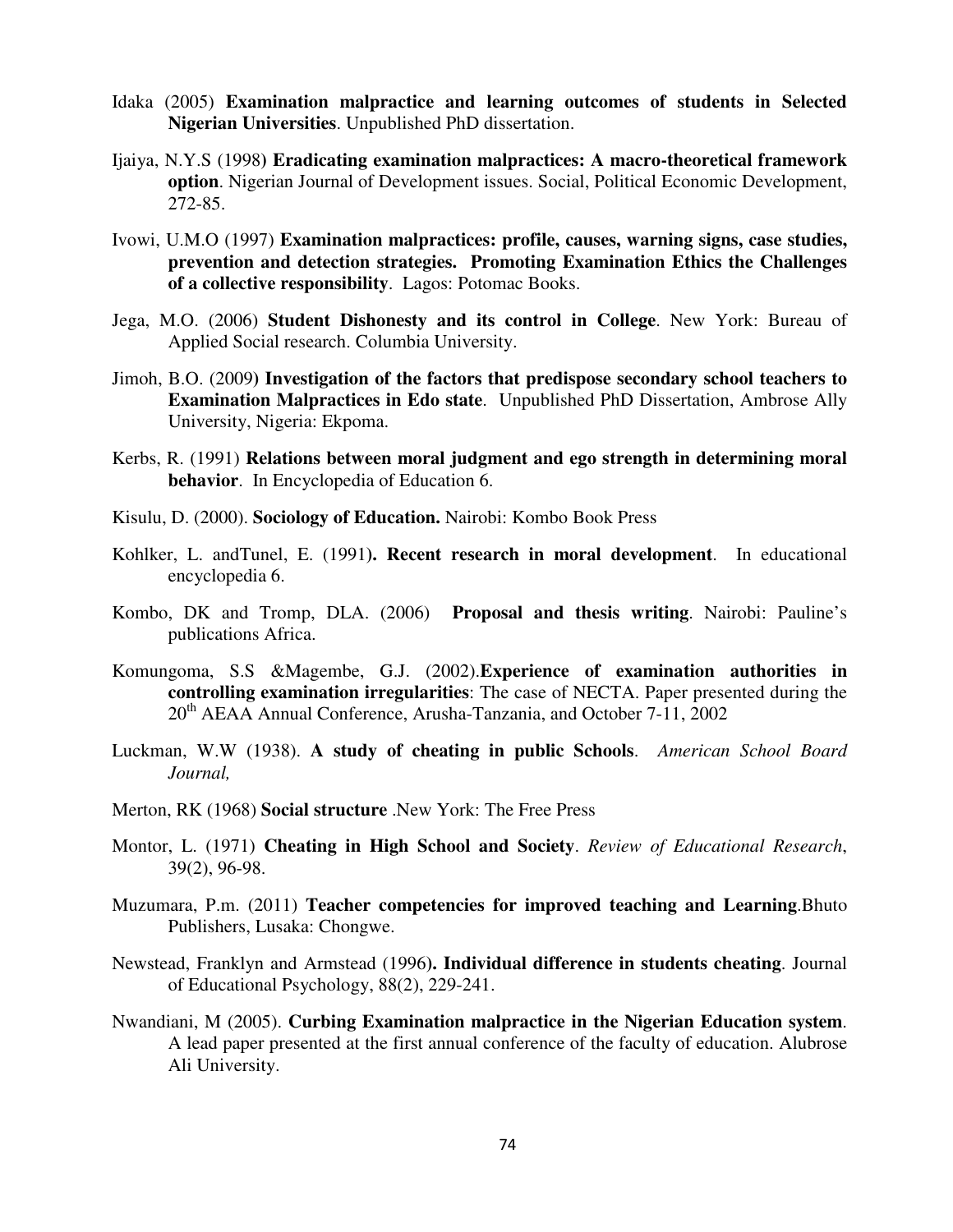- Okafor, F.C. (2006). **Confronting Environmental issues in examination malpractice: Societal and Professional Support**. A paper presented at a summit on examination malpractice in Nigeria.
- Okorodudu, G.N. and Ossai, M.C. (2004) **Relationship between examination anxiety and students' academic performance**. Nigerian Journal of Psychology and Education. 1.148-152
- OlatunbosunandOmoregi. O (2009**) Factors that predispose secondary school teachers to examination malpractice in Edo State Nigeria**. Ambrose Ali University, Ekpoma, Nigeria.
- Olatunde AA, Stephen OA, Imuetinyan OA. (2010) **Strategies for managing Examination Malpractices in public examinations**...Lead paper presented at the association for education Assessment in Africa (AEAA) Annual conference held in Abuja, October 3-7 2010.
- Onakwakpor, L.O. (2005**). Reducing Examination Malpractices**. Cherlton prints, printing and publishing company, Ikot Ekpene, Nigeria.
- Orodho, AJ and Kombo, DK (2002) **Research Methods**. Nairobi, Kenyatta institute of learning.
- Ossai, M.C. (2004) **Study habits and examination anxiety as correlate of student's attitude towards examination malpractices in tertiary Institutions in Delta State**. Unpublished PhD Thesis, Delta State University, Abraka: Nigeria.
- Shabakali D, (2008) **Examination malpractices education for all**, radio program. Radio Maranatha, Kabwe.
- Ramani, K., Ngala, M., Ochichi, P. (2010) **Strategies for managing examination malpractice in public examinations.** A paper presented during the  $28<sup>th</sup>$  annual conference of the association for educational assessment in Africa (AEAA) held in Abuja, Nigeria.
- Shiwani, G. (1993) **Education in Kenya since Independence**. Nairobi Kenya: Educational publishers Ltd.
- **Teacher competencies for Improved Teaching and Learning**.Bhuto publishers, Lusaka, Chongwe.
- Tiberondwa, A.K (1989) **Missionary Teachers as Agents of Colonialism.** A study of their activities in Uganda, 1877-1925. Associated printers Ltd. Lusaka.
- Times of Zambia newspaper 2012 "Candidates beware!!" October 22. p.17 volume 15,502
- Times of Zambia newspaper 2013 "Teachers, Parents should co-exist." October 4. p.2 volume 17,236
- Times of Zambia newspaper 2013 "Teachers Demand Better Education System. P.1 October 5 volume 15787.
- Zambia Daily mail newspaper 2012 "Lets end exam leakages." October 8. p.3 volume 16,236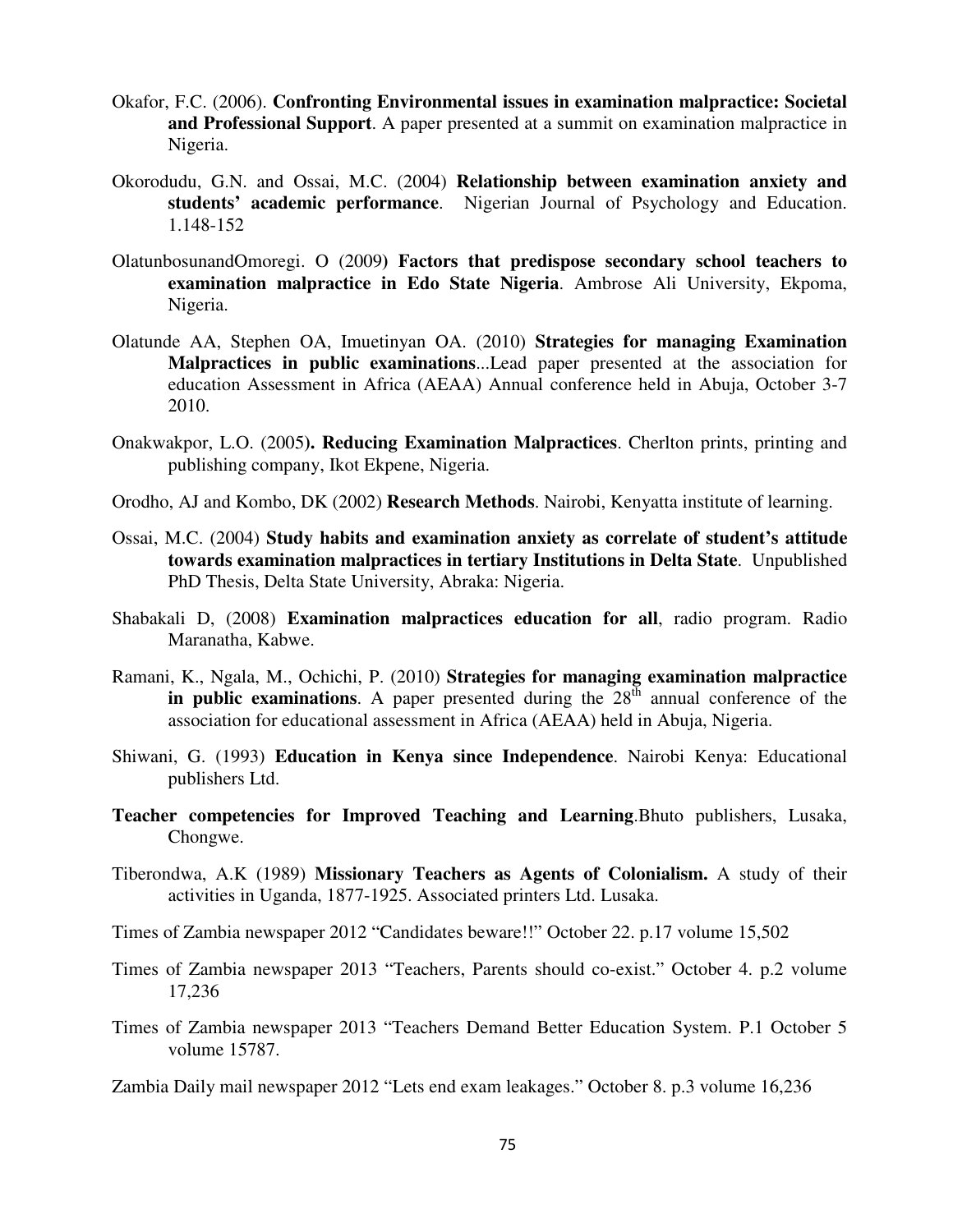- Wasanga, P.M &Muiruri, E.A.**The Influence of high stake Examinations on Examination Irregularities. The Kenya Experience**. A paper presented during the 20<sup>th</sup> Conference of the Association of Educational Assessment in Africa, held in Arusha, Tanzania.
- Whitley, B. E. & Keith- Spiegel, P. (2000) **Academic dishonesty**. **An educator's guide**. New York.
- Zinto, C. C. (1995) **Curbing the menace of examination malpractice in Nigeria**. **Mapping the boundaries of stake holder's involvement**. African Journal of education foundations. ICT (2002) Enungu Nigeria.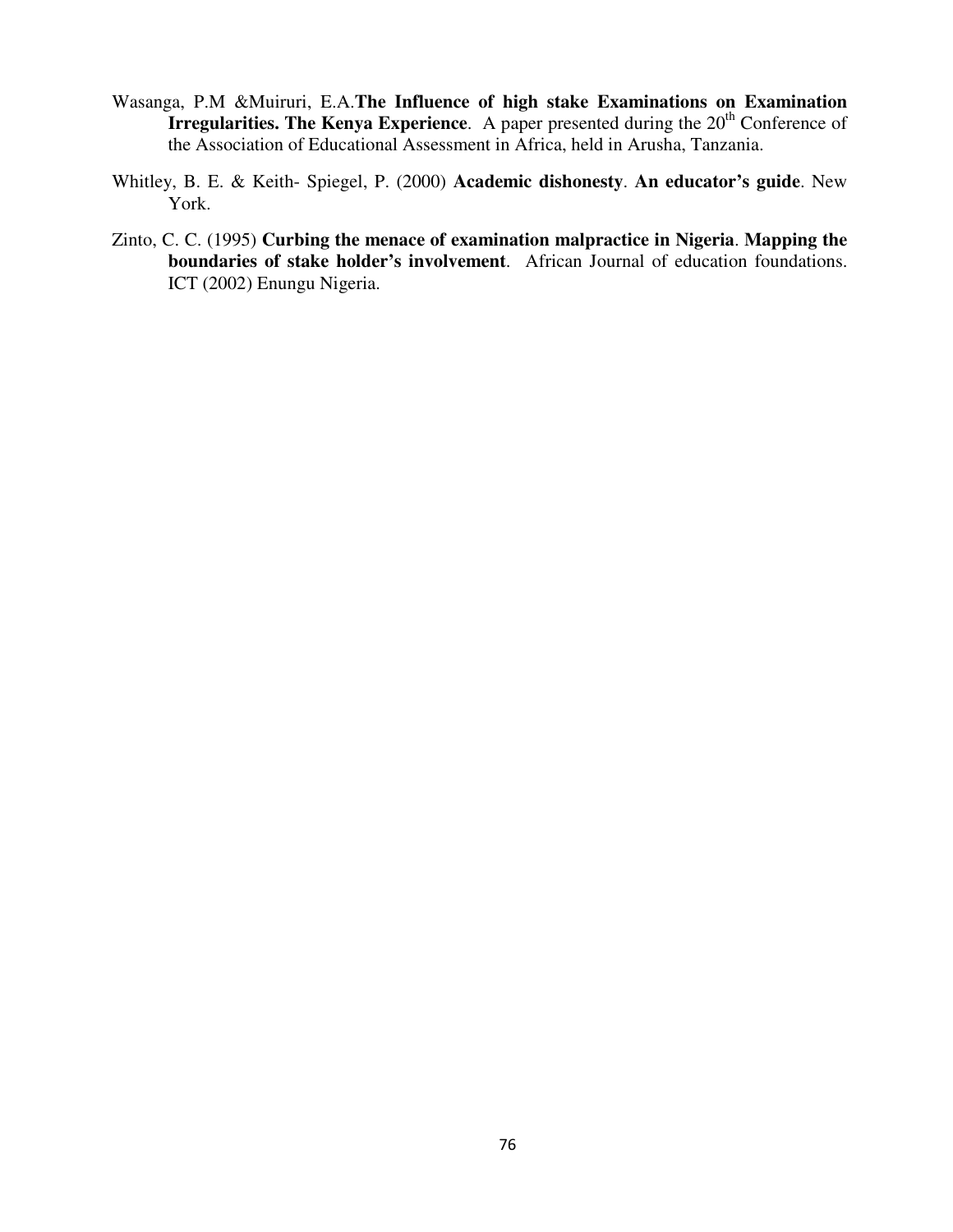# **APPENDIX 1: INTERVIEW GUIDE FOR MINISTRY OF EDUCATION OFFICIALS**

## **UNIVERSITY OF ZAMBIA**

#### **SCHOOL OF EDUCATION**

## **DEPARTMENT OF PSYCHOLOGY, SOCIOLOGY AND SPECIAL EDUCATION**

#### Title of the Research

Factors which contribute to examination malpractices in secondary schools. The case of selected schools of Kabwe District.

What do you think are the most likely factors that contribute to examination malpractices?

Mention the nature of examination malpractices reported to your ministry.

In your opinion what are the consequences of examination malpractices in secondary schools?

What measures have you put in place to monitor and arrest examination malpractices in secondary schools?

How often do you monitor examinations in secondary schools?

Have you carried out any awareness campaign to educate the masses/public on the negative effects of examination malpractices?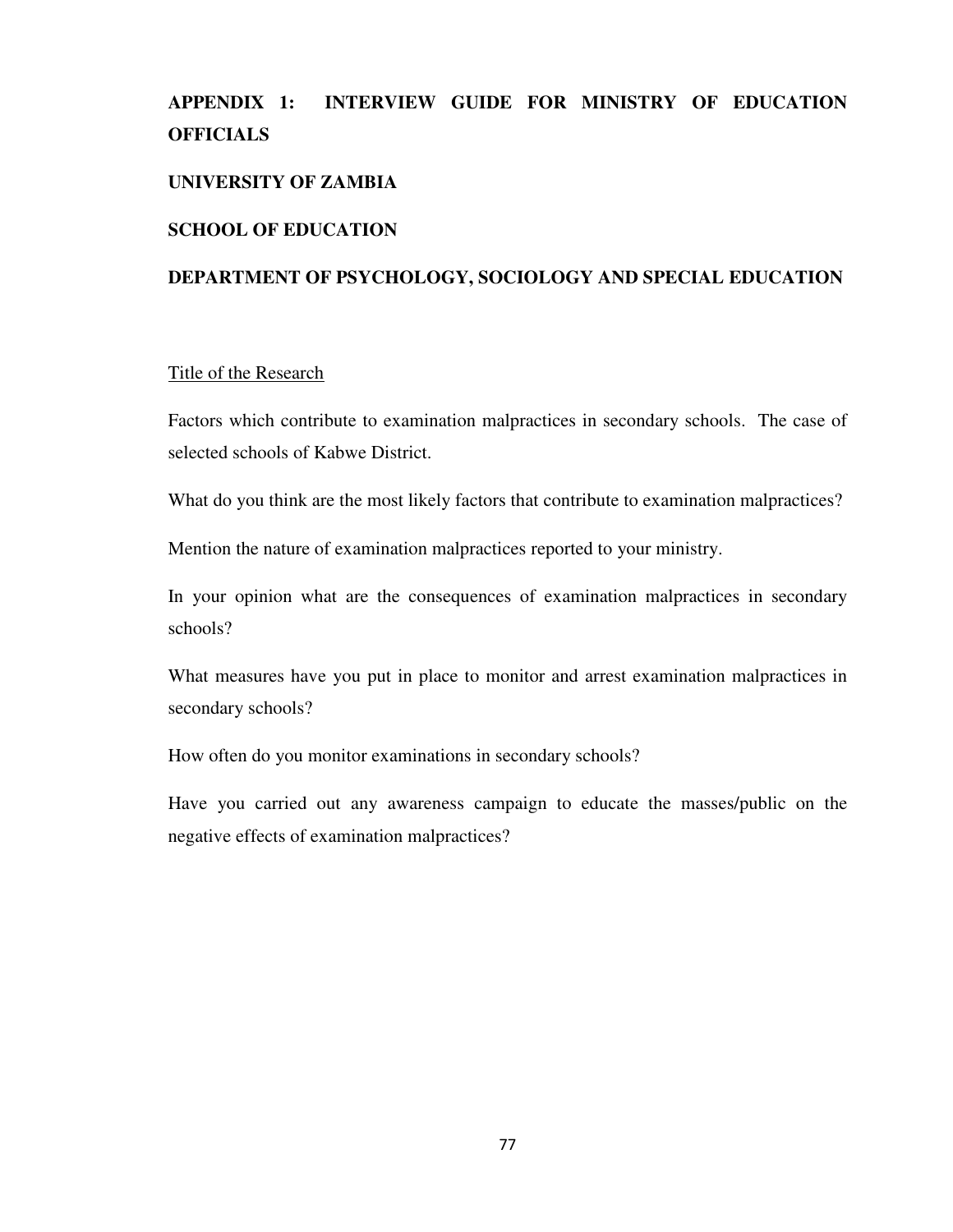# **APPENDIX 2: INTERVIEW GUIDE FOR SCHOOL ADMINISTRATORS UNIVERSITY OF ZAMBIA SCHOOL OF EDUCATION**

# **DEPARTMENT OF PSYCHOLOGY, SOCIOLOGY AND SPECIAL EDUCATION**

## Title of the Research

Factors which contribute to examination malpractices in secondary schools. The case of selected schools of Kabwe District.

What, in your opinion, contributes the most to perpetration of examination malpractices?

Have you had incidences of examination malpractices in your school?

What is the nature of examination malpractices found in your school?

In your opinion, what are the effects of examination malpractices?

Apart from the measures already put in place, what other measures would you propose to curb examination malpractices?

How often do you counsel your pupils against examination malpractices?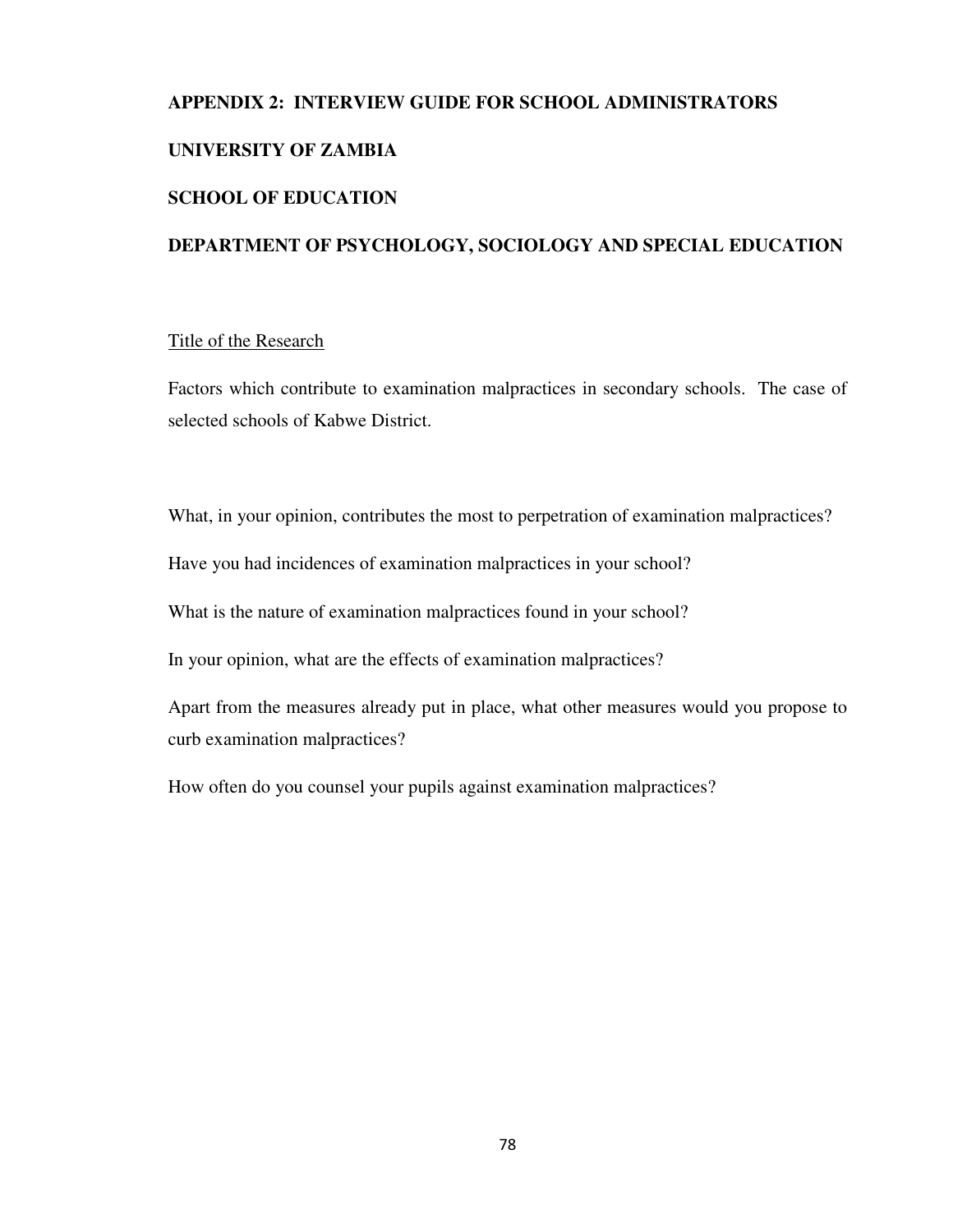## **APPENDIX 3: FOCUS GROUP DISCUSSIONS FOR PUPILS**

#### **UNIVERSITY OF ZAMBIA**

#### **SCHOOL OF EDUCATION**

## **DEPARTMENT OF PSYCHOLOGY, SOCIOLOGY AND SPECIAL EDUCATION**

#### Title of the Research

Factors which contribute to examination malpractices in secondary schools. The case of selected schools of Kabwe District.

What do you think causes pupils to cheat in examination?

What would you do if you saw your friend cheating during an examination?

How do pupils gain access to examination papers prior to the examinations?

Do you think it is easy to get hold of leaked examination papers?

Would you cheat in an examination? If not why?

Do you think your parents would support you if you cheated in an examination?

What is the nature of exam malpractices you know?

Indicate the nature of examination malpractices commonly used in your school?

In your opinion, what are the dangers of exam malpractices in a country?

How can we curb examination malpractices in schools?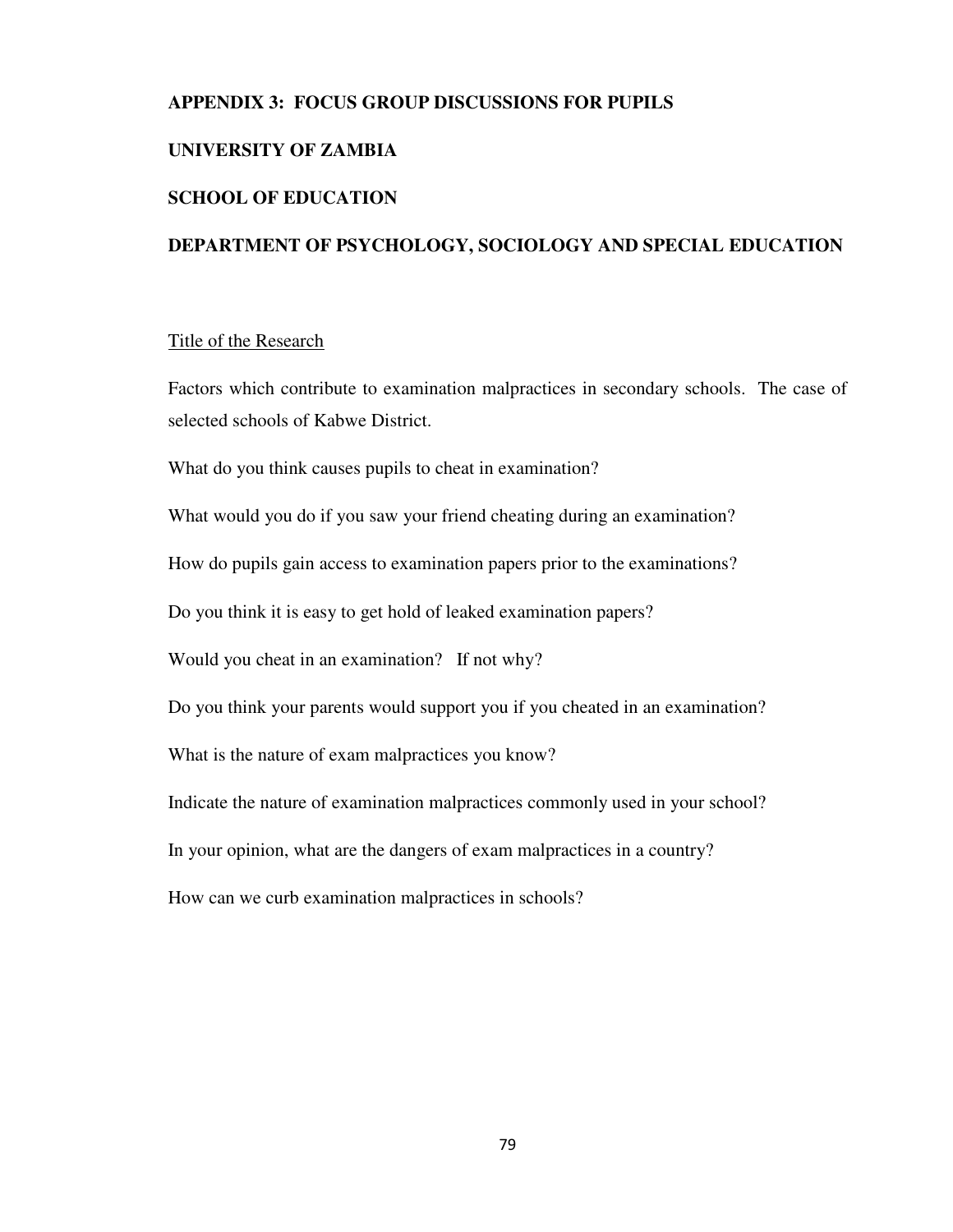# **APPENDIX 4: TEACHERS QUESTIONNAIRE**

Dear Sir/Madam,

I am a student of Education at the University of Zambia conducting a study to investigate factors which lead to Examination malpractices in secondary schools. You are kindly requested to answer all questions in the questionnaire. Be frank and honest as all information will be strictly confidential.

(Tick in the box against the answer you have chosen or write a few lines as required)

| Sex                    | (a) Male | $\begin{bmatrix} 1 & 1 \\ 1 & 1 \end{bmatrix}$ |                                   |                          | (b) Female $[ ]$ |                                                                                         |  |
|------------------------|----------|------------------------------------------------|-----------------------------------|--------------------------|------------------|-----------------------------------------------------------------------------------------|--|
| Age                    |          |                                                |                                   |                          |                  |                                                                                         |  |
| Less than 25 years old |          |                                                | $[$ $]$                           |                          |                  |                                                                                         |  |
| 25-30 years old        |          |                                                | $\begin{bmatrix} 1 \end{bmatrix}$ |                          |                  |                                                                                         |  |
| 31-35 years old        |          |                                                | $[$ ]                             |                          |                  |                                                                                         |  |
| 36-40 years old        |          |                                                | $\mathbf{r}$                      | $\overline{\phantom{a}}$ |                  |                                                                                         |  |
| 41-45 years old        |          | $[ \quad ]$                                    |                                   |                          |                  |                                                                                         |  |
| Above 45 years old     |          |                                                | $\Gamma$                          | $\overline{\phantom{a}}$ |                  |                                                                                         |  |
|                        |          |                                                |                                   |                          |                  | In your own opinion, what are the factors which contribute to Examination malpractices? |  |
|                        |          |                                                |                                   |                          |                  |                                                                                         |  |
|                        |          |                                                |                                   |                          |                  |                                                                                         |  |
|                        |          |                                                |                                   |                          |                  |                                                                                         |  |
|                        |          |                                                |                                   |                          |                  |                                                                                         |  |
|                        |          |                                                |                                   |                          |                  |                                                                                         |  |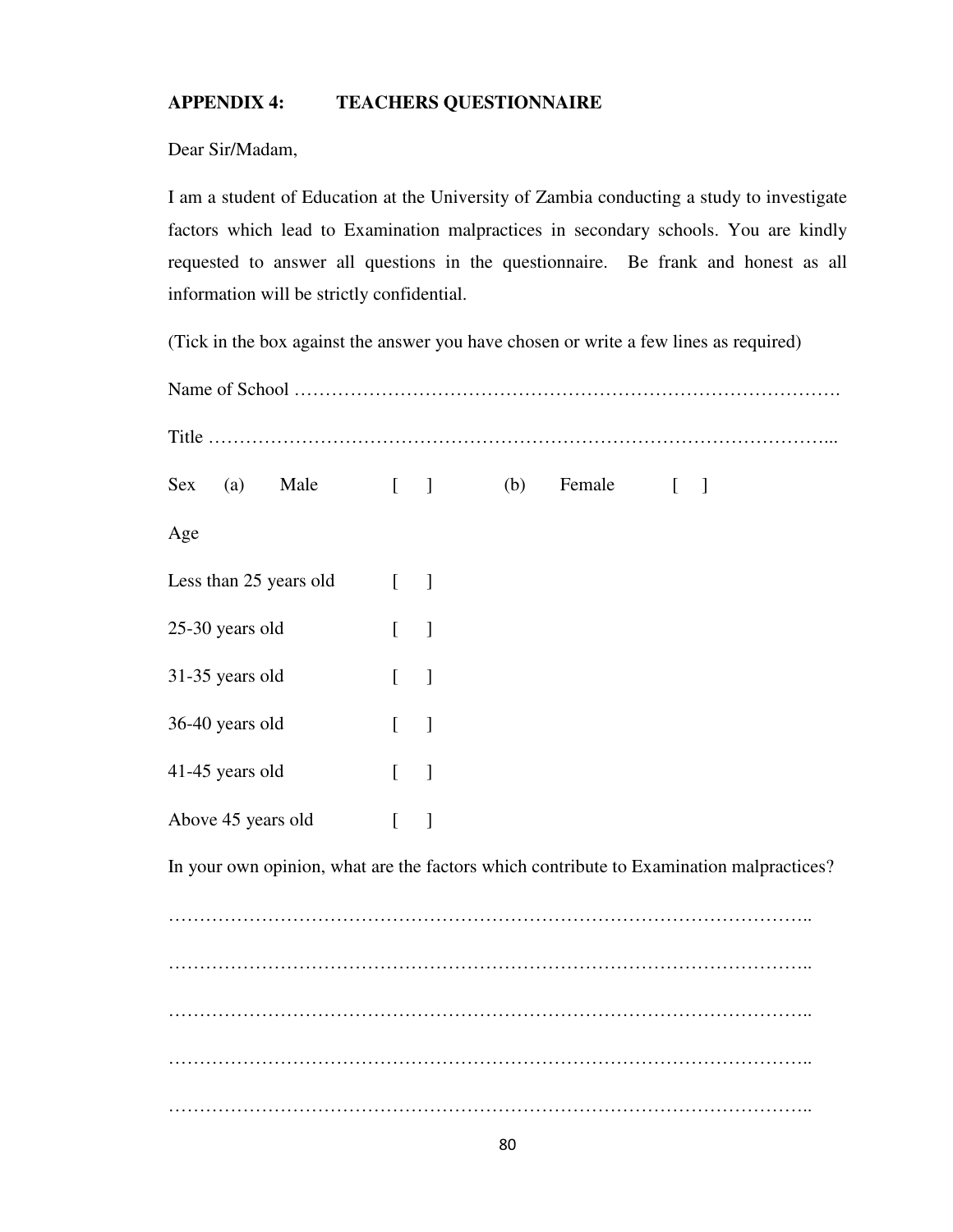…………………………………………………………………………………………..

What is the nature of Examination malpractices you know?

………………………………………………………………………………………….. ………………………………………………………………………………………….. ………………………………………………………………………………………….. ………………………………………………………………………………………….. ………………………………………………………………………………………….. …………………………………………………………………………………………..

What type of punishment should be given to students who involve themselves in examination malpractices?

|                                                                                               |                                                                                                                                   | Suspended from writing Exams for two years     |        | $\begin{bmatrix} 1 \end{bmatrix}$ |  |                                                                                         |  |
|-----------------------------------------------------------------------------------------------|-----------------------------------------------------------------------------------------------------------------------------------|------------------------------------------------|--------|-----------------------------------|--|-----------------------------------------------------------------------------------------|--|
| Imprisonment for $(5)$ five years                                                             |                                                                                                                                   |                                                |        | $\begin{bmatrix} 1 \end{bmatrix}$ |  |                                                                                         |  |
|                                                                                               |                                                                                                                                   | All examination written at that time nullified |        | $\begin{bmatrix} 1 \end{bmatrix}$ |  |                                                                                         |  |
|                                                                                               |                                                                                                                                   | Only the subject where one is caught in        |        | $\begin{bmatrix} 1 \end{bmatrix}$ |  |                                                                                         |  |
|                                                                                               |                                                                                                                                   | To be suspended from writing Exams for life    |        | $\begin{bmatrix} 1 \end{bmatrix}$ |  |                                                                                         |  |
|                                                                                               |                                                                                                                                   |                                                |        |                                   |  |                                                                                         |  |
| In your opinion, is the School capable of arresting this vice at the institution? If not why? |                                                                                                                                   |                                                |        |                                   |  |                                                                                         |  |
| Yes                                                                                           | $\begin{array}{ccc} \begin{array}{ccc} \end{array} & \begin{array}{ccc} \end{array} & \begin{array}{ccc} \end{array} \end{array}$ |                                                | No [ ] |                                   |  | Specify.                                                                                |  |
|                                                                                               |                                                                                                                                   |                                                |        |                                   |  |                                                                                         |  |
| What is the nature of the common examination malpractices in your school?                     |                                                                                                                                   |                                                |        |                                   |  |                                                                                         |  |
|                                                                                               |                                                                                                                                   |                                                |        |                                   |  |                                                                                         |  |
|                                                                                               |                                                                                                                                   |                                                |        |                                   |  | If you were the School Administrator how would you ensure the vice is minimized in your |  |

School? Explain briefly.